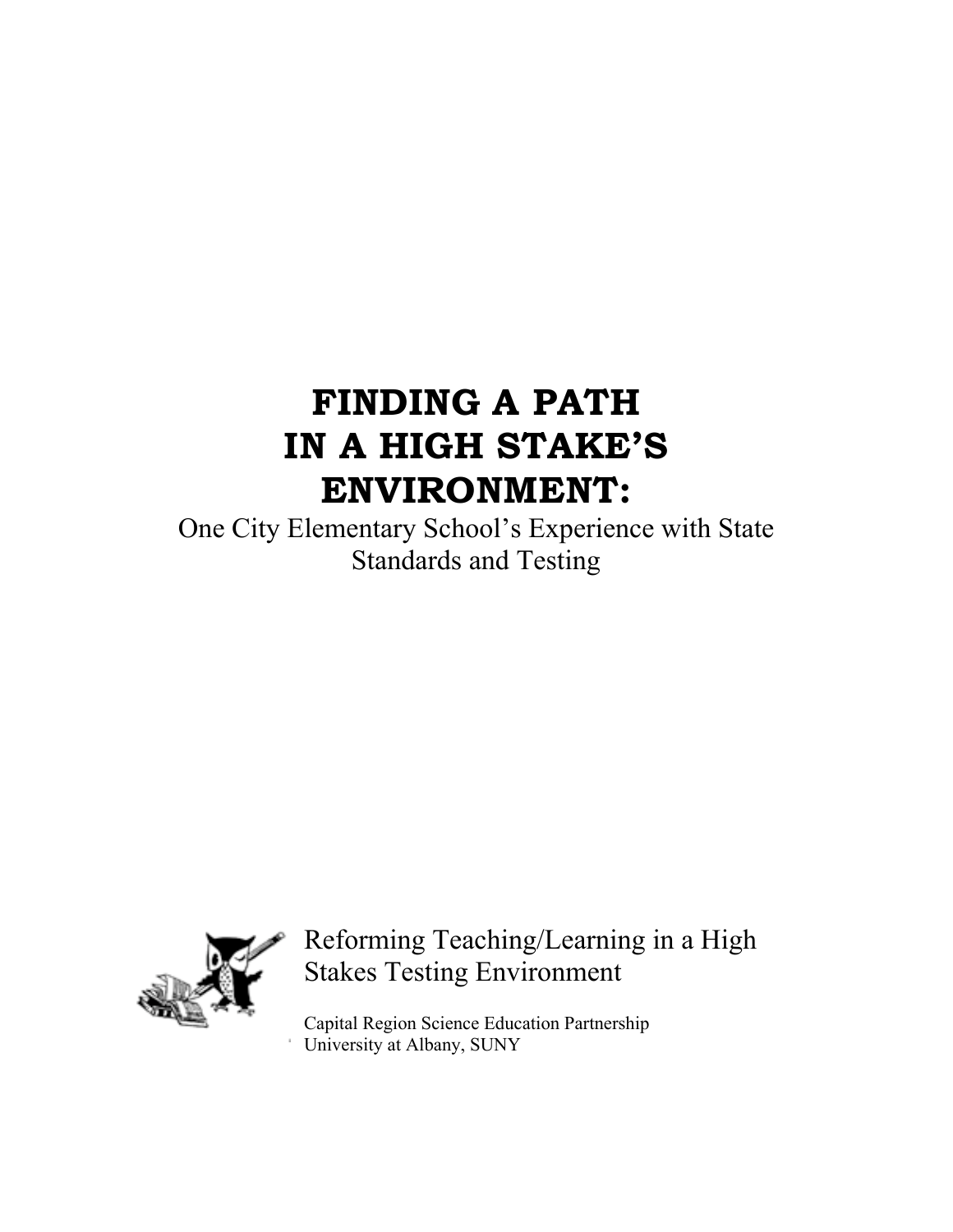

# Reforming Teaching/Learning in a High Stakes Testing Environment

Capital Region Science Education Partnership University at Albany, SUNY

Sandra Mathison, Ph.D. Melissa Freeman, Ph.D. Project Director & Professor Project Manager University of Louisville University at Albany, SUNY smathison@louisville.edu crseptst@csc.albany.edu (502) 852 0616 (518) 591 8544

© 2003 by Sandra Mathison & Melissa Freeman

Freeman, Melissa FINDING A PATH IN A HIGH STAKE'S ENVIRONMENT: One City Elementary School's Experience with State Standards and Testing Albany NY: Capital Region Science Education Partnership, University at Albany, SUNY

This publication is based on research supported by the National Science Foundation (Grant # ESI-9911868). The findings and opinions expressed herein do not necessarily reflect the position or priorities of the sponsoring agency, the Capital Region Science Education Partnership or the University at Albany, SUNY.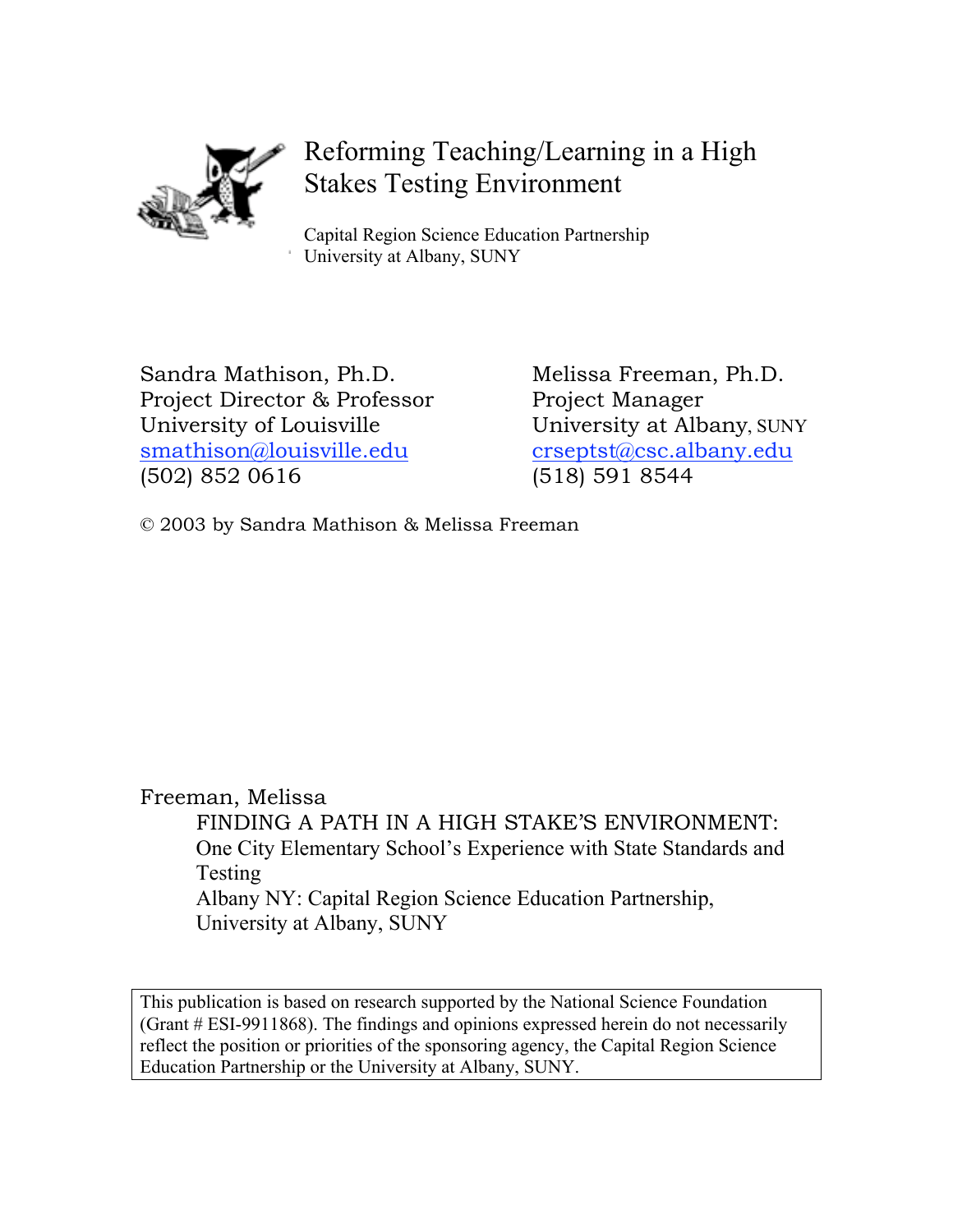# **FINDING A PATH IN A HIGH STAKE'S ENVIRONMENT: One City Elementary School's Experience with State Standards and Testing**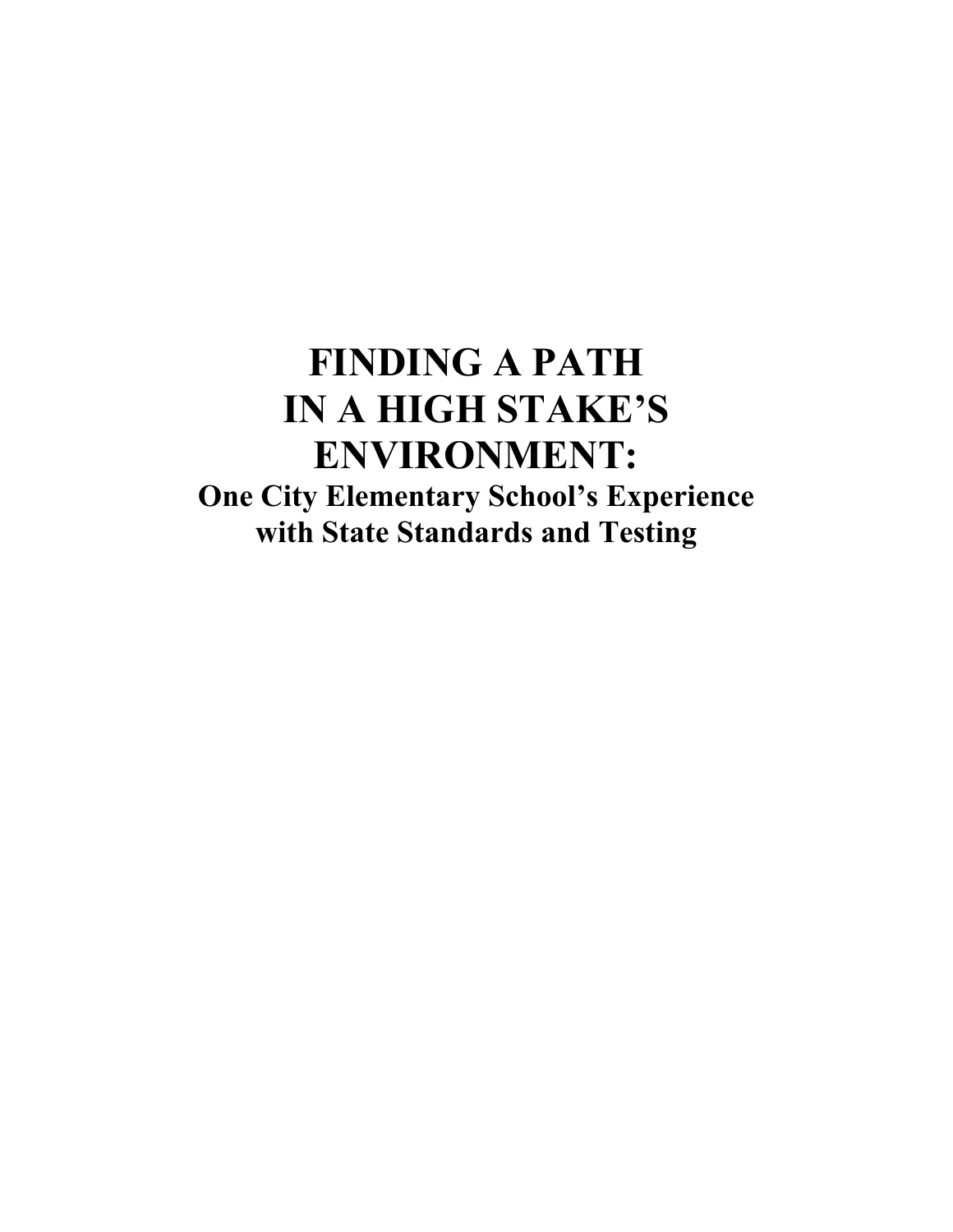# **Table of Contents**

| 5                                                |    |  |  |  |  |
|--------------------------------------------------|----|--|--|--|--|
| 20                                               |    |  |  |  |  |
|                                                  | 22 |  |  |  |  |
|                                                  | 23 |  |  |  |  |
|                                                  | 25 |  |  |  |  |
|                                                  | 26 |  |  |  |  |
| Altering practice                                |    |  |  |  |  |
|                                                  | 27 |  |  |  |  |
|                                                  | 30 |  |  |  |  |
|                                                  | 32 |  |  |  |  |
|                                                  | 33 |  |  |  |  |
|                                                  | 33 |  |  |  |  |
|                                                  | 36 |  |  |  |  |
|                                                  | 42 |  |  |  |  |
| Supporting change                                |    |  |  |  |  |
|                                                  | 44 |  |  |  |  |
| Meeting the needs of students with special needs | 46 |  |  |  |  |
|                                                  | 53 |  |  |  |  |
|                                                  | 55 |  |  |  |  |
|                                                  | 57 |  |  |  |  |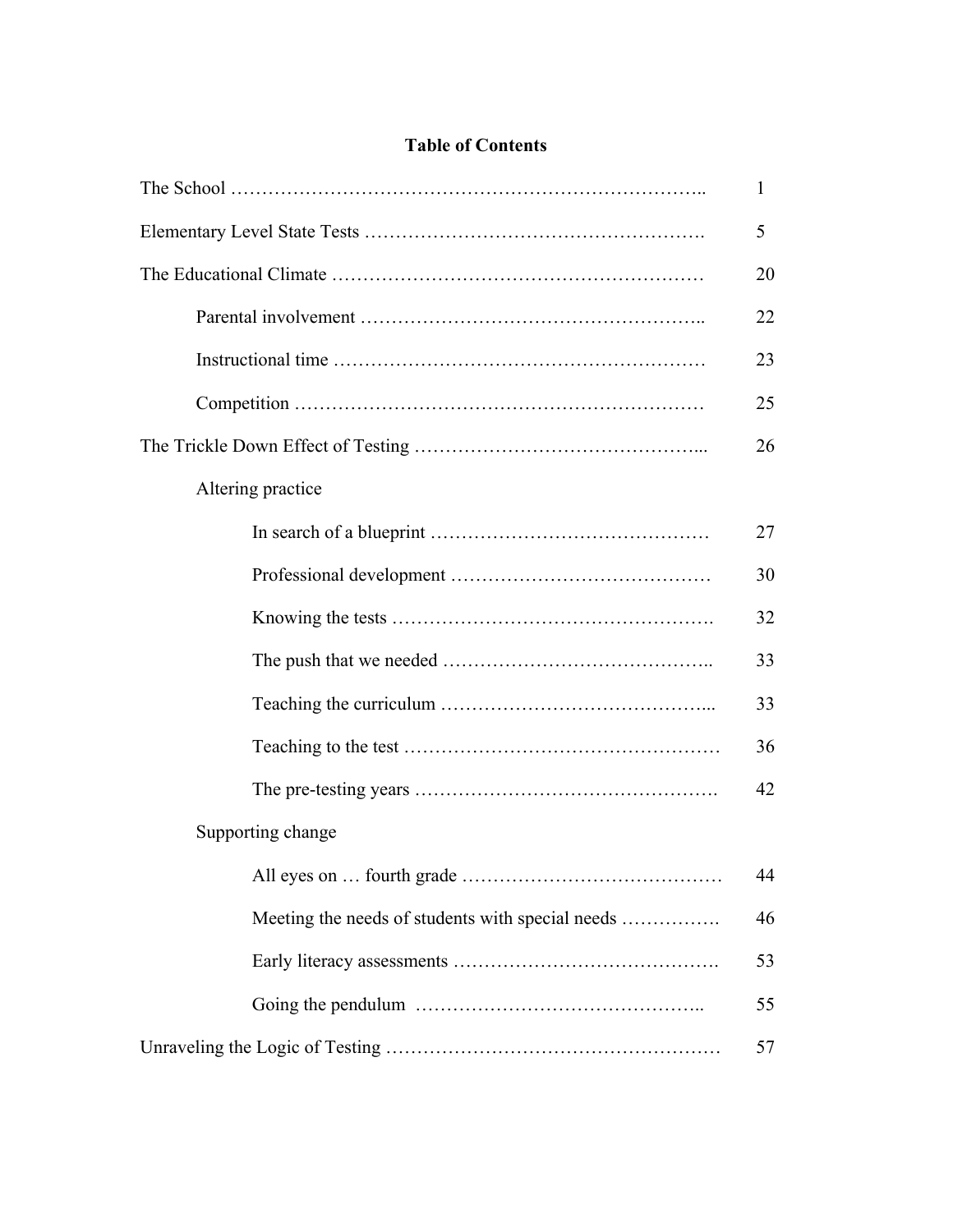# **Tables and Figures**

| Table 3: History of district and state assessments given |  |
|----------------------------------------------------------|--|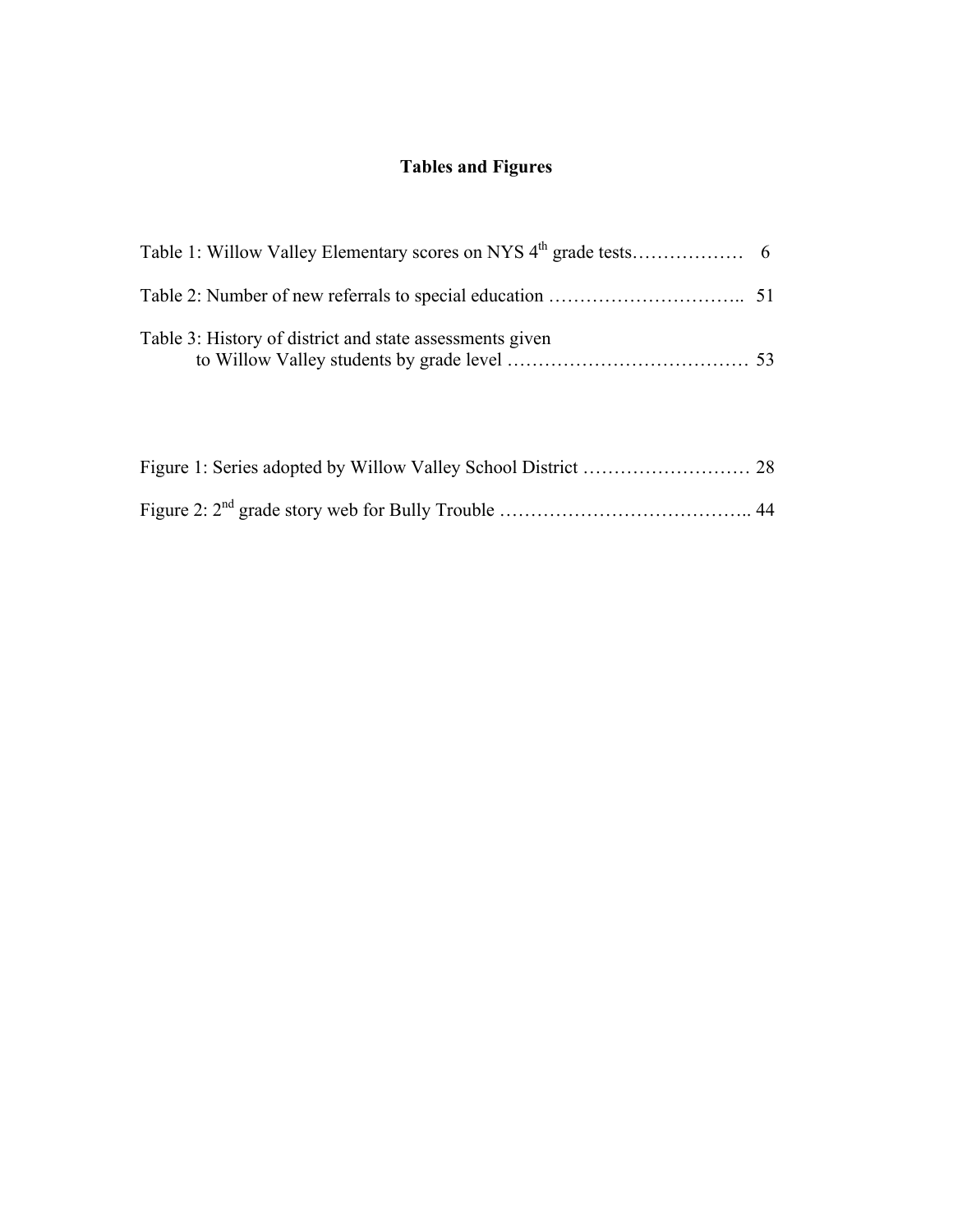# **Finding a Path in a High Stake's Environment: One City Elementary School's Experience with State Standards and Testing**

Good Morning! Today is May  $23<sup>rd</sup>$ , 2002 Today in history Benjamin Franklin invented the bifocal Hand in Kids of Character by Friday The copy room is closed this morning The food drive continues Library continues to be held in classrooms Today's Wizard questions are: For 4 – 6: Which baseball position can receive a Cy Young award? For  $K - 3$ : What holiday falls on March 17? Please stand for the pledge Have a great day!

From the principal's announcements May 23rd could be any day in the lives of administrators, teachers and students at Willow Valley Elementary. But for the school year 2001-02, May 23<sup>rd</sup> is the first day of the performance section of the science test and the final state mandated standardized test fourth graders have to take. They have already completed three sections of English Language Arts, three sections of math, and the objective section of the science exam. Unlike the ELA and the math tests this one does not receive a space in the morning announcements. Why is that? What are the state tests intended to show? And what do teachers and administrators believe they should do to meet the expectations set forth by the state? This is the story of one elementary school's response to New York State's standards and testing requirements. It weaves together a complex tale of a system's capacity to take on change and the intended and unintended effects of those efforts.

# **The School**

As you enter Willow Valley Elementary<sup>1</sup>, the first thing you notice is the exceptional quality of the student artwork displayed around the lobby walls. Vibrant sunflowers; pink, black, and orange Matisse-like collages; political cartoons; or impressionist paintings welcome you as you make your way past the sign-in desk and into the body of the school. As you walk through its multiple corridors, you are likely to encounter rows of children coming to and from their lunch or special, some talking too loudly, some waiting for others or holding hands, others pushing or poking disagreeably. In a corner of the lobby, on the way to art, a little boy jumps down a short stairway and is told to "*go back up and do it again walking*." He does, only to leap a little less obviously. Down an upstairs hallway, two fifth graders are 'testing' kindergartners' ability to tie their shoes. Two by two the kindergarten students come out of their classroom to demonstrate this ability. If they succeed the older students record their names and place a

 $\frac{1}{1}$ <sup>1</sup> Willow Valley is a pseudonym for the school and district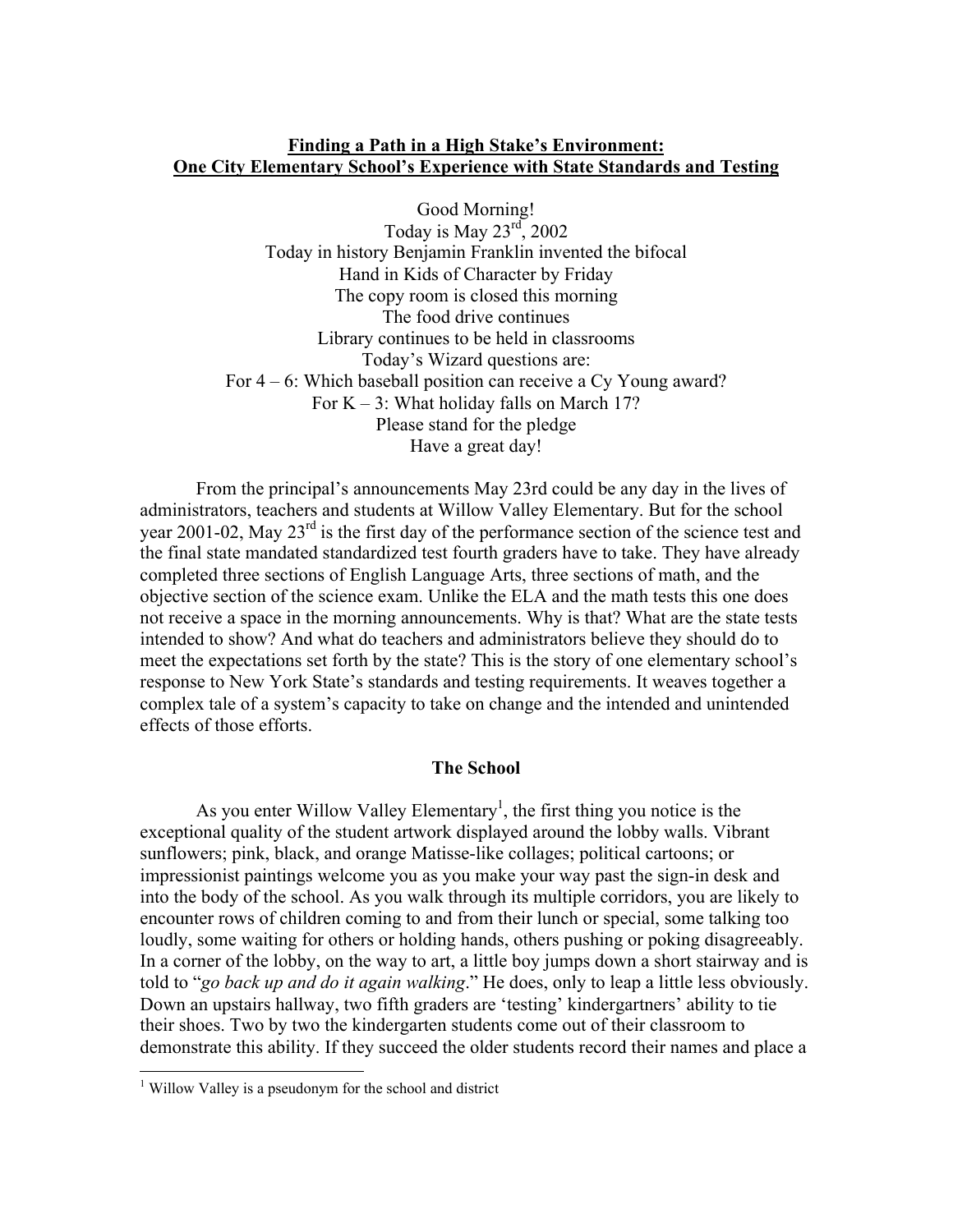check next to them. If they don't, the older students model the process until they think the kindergartners can do it alone. With over 800 students, four lunch periods in a row, and daily specials like gym or music, moving children from one space to another is part of the daily routine.

Willow Valley district has an enrollment of about 1500 students and includes one elementary school, grades K through 6, and one junior/senior high school. The elementary school services around 825 students. Demographically it is 85% White, 11% African American, 3% Hispanic, and 1% Asian. A free and reduced lunch rate of 61% is evidence of the kinds of needs this school addresses.

Twenty-five years ago a decision was made to close three neighborhood schools and become the only elementary school in the city. Formerly the executive offices for a large abrasives company, the school district was able to purchase the two-story brick building complex when the company moved to another location. Later on a second gym was added as well as a new wing causing the school to spread out in several directions from the large lobby that greets people. With 36 classroom teachers, 8 special education teachers, 5 special area teachers, 6 remedial help teachers, 19 classroom aides and assistants and about a dozen other staff members, the organizational structure of this school is quite complex.

Then ten years ago, as the school population kept growing, the current principal organized a committee to look at the structure and consider reorganizing the  $K - 6$  classes into a schools-within-a-school model. A teacher describes this decision: *"I think the principal was looking for a way to take a big building which was getting bigger by the minute and make it more personal, make it more manageable, 860+ kids is pretty hard to keep track of."*

The mini-school committee met on a regular basis for 18 months to study and plan how to implement the new model. The intent of the mini-school concept is to promote ownership and to provide smaller groups of teachers an opportunity to work collaboratively on the development of consistent instructional, organizational, behavioral and evaluative plans within their respective mini-school. *"That process was truly one of the first shared decision making processes before shared decision making was a word that we used,"* a teacher explains. Currently, this design includes 5 mini-schools: Nebula which hosts 4 kindergartens, and Orbit, Comet, Galaxy and Eclipse each with 6, 6, 9, and 10 classes respectively servicing first through 6th grade.

Another way the principal has attempted to give the school a neighborhood feeling is through the use of street names and directional signs throughout the building. Students don't just gather in the lobby but arrive at Student Unity Square. And they don't just walk down corridors but stroll down Literature Lane, Bulldog Boulevard, Curiosity Court and Rue de Respect. Huge directional signs remind students of the rules of the road or warn them to slow down or stop before turning sharp corners.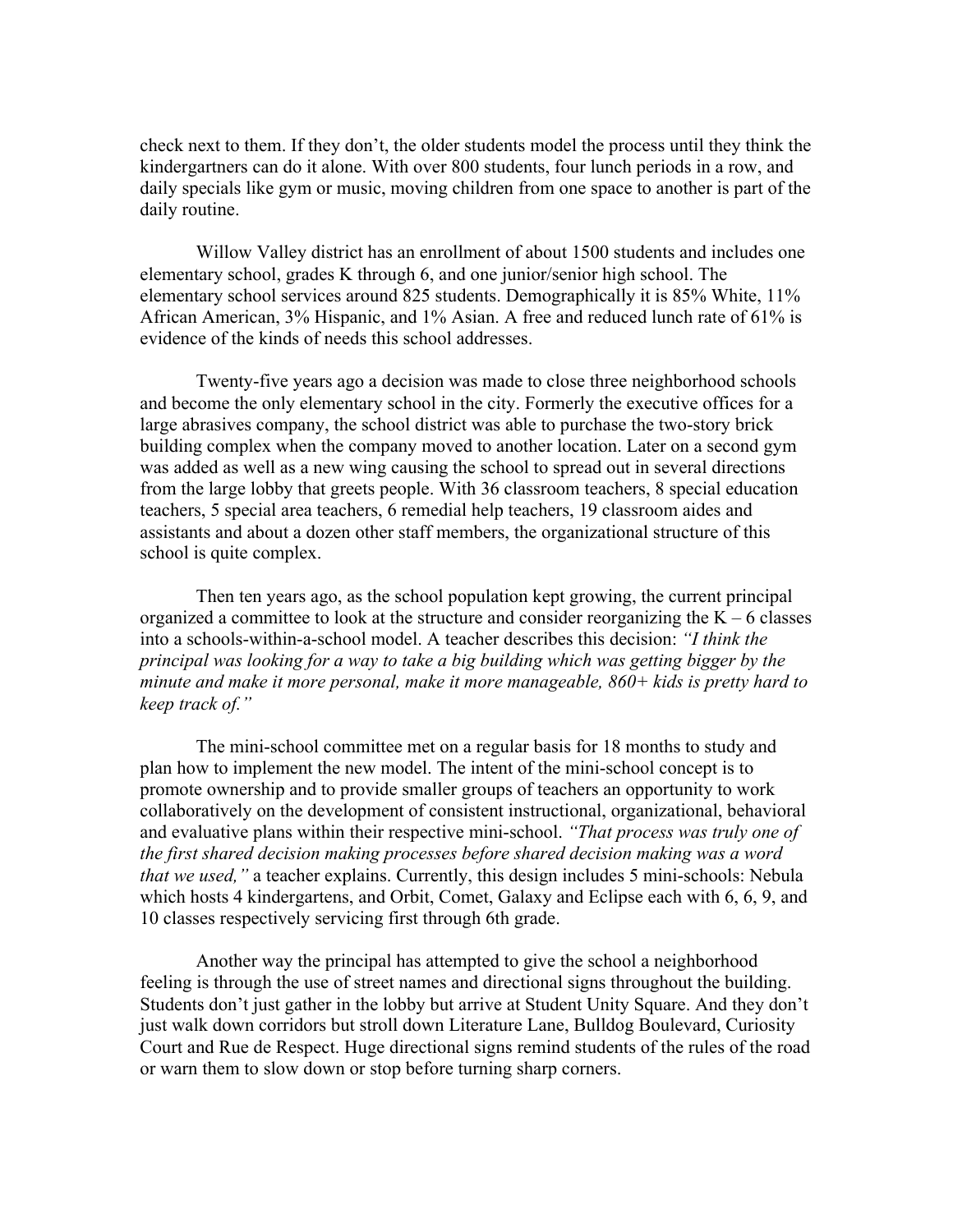After deciding on a mini-school model the actual transition into teams was more difficult as teachers found themselves having to consider and decide who would work with whom in each mini-school. *"I personally have quite a few horror memories of the process,"* a teacher who went through that process describes. *"That process was very hard. Once you declared what your grouping was and what was important to you, other people's feelings got hurt or they were forced into groupings where they didn't feel as welcome or as comfortable. There were a lot of hurt feelings amongst the faculty when that happened."*

The mini-school structure is designed to help build consistency across grade levels and promote vertical dialogue between teachers working with the same group of students over time. Teachers within a mini-school are also involved with hiring new members if a vacancy occurs. Depending on the mini-school, teachers fundraise together, go on field trips and develop a variety of activities or practices like team-teaching or multi-age classrooms. From an administrative point of view it also allows for the development of a variety of educational programs under one roof. In an ideal situation these would be used to match individual students' strengths with the appropriate team. The principal explains this philosophy: *"I really believe that every school in America should be kind of a laboratory. What happens a lot of times, and some kids can take it, is that we try to fit every kid to one model when we should be trying to develop models to fit every kid, because that's why kids start falling by the wayside. They can't conform to one model, because they don't learn at the same pace and they don't learn the same way. But we always try to push them into a mold and it doesn't work."* People interested in considering an approach that advocates the accommodation of a variety of instructional environments for children have visited this unique organizational model.

It also provides the administration with a way to look at educational programs and activities comparatively by being able to keep track of student performance by minischool rather than by classroom. The idea being that how students perform will be a good indicator of how well a group of teachers have prepared them since students are expected to stay in their mini-schools for the range of their  $K - 6$  experience. The principal explains: *"In this model they are basically clumped together so you don't have kids falling through the cracks. You have a certain group of people who handle those kids, deal with them, get to know them, and can hopefully pace them properly. For research purposes, you could go back and take a look whether staffing, or program, or delivery system and see how effective these people were with a group of kids. So if there was a problem, if in one mini-school the test scores were shooting very high or very low, we could go in there to see what's going on. Not necessarily that you're blaming an individual staff member but you're looking at how that group is working or how the kids are doing."*

As with most designs, however, there are tradeoffs. While vertical communication has increased and teachers do work with their mini-school colleagues, horizontal grade level communication and between mini-school collaboration is harder to maintain. The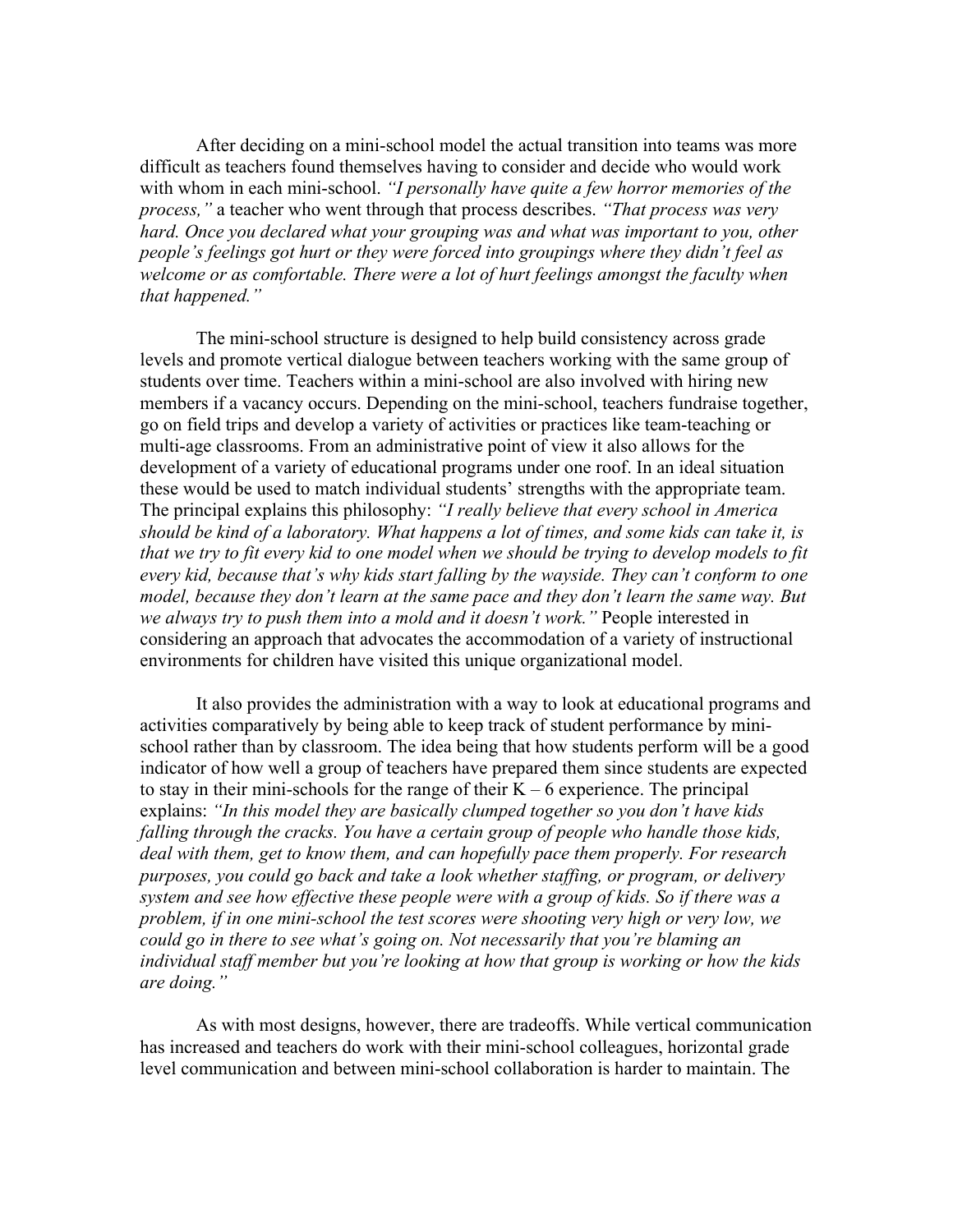daily schedule makes it difficult for teachers to find the time to meet with same grade level colleagues because they don't share the same planning periods. And while teachers have daily opportunities to meet before or after children arrive and depart, this isn't easy for teachers to do consistently. Teachers state that while they would like to meet more often with colleagues from other mini-schools, they tend to feel the need to have a particular reason to call such a meeting since they know how busy everyone is. What they really miss is not the lack of opportunities for discussion but the lack of daily contact with other teachers who are working to integrate the same shifts in policies and practices that they are. Different grade levels are working to integrate new textbooks, science kits, testing requirements, and policies, and these often can be interpreted or delivered differently by different teachers. Teachers miss the support they receive from same level colleagues around these issues. As this teacher relates: *"I'm sure there are a lot of benefits for the way the building is structured with the mini-schools, but to just be able to pop my head out of the door and say, 'What did you do on that math lesson today? I must have missed something.'"*

Teachers who are fortunate to have grade-level colleagues in their mini-school explain this kind of contact: *"Just somebody to keep you in check like (other teacher) who's my grade partner on my wing. He knows that I'm new to the reading series so he'll just pop in my room every couple of days or every couple of weeks. 'What story are you on now?' and he'll say, 'Oh, you're behind or you're ahead. You need to pick up the pace, or, you can slow down.' And it's just very, very helpful."*

The desire to seek out colleagues for advice and/or sharing of information is not uncommon. But for teachers to express this desire at this time may have less to do with the mini-school structure and more to do with the increasing standardization of the curriculum; itself the result of state standards and testing. Willow teachers are not required to be on the same page by their administration. Nevertheless, one side-effect of assessment-driven reform may be the need for teachers to keep track of where other teachers are in the curriculum or how other teachers are covering the material regardless of differences in educational approaches between mini-schools.

One effect of the mini-school design, however, is that reputations commonly generated for individual teachers within the larger community are also developed at the mini-school level. For example, Galaxy is rumored to be made up mostly of the 'old crowd,' teachers active and involved in the teachers' union, 'the core of the school.' These teachers are said to be the ones 'who know what is going on.' Comet, on the other hand, consists largely of younger, less experienced teachers but who bring together a lot of 'ideas' and do a lot of activities that 'are kid-oriented.' They are also pretty aggressive when it comes to fundraising and don't mind coming back in the evening to run a kidoriented or fundraising activity. Eclipse brings together a mix of young and old teachers who work cooperatively together and often have new and 'innovative' ideas. They are the ones most likely to 'try something new' or 'attempt multi-age or some other arrangement.' And finally, there is Orbit where teachers run 'very individual, but well-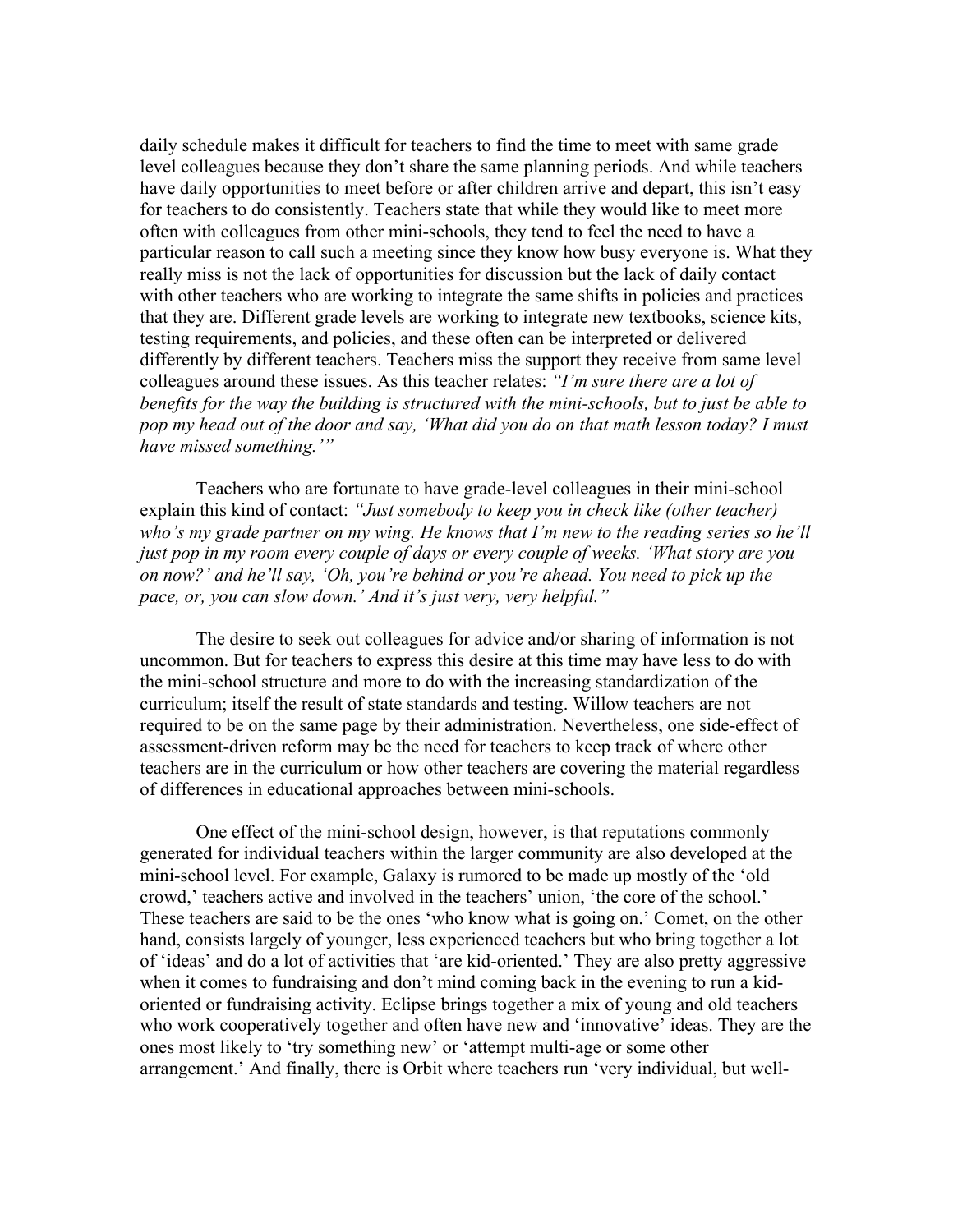structured classrooms,' and yet support and 'work together fabulously.' Teachers, for the most part, are extremely proud of the mini-school in which they belong and of the colleagues they work most closely with.

Differences in mini-schools could result, however, in teachers perceiving parents favoring or requesting certain mini-schools over others. In actuality it is difficult to assess whether any reputation would hold true since a regular turnover among teachers means that each mini-school is continuously evolving as new teachers add new ideas to the mix. Furthermore, there are other differences between the mini-schools affecting parents' perceptions. For example, most of the special education or 'identified' students are in integrated or 'cluster' classrooms or resource rooms in either Galaxy or Eclipse. Eclipse is also home to an extra kindergarten, a transitional first or Target One, and two first and second grade combined classrooms. And finally, parents often select teachers who they feel best meet the individual needs of their individual children regardless of which minischool a sibling might have belonged to. For the most part, however, families do remain with one mini-school. This is evidenced in the way the teachers within mini-schools talk knowingly about students and the students' families regardless of the grade level that student finds him or herself in. This familiarity with the families provides a larger context from which teachers assess and understand children.

# **Elementary Level State Tests**

Elementary students in New York are required to take four state-standardized tests: English language arts (ELA), math and science in  $4<sup>th</sup>$  grade and social studies in  $5<sup>th</sup>$ . Parents and teachers agree that the ELA seems to carry the most weight followed closely by math and the least important tests are the science and social studies tests. According to several teachers these value ranks are the result of having the ELA and math scores reported in the newspaper, while the others are not. Furthermore, science is thought to be primarily for program evaluation and is considered less high stakes for students because individual scores are not reported, only the school's overall levels.

The principal states that all the tests are equally important. However, teachers spend more time preparing for the ELA and math tests than for science and social studies suggesting some form of prioritizing of these subject matters. On the other hand, as one teacher explains, having the principal keep track of all the test scores increases all of their values: *"I get extremely nervous with all of the tests. The principal looks at all the grades. He keeps track of who is doing what. He's got a list: Ms. X, science this many 3s, this many 2s, you know. It makes a difference if the ELA is in the paper, but to me all the tests are really important because the principal is still looking at the grades that come out of your classroom.*" She also feels strongly about preparing well for the social studies exam because the ELA and math tests are supposedly testing the  $K - 4$  curriculum while the  $5<sup>th</sup>$  grade social studies test is based mainly on what is taught in  $4<sup>th</sup>$  grade. *"That's a serious reflection on me. They don't learn that stuff in any other grade."*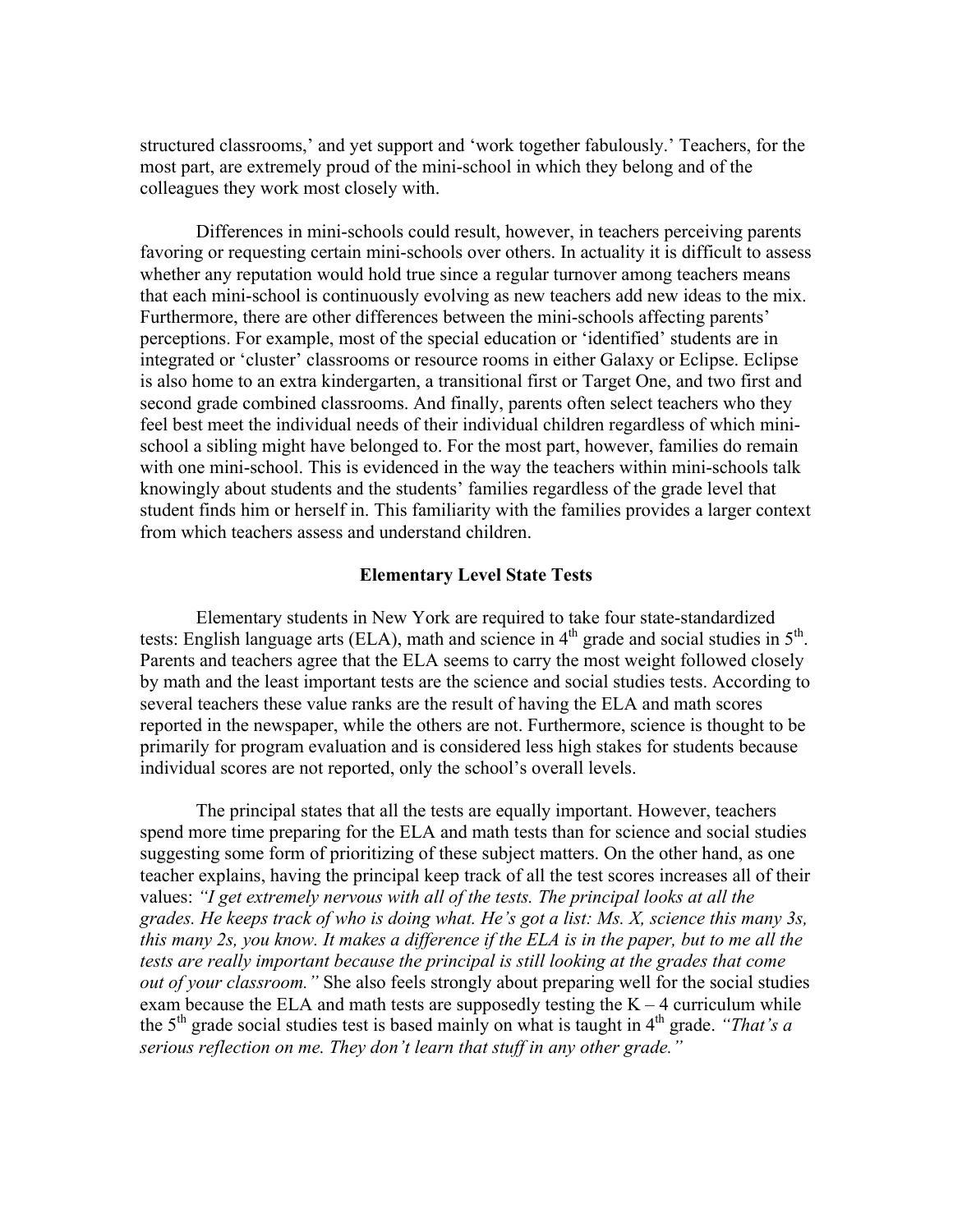The state tests are standards-based and are intended to measure how well students are mastering the skills put forth for each grade level by the state of New York. Teachers know what the tests look like and what standards they are expected to cover. They also know the challenges they face due to such factors as poverty, absenteeism, and individual special needs. For the most part students have done fairly well on these exams and their scores have been steadily increasing. Table 1 describes Willow Valley's performance on the ELA, math and science tests for the past three years.

| <b>ELA</b> (all students)  | Level 1                      | Level 2       | Level 3                      | Level 4 |  |  |
|----------------------------|------------------------------|---------------|------------------------------|---------|--|--|
|                            |                              | (not passing) | (passing)                    |         |  |  |
| 1998 - 1999                | 8%                           | 49%           | 44%                          | $0\%$   |  |  |
| 1999 - 2000                | 8%                           | 44%           | 45%                          | 3%      |  |  |
| $2000 - 2001$              | 8%                           | 36%           | 43%                          | 12%     |  |  |
| <b>Math (all students)</b> |                              |               |                              |         |  |  |
| 1998 - 1999                | 6%                           | 22%           | 59%                          | 12%     |  |  |
| 1999 - 2000                | 6%                           | 32%           | 56%                          | 6%      |  |  |
| $2000 - 2001$              | $1\%$                        | 23%           | 56%                          | 20%     |  |  |
| Science (all students)     | below State Designated Level |               | above State Designated Level |         |  |  |
| $1999 - 2000$              |                              | 44%           | 56%                          |         |  |  |
| $2000 - 2001$              |                              | 23%           | 77%                          |         |  |  |

**Table 1: Willow Valley Elementary scores on New York State 4th grade tests**

The teachers' experiences, however, preparing, administering and scoring the state tests raise many issues that put into question the link between assessing with standardized tests and student learning. Furthermore, these issues impinge on the teachers' abilities to work as partners with the state. This section describes some of the issues brought forth through the teachers' responses and experiences as they prepared and administered the state tests during the 2001 – 2002 school year.

# **Test scores measure more than student knowledge**

Most teachers at Willow Elementary believe that an emphasis on higher standards is a good idea. They make daily efforts to deliver a curriculum with an increase in critical thinking, problem solving and writing tasks. But when it comes to actually taking the tests, they find themselves somewhat powerless in front of certain students who may not put forth the needed effort to perform as well as they can. The principal explains what he does to help ensure that the students take the tests seriously: *"One of the things that we do is send letters home to parents saying kids perform well when they get a good night's sleep and eat breakfast in the morning. In school I go around the week before each test and meet with every class, and let them know exactly what it is that we're going to be doing. In some of the suburban districts I don't think the teachers do anything out of the ordinary, but we really have to try to get the best conditions possible. So I go around and talk to them about the 4th grade ELA and tell them that this is the first time they're going to compare an apple with an apple. This is the first time every child on this particular day*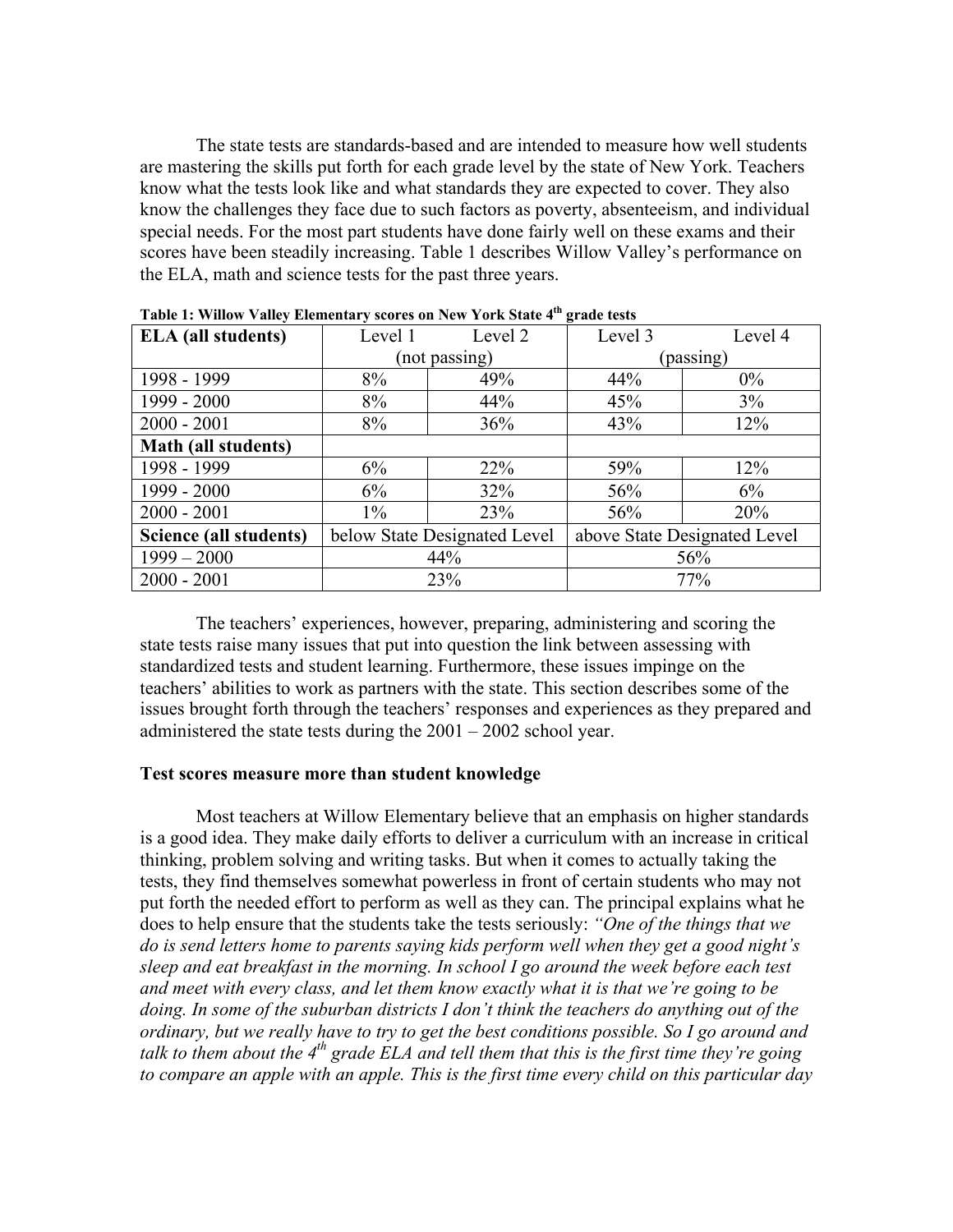*is going to sit down and they're all going to have the same test and be exposed to the same thing. This is the first time that they can compare how well we do with how well everybody else does. And we're doing this not just to be compared to other districts but to take a look at our own programs and to take a look at our curriculum. And then we discuss remediation. Basically if you don't do well on this test then you are going to be mandated to take a remedial class and that could be AIS after school. And certainly if you need that then we want to get you that, but if you don't really need it and it's because of your attitude and you didn't take it seriously and blew off the test, then you're still going to get it whether you need it. So I try to be honest with people and really bring it down to their level so they understand what it actually means. And then I go into every classroom for every test and just say good luck, all we're asking for is your best. And then we try to provide the greatest test environment we can."*

Test taking is hard work. It involves continuous reading, a lot of writing, a lot of thinking, all the while needing to remain absolutely quiet and still for long periods of time. As a result, the teachers feel that many of the students are not putting in the time and effort necessary to do well. It's not that they can't do it, it's just that they don't do it with the expected level of motivation and persistence. After the ELA, a teacher describes how several students spent 7 minutes on a half an hour assignment and played with their pencils the rest of the time. *"It really bothers me that they could have done better."* No amount of 'read the directions' or 'check your work' seems to alter this fact. Another teacher shares her frustration when she watched a capable student spending too much time filling out bubbles perfectly on the bubble sheet only to run out of time overall. If she could have, she comments, she would have taken that pencil right out of the girl's hand and filled in the bubbles herself.

The teachers agree that the tests are intended to make sure students are learning more critical thinking skills but unless the students put in the effort to work towards these skills this is not going to happen. During regular classroom activities, the teacher is in a position to redirect or introduce new angles of an activity to reinforce critical thinking skills or motivate students to try again. The testing situation expects students to read and respond to a variety of cues and to re-read directions if they find themselves confused. If they are not motivated to try again, to seek an alternative approach to a problem, or to reread a question to make sure they interpreted the question correctly, and they are not allowed to receive help from teachers, it is not surprising that students will sit and do nothing. As one teacher remarks: *"Some of these kids are not motivated to find a way to solve the problem. Other kids will find a way to find a solution no matter what. I don't know how you instill that in kids to want to. They don't have that drive to want to be correct, to want to solve the problem. I haven't figured that out."*

Testing opens many questions for teachers as they try to make sense of the reasons some students can pass these tests and work until the end while many of the students at Willow can't or won't. Poverty and the associated life styles are often associated with lower level thinking and literacy skills. After the math test, one teacher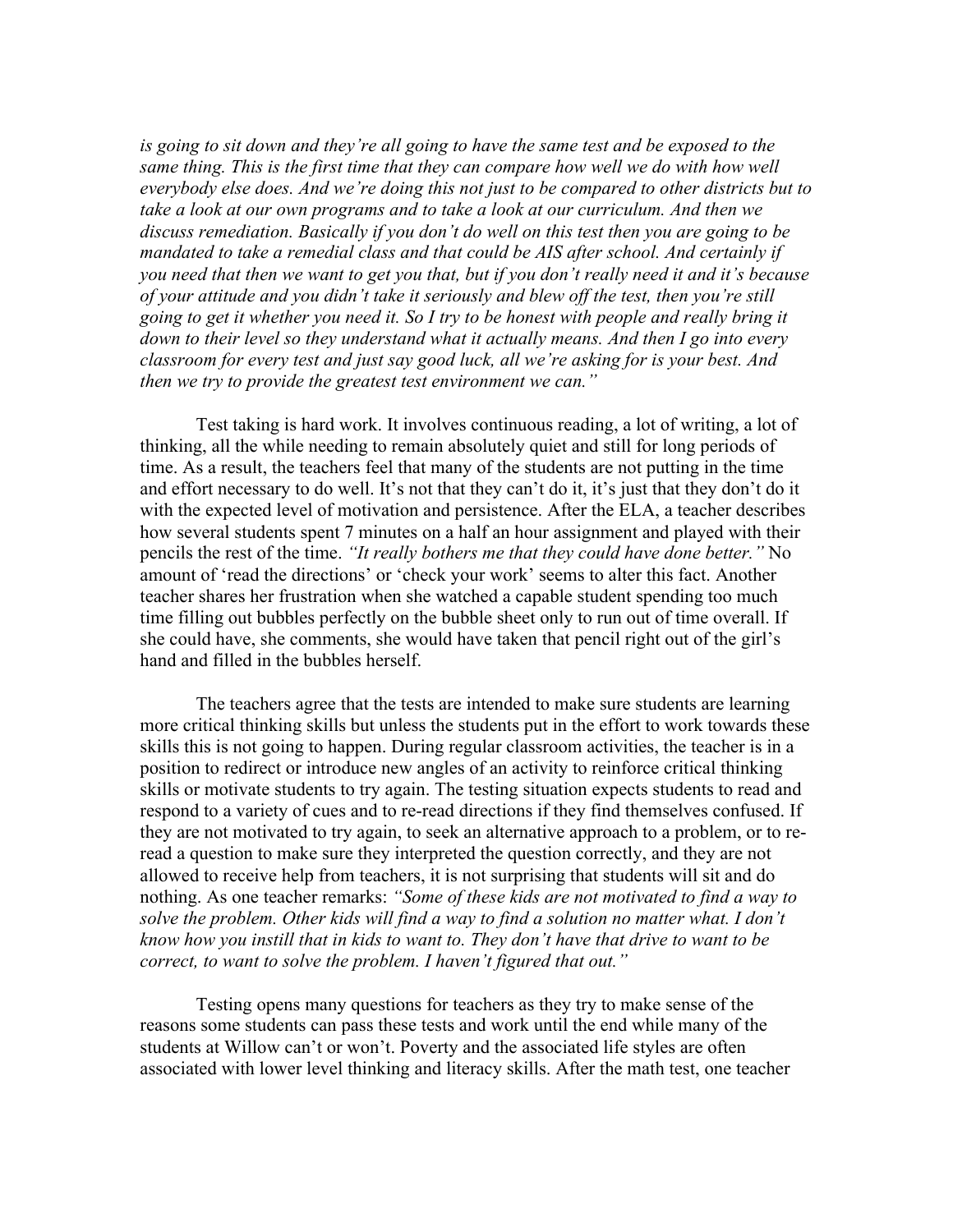comments about this relationship: *"I don't think it's the math test. It's mostly a reading test and some of these kids don't have the reading skills, they don't have the thinking skills to figure out what the question is asking. Many of these kids are coming from backgrounds that don't give them the experiences that give them the ability to think and reason. They watch videos and TV, their choice for free time is not to read and it is not to be read to by a parent. Over the past 4 years with the tests, I've noticed that the kids who have those experiences, with families who care about education and read to them, are scoring well on the tests. Home life is such a factor and background experiences play a big role, and no one is paying attention to that."*

Teachers know and understand that the impact of any home life is much more complex than simply whether children read or are read to, watch too much TV, or engage in multiple cultural experiences. They understand that even children who do succeed in school engage in all these activities as well. In their attempt to understand the associations between home life and school achievement, they find themselves limited, as are most studies on the topic, in truly understanding why students from certain types of homes tend to want to do well while students from other types of home tend not to. For these students, the tests are essentially measuring a desire to read and follow through on the directions, not whether or not they can read and follow through on the directions.

## **Reading comprehension is the primary skill measured by all state tests**

Reading, writing and thinking are closely associated. The tests build upon these three skills in a way teachers feel hurts the performance of students who may not be strong readers or writers. The performance part of the science test is a good example of this problem. The test is set up in the library. There are four tables with five hands-on experiments on each. Tall cardboard walls divide each station so the students can't see what other students are doing. Every student will complete three 15-minute experiments; either stations one, two and three from a pink test book, or three, four, and five from a green test book. They work alone for two of these and with a partner for station three. To create consistency, one of the fourth grade teachers has been designated to read the directions and proctor the test for all the fourth grade classes. This day, two groups of students will take this test.

The first group is made up of 15 students who require readers and 6 students who work alone. After randomly assigning students to a station, the proctor reads the directions, asks if there are any questions, and begins the 15-minute timer.

Instantaneously the room is filled with a cacophony of voices as the readers read the directions for the different experiments. While they don't assist the student in actually conducting the experiment, the kind of interaction they offer to students provides a contrast to understanding the experiences of students working alone. For example, the reader doesn't only read what is written but often paraphrases or interprets what is written. She or he often provides directional clues, for example saying 'pay attention'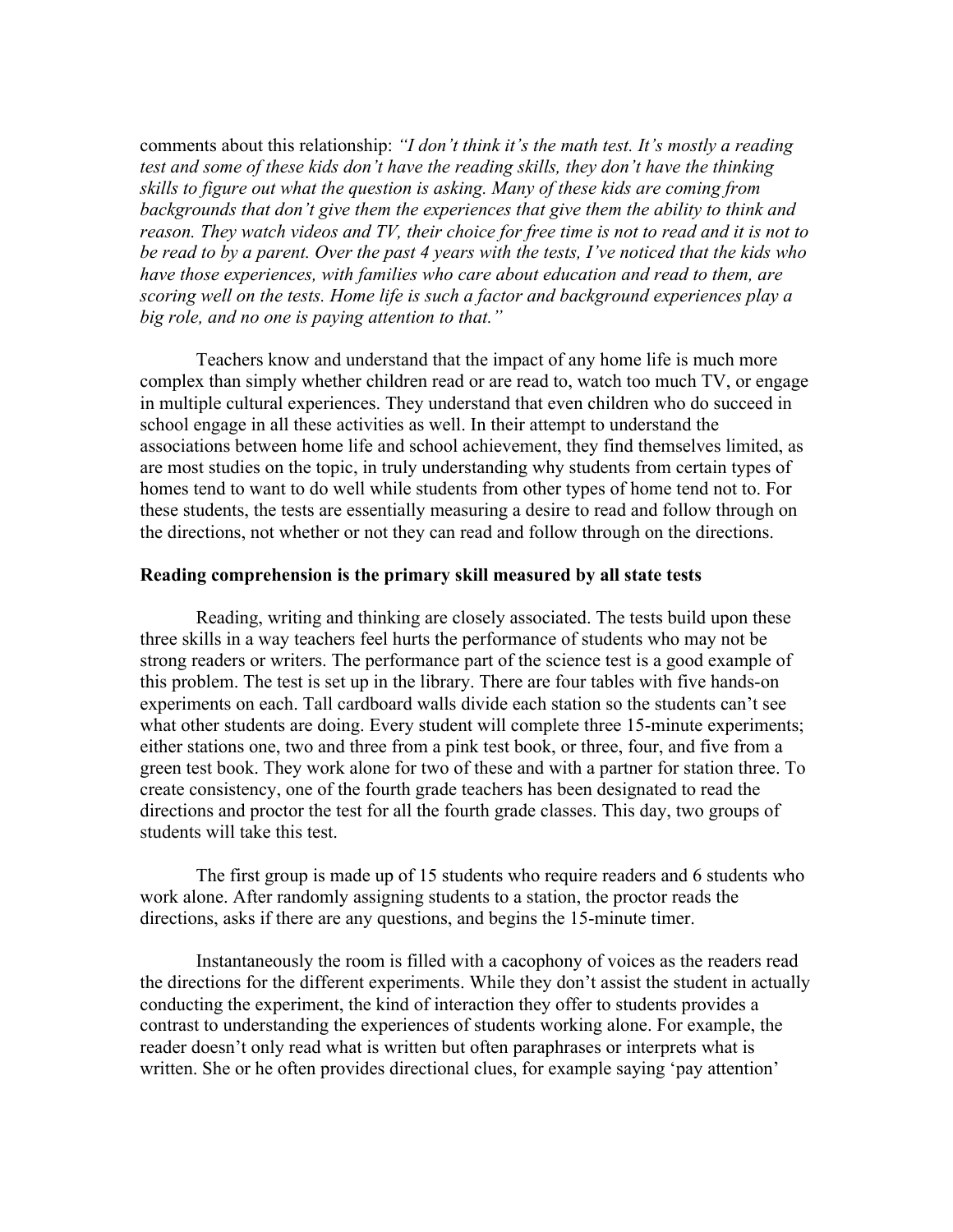until all the directions are read, or pointing to the question and response area on the page as he or she reads. In contrast the six children working alone appear to read a couple of words, fiddle with the material, go back to reading, back and forth, and may not be reading all the directions or in the right order. The reader can also take the student through the process and pace how much time they should spend on each part, although that is unnecessary since special education students do not have time limits. But the presence of the reader can provide a kind of motivating support or focus that is absent for students working alone. For example, a boy is working with the hanging baskets and has to weigh a container with water. He uses up all the smaller weights but the water is still too heavy.

Reader: *"What are you going to do with the weights?"* S: *"Take them all out and start over."*

Reader: *"That's brilliant!"*

The student starts over. He measures the water then he starts with a larger weight until he has it even. He counts up the weights and adds them all together.

In contrast, students working alone face many situational barriers that have little to do with how well they understand the task or can carry it out. For example, the directions are often confusing. There is a lot of text on the page so that several students miss the small boxes intended for answers because they aren't clearly labeled as such. Teachers and students seem to understand the pertinence of format over content. In preparation for the afternoon group, a teacher prepares his students for what to expect:

*"This part of the science test is in the library. The stations are set up. I will not be up there telling what you have to do. You will have to read all of the instructions, so take your time. But these stations are timed. There will be one station where you will be working in a group, and that will be chosen randomly. I believe you have 15 minutes. Are there any questions?"*

- S1: *"Can I get a drink?"*
- S2: *"Can we bring our good luck chairs?"*
- S3: *"What if we don't finish it in 15 minutes?"*
- T: *"Try your best. Know if it is a two-part question."*
- S3: *"Is it going to be hard?"*
- T: *"This test requires you to do reading so a lot has to do with reading…"*
- S2: *"comprehension."*
- S1: *"(ironically) oh that has to do a lot about science."*
- T: *"Try your best."*
- S3: *"Do we get a bad grade if we don't finish that portion?"*
- T: *"There are five stations, you have to complete three. Time to go."*

There are other factors besides the way the text is displayed on the page that create contextual challenges to the students trying to get their answers completed in time. Nine-year-olds seem to get stuck on extraneous concerns. Some worry too much about doing the right thing and wait with arm raised to ask if they can pick up a ball that rolled under the table or take too much time closing the zip-lock bag properly when the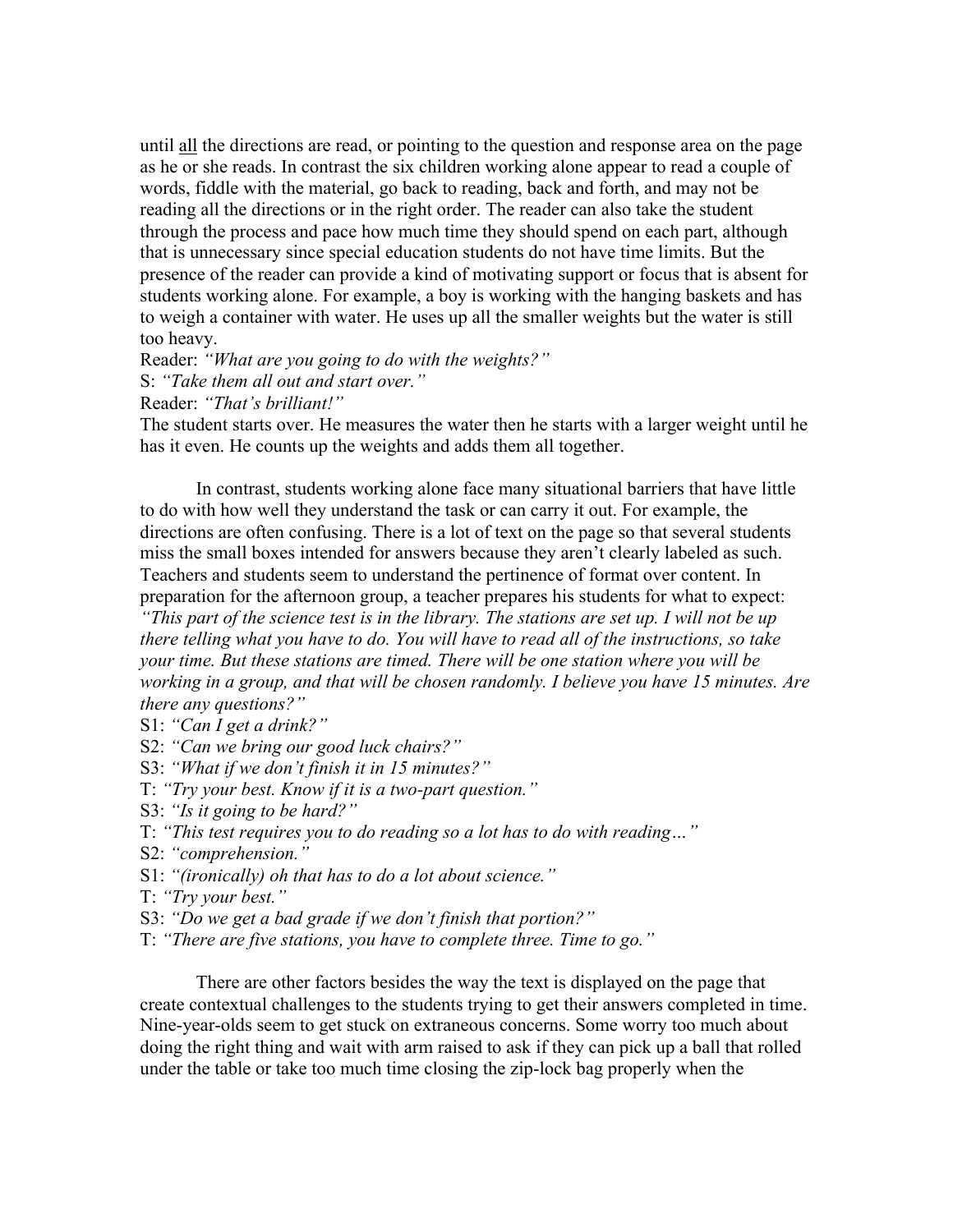directions tell them to. Station three asks students to work in pairs on a ball and ramp assignment, so not only do they have to understand and follow the directions but they also have to quickly negotiate who does what in this make-shift working relationship. Furthermore, the pairs are selected to make sure that each student has been working in a different test book, one green and one pink. What happens, however, is that in these booklets, experiment 3 begins on different pages. As the students read and work on this experiment, they find that one needs to turn a page when the other doesn't or one is on the left page while the other is on the right page. This discrepancy is enough to slow some students up as they question whether it is the same experiment because it doesn't look exactly the same.

Another situational factor affecting the student's ability to carry out the experiment correctly is that the students find it difficult to maneuver their space to both do the experiment and write in their test booklets. For example, one pair of students working on the ball and ramp assignment read the directions in their booklet and then carefully place the ball on the ramp where they think it should go. They check to make sure the cup at the bottom of the ramp is in the correct location and then they release the ball. The ball hits the cup and it begins to slide towards the edge of the table. It should have slid off the table but the girl's test booklet is in the way and it hits that instead and bounces back toward the ramp. When it stops, this is the answer that they measure. This happens a second time. Later on one of the test proctors comes by a different group and warns them to move their test booklet out of the way.

In general, the teachers agree that the science test fairly assesses the content students should know. They are concerned though that reading ability plays too heavy a role in preventing students from showing the extent of their knowledge and understanding. One teacher explains: *"The science test I thought was fair. I think it's a fair test. I think that the problem with the lab part is that if children aren't good readers they get caught in how confusing it is to follow the written directions for that part of the test and it throws them off. And we know our kids know those skills and we know that our kids are able to perform those tasks. But we also know that because some of our kids are not good readers they can't process those directions in the time given in order to do that task well. And I think that was clear when you look at the scoring. All of the identified kids did a beautiful job on the sorting and classifying task because they had everything read to them. Kids who can't read fell apart on that station because they had no idea how to process all that information. I think the state has to look at whether we are assessing reading every time we assess something."*

#### **The tests work against teachers' ability to prepare their students well for them**

Teachers are especially frustrated when students who want to perform well can't because the task itself is above the students' developmental level, is presented in a way that confuses students, or was not yet covered in their curriculum. So even though the teachers feel that for the most part the tests are measuring skills their students should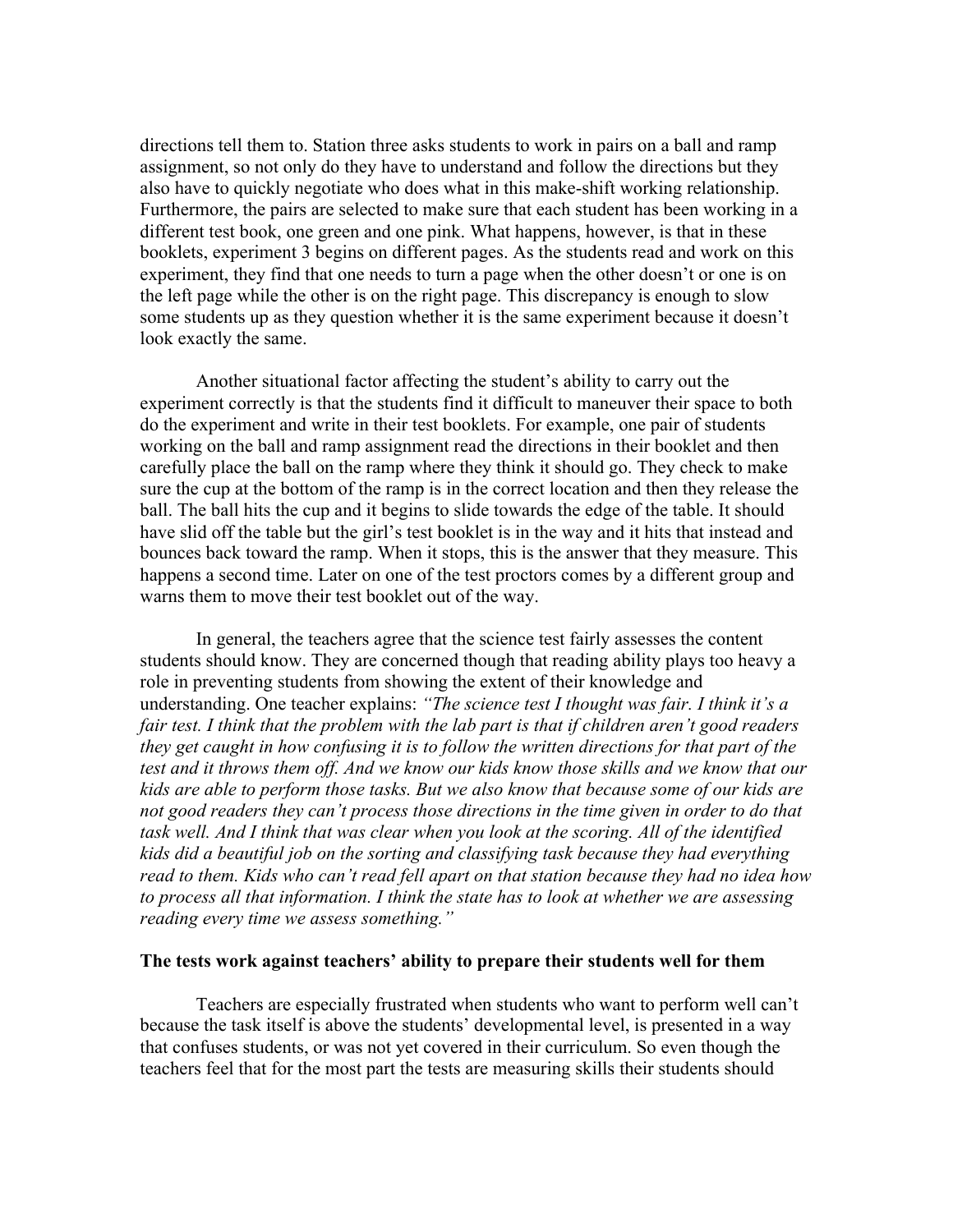know or learn, they may not necessarily be prepared to have mastered these by the time of the test. Furthermore, there are so many content areas or skills that might appear on any given test, that it is impossible for the teachers to completely prepare their students for every possible scenario. It becomes a gamble then for the teachers to know which skills or content area they should emphasize in preparation for the test. The math test is a good example of these dilemmas.

Up until the day of the test, the teachers express little concern about the math test feeling that generally their curriculum, with some modification of how much to cover before the test, does an adequate job of preparing the students. This year, however, they are in for quite a shock.

At 8:50 on the first day of the math test the principal comes by and tells the students *"Good Luck! I'm sure you'll take it seriously. You are well prepared. You will have 3 days of this test like the ELA. Good luck!"* A little later he makes the morning announcements over the intercom. He informs the school that the  $4<sup>th</sup>$  grade math test is today and asks other students to move quietly in the hallways so they can provide the best testing environment for those students.

- S: *"I'm nervous."*
- T: *"You don't need to be, you are very well prepared."*
- S: *"Yes but I'm not very good at math."*
- T: *"You'll do fine."*
- S: *"Yes but I haven't gotten the hang of the big questions."*
- S2: *"I've got an A in math."*
- S3: *"I've got a B+."*
- S: *"I only have one A in my report card."*

T: *"You need to clear your desks so finish up your breakfasts."*

The teacher points out several students who *"are acting like 4th graders who are ready to show me their best."*

While the students finish their breakfast and morning work, the teacher sits at her desk and looks through the test. She turns around with a frustrated look: *"It makes me mad that they constantly ask things 4th graders shouldn't need to know like percents and probability. Fourth graders should not have to know percents. Fourth graders should not have to know probability. It makes me mad."* It's not that teachers don't teach percents and probabilities or that they don't believe their students shouldn't understand these concepts. Percents and probability are taught as early as 2<sup>nd</sup> grade. But whatever the state expects students to be able to do at this level does not eliminate the reality of what each child needs to know to move ahead successfully in a particular subject. Teachers question whether it is fair or even productive to emphasize mastery of such a wide range of concepts and skills for testing at the  $4<sup>th</sup>$  grade level. They feel that doing so is likely to negatively affect students' conceptual understanding of necessary skills such as addition,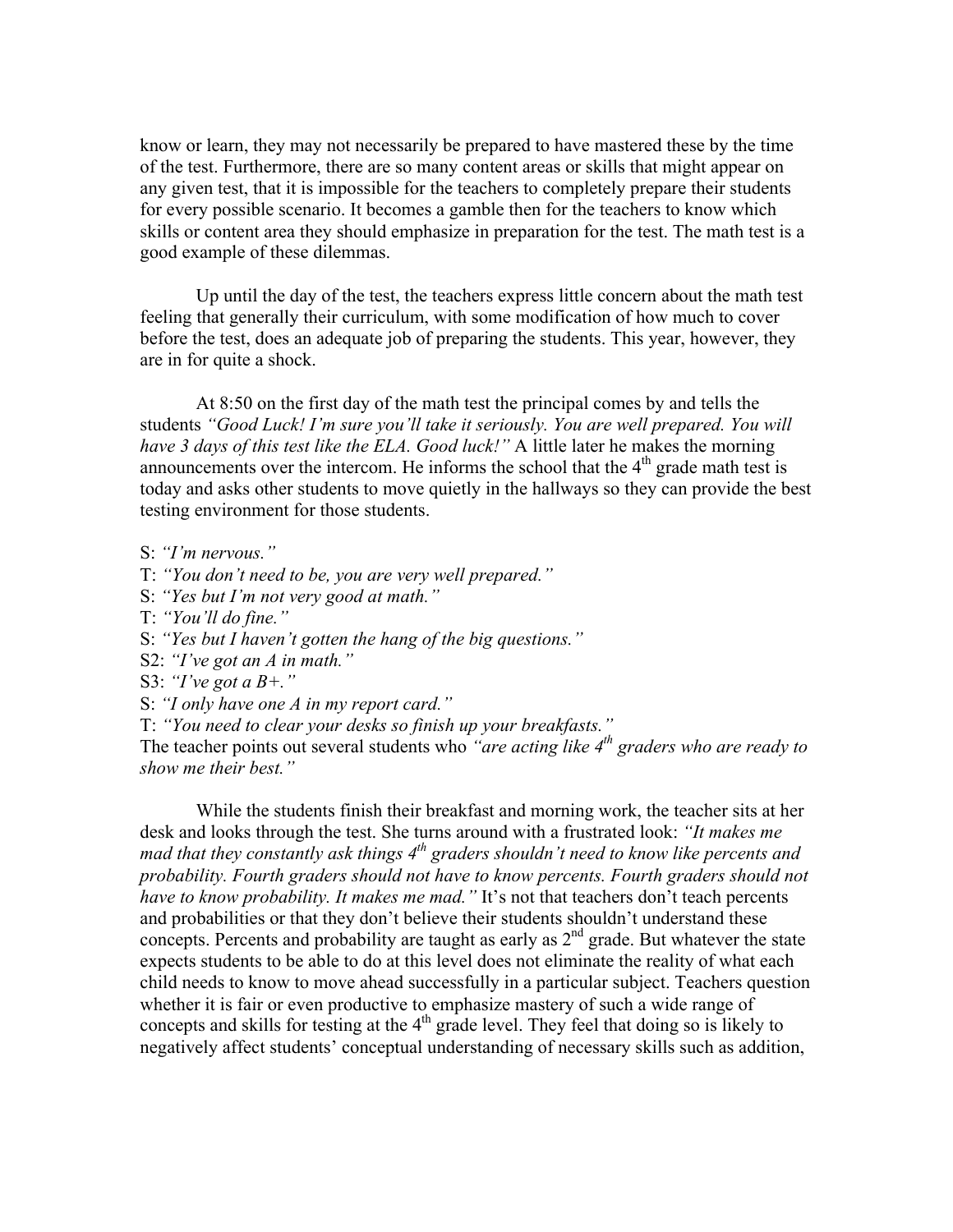subtraction, division and multiplication, which are still in their developing stages of mastery.

A fourth grade teacher explains: *"This year's math test just seemed to be very heavy on perimeter and area and skills that I don't think are relevant for 4<sup>th</sup> graders. We have kids who can't add and subtract. We have kids who don't understand how to regroup and how to divide and those are concepts we should be testing. And instead we are asking them to trace pattern pieces onto a piece of paper. I found the directions for a task like the perimeter question and the trace the shape where you had to trace that shape so that it was two times bigger confusing. So that threw off a lot of kids because no longer were they showing math skills it became a reading test again. I just think there were a lot of questions on skills that we don't spend a tremendous amount of time on and very few questions that really assessed our children's ability to solve basic word problems or multiple step word problems that are relevant to their life. I mean asking you to figure out a child's age twelve years from now and then her father's age based on that piece of data is not a problem that a child is going to encounter in the future. Ask me how much change I'm going to get back after I go to the grocery store and I spend a certain amount of money or how much money have we spent in a day after running errands, those are things children need to be able to solve. So I'd really like to see that test be more relevant to daily living and life skills as opposed to geometry and perimeter and things like that."*

After reading the directions, the students begin to work on the test. The teacher and proctor walk around, standing over students' shoulders watching as they work. Occasionally they pat a student on the shoulder or confirm that yes they can write in the booklet. Most students work independently. A couple of students raise their hands repeatedly. A boy who wanted a drink at the last minute but doesn't get one is restless throughout. A couple of bubble sheets fall to the ground. Overall, however, the students work quietly.

The teacher goes back to her desk and examines the problems on the test. She quietly remarks that some of her students may be stumped by so many geometry questions. She hasn't completed the geometry unit yet and comments that she can't possibly predict what to cover based on the test nor does she feel she should change her program around because of it. But as she walks around it is clear that geometry is heavily emphasized this year and the gamble to spend more time on other skill areas like graphing and long division might dramatically affect these students' performance.

But the issue of what to cover, how to cover it, and whether or not  $4<sup>th</sup>$  graders can grasp the concepts well enough to respond to them on tests is made more complicated by the test format itself. On day two and three of the test it is obvious that geometry is not only a component of the test this year but has been integrated in other contexts such as graphing. On the third day the teacher who has been walking around and observing the students work, whispers: *"That is the third person who obviously didn't know that a*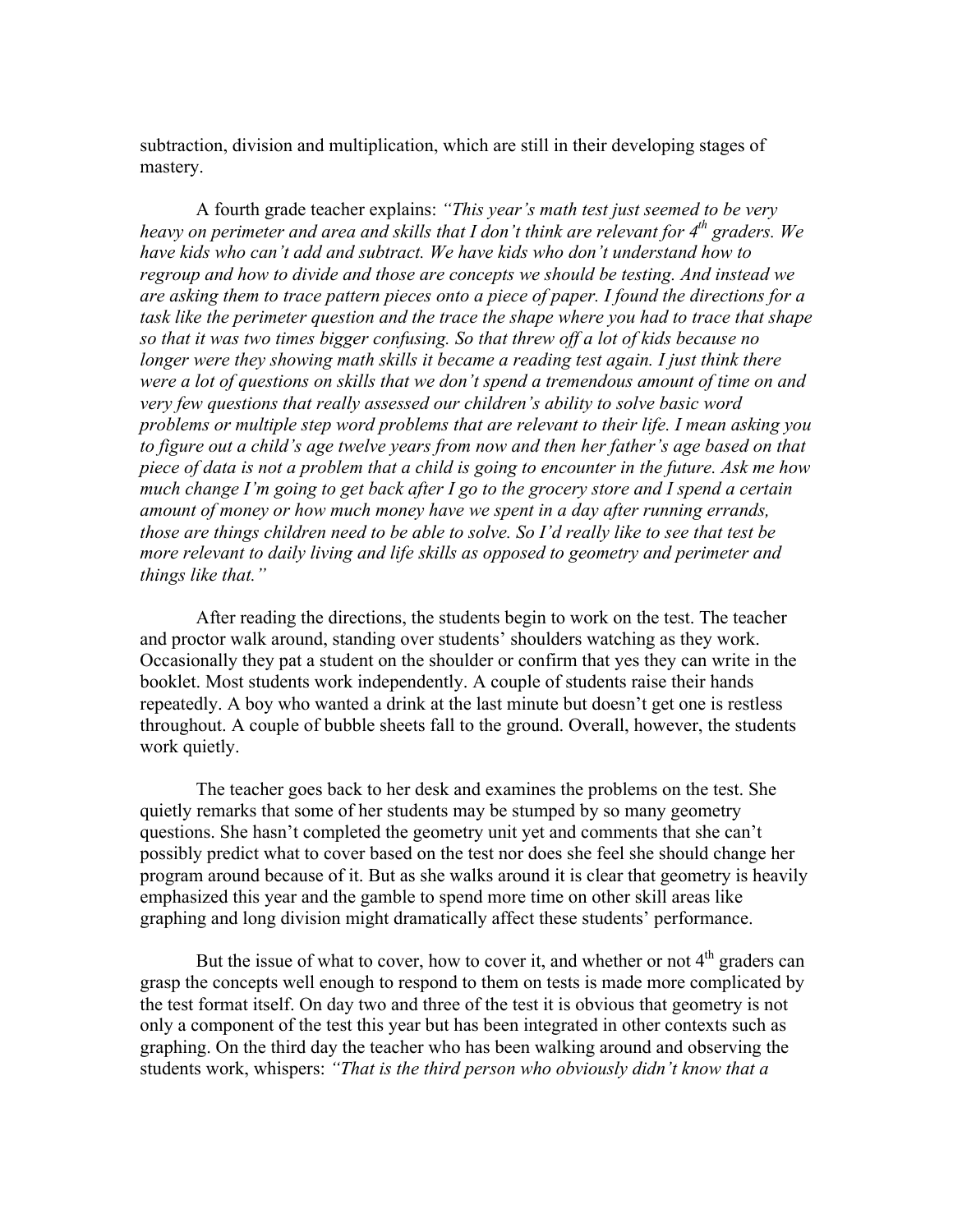*square has four equal sides. The problem asks them to plot the other two corners of a square, but the students don't know that a square has four equal sides. It is very frustrating to know that you've taught something and they act as if they've never seen it in their lives!"*

The problem is not that fourth graders do not know that a square has four equal sides, but whether or not they know that this is what the question is asking them to demonstrate. Sometimes the tests use information in ways that are not familiar to either the students or the teachers. The way the question is worded or concepts are integrated into a particular question makes it difficult for some students to know what is being asked and to pull out the essential knowledge in a way that becomes useful for them to apply to the question. Over and over teachers find that the state does not seem to pay adequate attention to how the question is worded and whether or not the concepts included are introducing non-conventional ways of integrating material.

These feelings are not unique to this teacher. *"It is just not what we were expecting,"* another teacher comments. *"I don't know. Maybe it's just us being paranoid, you just never, ever feel like you've prepared the kids enough no matter what. No matter how much you've put out there, when you come to that test you're kind of like shaken up a little thinking I don't think I did that the right way, how it should have been presented."*

On the other hand, this year's ELA, is seen as an improvement over last year according to some teachers. One teacher explains: *"This year the ELA seemed to me a bit more fair than the past two years basically because I thought it was more a reflection of what a 4th grader should be expected to do. Last year they had given picture frames for the kids and they were supposed to compare these two pictures that were in the frames and then write in the empty frames. Well of course kids drew pictures because a lot of the kids don't read the directions or they just get nervous. So I didn't feel like there was as much trickery this year. It just seemed to be geared more towards fourth grade in the way the wording was written on the test. Other years it seemed as though they were setting kids up more to make mistakes right off the bat just from the directions themselves, and this year it just didn't seem to be that way. And I think this year they were able to use more of their creativity, more of their own thoughts and ideas and I don't really think that was available to them in the past two years. Whoever is making this test is finally* getting down to the kids' level and you know thinking if I was sitting in 4<sup>th</sup> grade would I *have any idea what this means?"*

Deciding what to teach and to emphasize becomes just as crucial as teaching it well so that the students can recognize it and apply it. These decisions become a source of anxiety and frustration as teachers feel that while they are doing their best to raise the achievement level of their students, the state is playing an unfair guessing game. A fourth grade teacher explains this process: *"The math covers so much material you have to find a way to teach that entire math book by the beginning of May, you cannot leave anything out. And while you're trying to do that you're trying to find time to get in science review*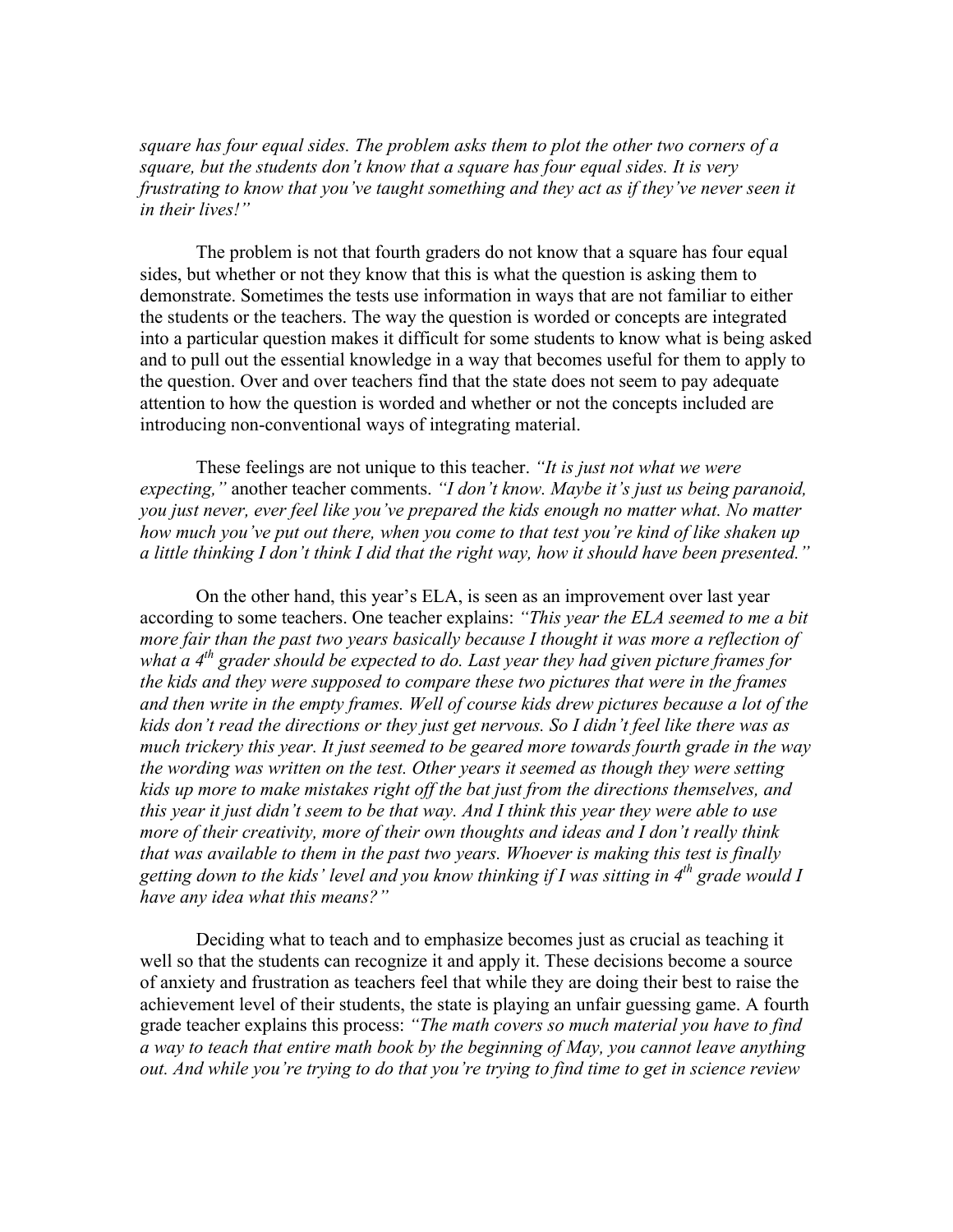*and prep test for that. And before that the ELA. So maybe you kind of put a few math skills on the back burner and figure you'd have time to pick them up because you're trying to do more ELA prep. And then you know it comes down where it's two weeks before the test and maybe you forgot to fit in perimeter and area somewhere. And if that is what happens then you have to pray that it's not on the test. And if it is on the test then your group is going to do badly just because you, and it is your fault you know, because you weren't able to get your kids those lessons in time. So this year I put division on the back burner which was suggested to me in previous years by some of the teachers who had been here for awhile and luckily there didn't seem to be too much division. And I really pushed things like fractions and perimeter and area and multiplication and using graphs and tables, and creating graphs and tables and giving information and all of those things. Just being able to use manipulatives, just like a ruler and your counters and things like that, that has to go on all year. Those types of things have to find ways to get into almost every lesson that you do when it comes to math so the kids don't take long trying to figure out how to use these counters, because it's a timed test. So that's another thing you have to worry about while you're teaching all these things, is make sure you're using all the tools that they're going to expect the kids to use on the test and to find ways to solve those problems using those given tools."*

The curriculum in other subjects presents similar concerns. Needing to cover the curriculum in the core subjects and prepare students for the 4 state tests leaves  $4<sup>th</sup>$  grade teachers with little extra time to invest in sorting through all the standards and creating innovative connections between subjects. And while they believe that the district is trying to align the curriculum in ways that will benefit student performance on the tests, that may not be enough. There are multiple demands placed on  $4<sup>th</sup>$  grade teachers and lessons such as those that are involved in the STC kits take time to prepare, set up, cover and clean up; time that does not exist. Furthermore, the kits focus on particular key ideas like floating and sinking or electricity and these often compete with rather than complement the science needed for the test.

A 4th grade teacher expresses her frustration: *"I think our entire science program really needs to be revamped. I think that we need a textbook that is a review of grades one through four. If you can find a textbook that does that it will be perfect because that's exactly what the test does. So we're expected to teach these STC kits, I mean giant lessons with all of these things in them that really are not on the test at all. And the kids are supposed to remember the things that they've done in these kits in the first grade. That's how the test goes. It's unbelievable. Who has a memory like that especially when you're little? Not many people, not many children, I'm sure. So they get to the test and they can't even say the word. They're not even sure how to pronounce the word, you know, chlorophyll or photosynthesis even though maybe they talked about it for three straight months in third grade. It just gets lost somehow. So we have to find our own materials. We go out and buy books from the parent-teacher store. We go on the Internet. We share what we have from past years or just from teachers in lower grades and try to*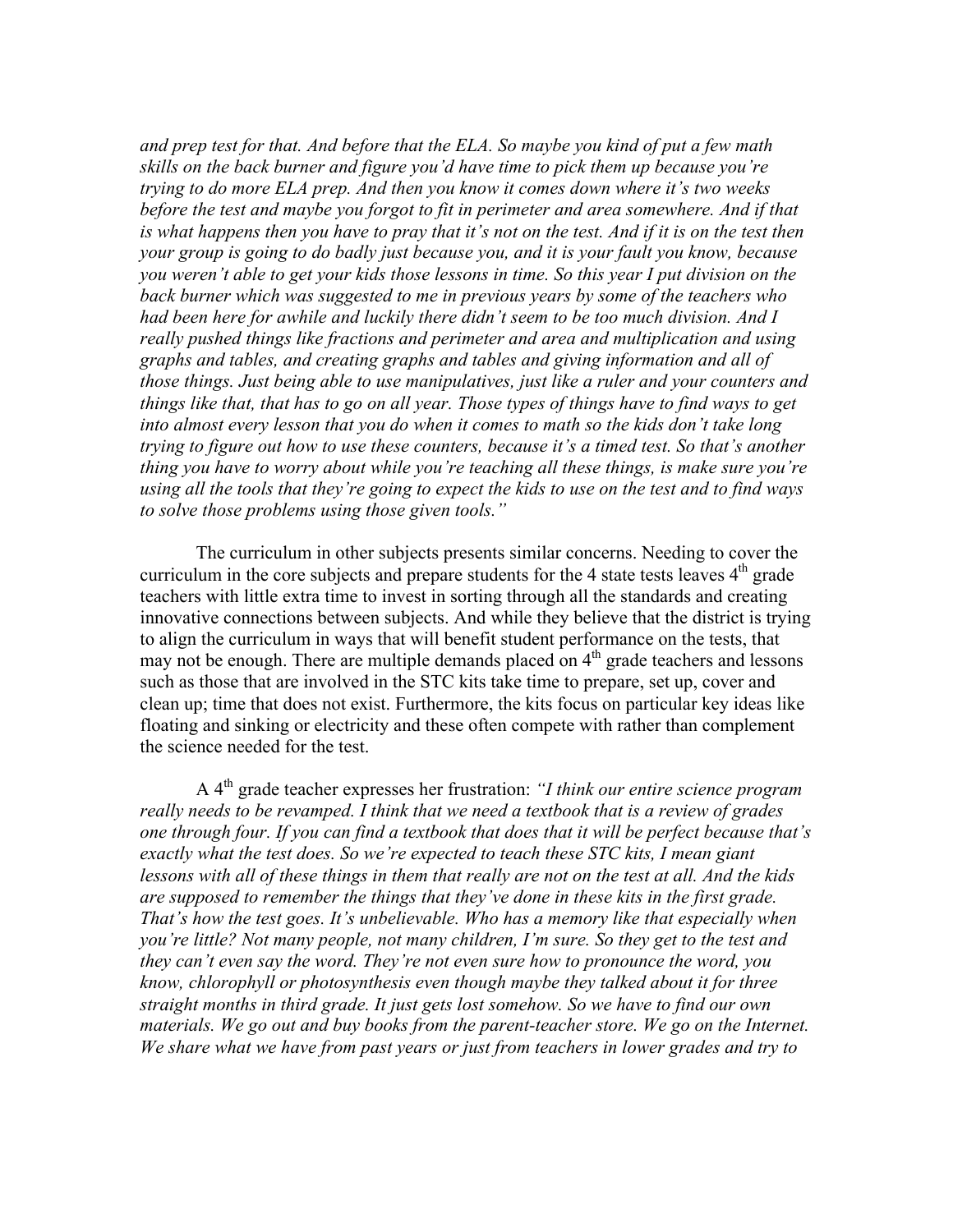*create our own science curriculum to get those things out there that they haven't seen in a few years and still do our STC kits."*

While the principal and others who have worked closely with the teachers in science disagree that a textbook is a good solution, they agree that science can be an area of frustration because they feel many teachers do not have a strong content knowledge in science. If that is the case then the teachers' frustration with the STC kits might arise from needing to cover too much content for each unit and paradoxically not having enough time to cover all the content necessary, especially in fourth grade. With the help of the Capital Region Science Education Partnership professional development specialist, the district has been working to align these kits with the standards and state tests. And while that may eventually help teachers prioritize the content for science, a concern for teachers is that it seems to them that no one is looking across the entire spectrum of curricular requirements that are not only expected in the  $4<sup>th</sup>$  grade curriculum but are essential to each particular test, including review.

The stress of preparing for each test creates a form of curricular vacuum where teachers spend so much time emphasizing preparation for each test that when the test is over, there is almost a sense that there is no point or purpose in continuing to teach language arts or math. After the math test is over, one teacher expresses this stress in jest: *"My year is basically over right now. I could do science every day. I could do what I want. There is absolutely no pressure right now. Now I can do things I want to do, the things I feel the kids should know."*

## **The state's scoring criteria obscures understanding what students know**

If the uncertainty around the content and format of the tests aren't confusing enough, the scoring process really makes teachers wonder about the true nature of the state's intent. Scoring the state tests is another responsibility that is placed on teachers and one that brings teachers face to face with the criteria with which they are expected to judge the quality of the students' work. Most state tests have a multiple choice component as well as short and extended answer sections. Willow Valley pays for services provided by their local BOCES (Board of Cooperative Education Services) to score the multiple choice sections while the other sections are scored by teachers in the school building itself.

Four to six teachers work in tight office spaces with piles of tests in front of them. The tests come with a section for teachers to record each student's score and a rubric for interpreting the responses is provided through the state education department. For the math test, a district facilitator comes over to train and monitor the process but for the science test a veteran teacher is assigned to score as well as train the other teachers.

After the facilitator trains the teachers in how to interpret the rubric on the math test, the teachers begin to work quietly on the pile of tests in front of them. They are each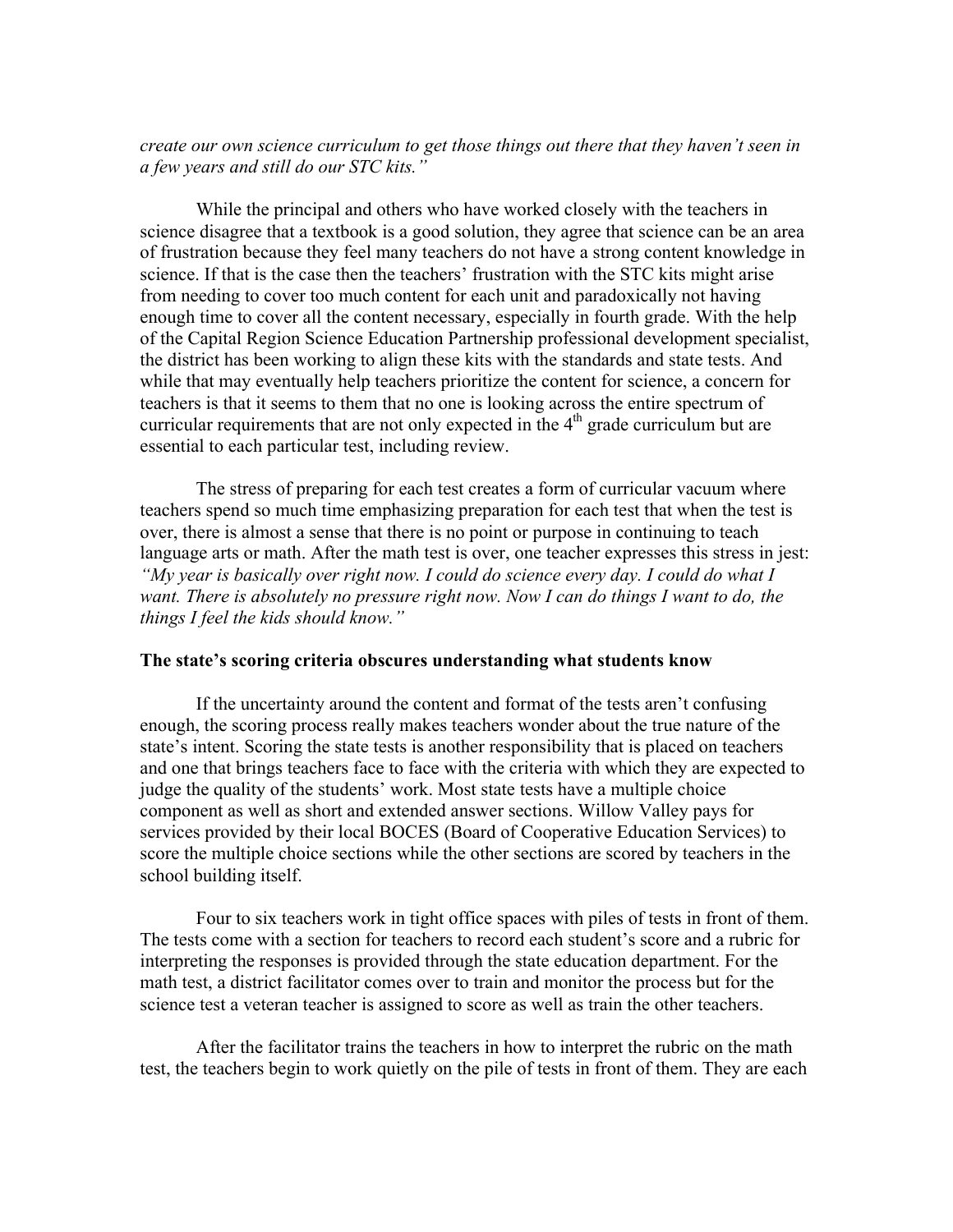scoring half of someone else's class so that no one either scores an entire test alone or scores their own students. Teachers are asked not to talk unless they have a question or need confirmation or assistance in reading or interpreting a student's response. However, as with most processes, issues do arise. Some issues affect all the teachers, while others only affect individuals. For example, particular questions can hit individual teachers differently and create confusion or insecurity or outrage as to how to proceed. Here I provide a couple of examples of these issues.

One of the questions asks students to show they have understood a data statement by drawing a graph based on questions about the data. One of the teachers (T2) has a question about how to interpret the 3 point rubric. The students were given some information that they had to put into a graph. This student completed all the information except forgot to label one axis. The child has a title, the axis label and the numbers on the vertical axis, the names for each bar (drawn correctly) on the horizontal axis, but no name for the axis itself. He had provided labels for the bars in the graph (i.e., horse), but not the axis (i.e., animals). When the facilitator confirms that the response since it is incomplete gets a 2 and not a 3, teacher 2 is outraged: *"Obviously he knows how to make a graph, why should he be penalized? Does he have a complete understanding of what goes into a bar graph? Yes."*

T1: *"We've had that problem in the past and we had to give them a two. If you feel so strongly about it, do what you want to and give it a 3. If you go by what they say, give it a 2."*

T2: *"I'm right. They are wrong. As a protest I should put a 3."* The facilitator has the teachers refocus: *"You would like to give it a 3, but give it a 2."*

Teacher 2 reluctantly gives it a 2 and turns to the next student's response where she is faced with the same exact scenario.

T2: *"Two in a row, just like that, penalized. Tell me that kid doesn't understand graphs. Obviously written by someone who's not a teacher."*

She grumbles a little bit on this point but the other teachers are all attending to their own scoring tasks. Reluctantly this student also gets a 2 and the teacher moves on.

The next student is also given a 2 but this time because he or she had all the correct labels. The actual graph, the bars are completely wrong. Now teacher two is annoyed again and speaks her mind: *"This child obviously did not understand the concept of making a graph. But because she was able to follow the directions and knew enough to label she gets the same points as the other who obviously understands how to make a graph but forgets one label. That's not right."*

F: *"That's why you can't compare answer to answer. You have to go by the rubric."* T2: *"Ok then you can't compare scores. You can compare scores between schools, yet we can't compare scoring to scoring. You're telling me that child has the same comprehension as the other one?*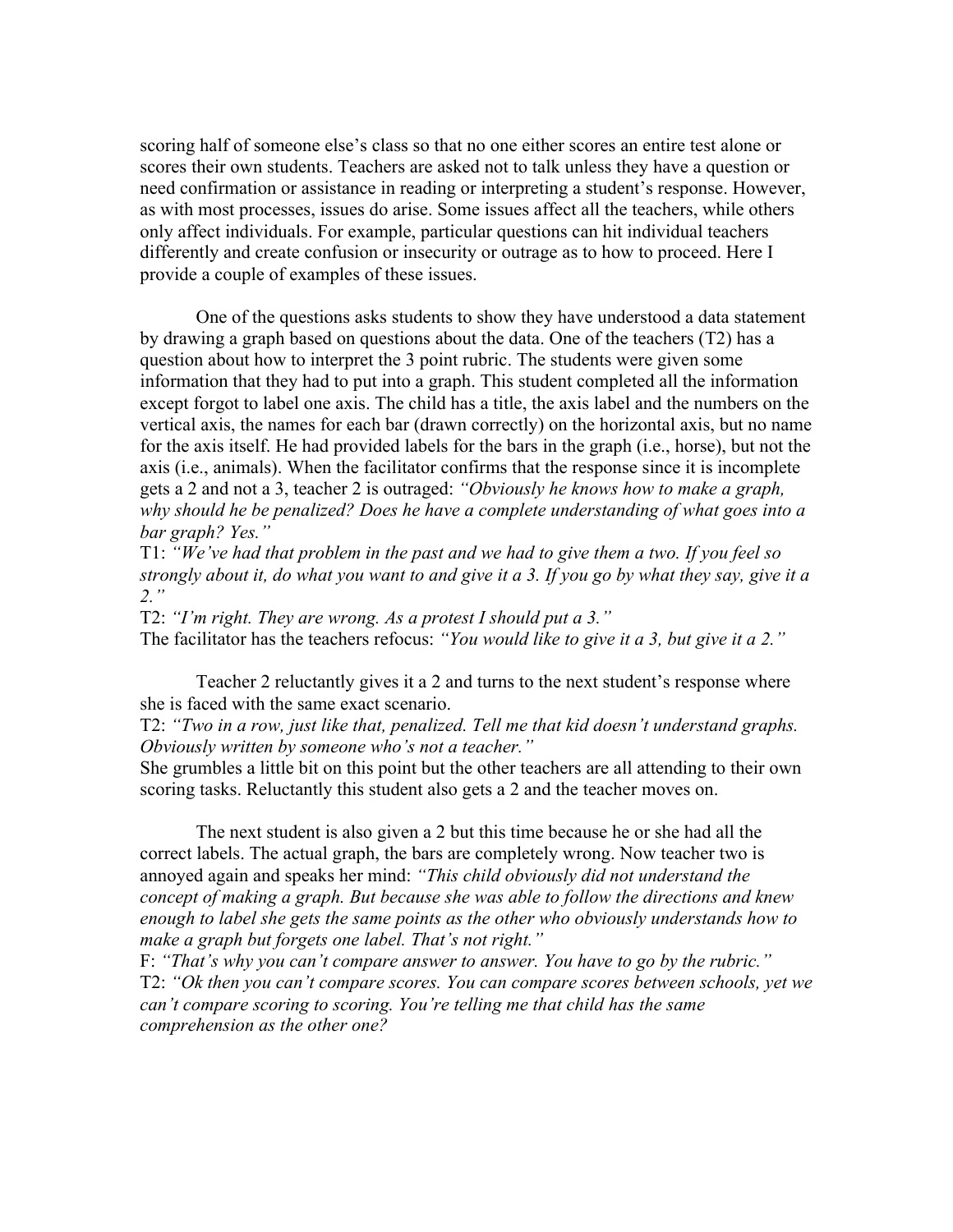This issue came up in different ways throughout the scoring process. For example, a child who gets an answer correct but do not show their work when they are required to gets a zero while a child who shows the beginning of a process but gets the answer wrong gets a one. The teachers have a really hard time understanding how one student should earn a better score than the other. Is the criteria for following directions more important in the state's mind than that of getting the correct answer? Furthermore the issue of determining partial credit has many of the teachers confused and concerned that they are not being consistent throughout. This problem occurs because interpreting the rubric is a subjective factor and teachers understand the criteria they employ in the process of employing it. This means that they are constantly adapting their understanding when faced with new circumstances. What happens is that the teachers become aware that their shift in understanding is a threat to consistency. If they get the chance, they often go back and review certain questions that may not have been scored correctly now that their understanding has shifted. If they don't have time built into the process this search for consistency can be hampered.

After the teachers finish scoring one whole section of the math test and break for lunch, one teacher (T3) is having a difficult time with the consistency issue and feels very strongly that they should all review their scoring especially for the multiple step problems. The facilitator is worried about time. T3 however wants to discuss it as a group *"to understand each other's thought process."* The other teachers agree and so they decide to re-read the rubric and discuss their scoring process.

The issue at stake is how to interpret "beginning of a process." The teachers go back to the rubric and revisit the sample questions on those questions. The rubric states that for a two-point question you may give a one if the answer "may contain an incorrect solution but applies a mathematically appropriate process" or "addresses some elements of a task correctly but may be incomplete or contain some procedural or conceptual flaws." It is the idea of 'some' that is confusing to the teachers. How much of a process is required to get a point? For example during a sample question, the teachers incorrectly give a 0 to a response where the student showed a correct process but gave a wrong answer to part one of the question and did part 2 of the question totally wrong. Teachers are surprised that this response was given a one in the scoring guide because it meant that the student could earn half the points when \_ of the response was wrong. As one teacher then interprets it to mean: *"So 2 is completely correct, 0 is completely wrong, so the rest is a 1."* The facilitator says no and has them look back over the rubric but some teachers find it difficult to determine what amount of a response constitutes a 'some.' For example, on some questions the presence of a word or concept needs to be found in the student's response to earn at least a one, while others are seemingly more open to interpretation. As one teacher states: *"The more examples I see, the more confused I am getting."* While they continue to disagree on their interpretations, the teachers do end up agreeing that when in doubt they should err on the side of the student. There are, however, aspects of this that they have a problem with.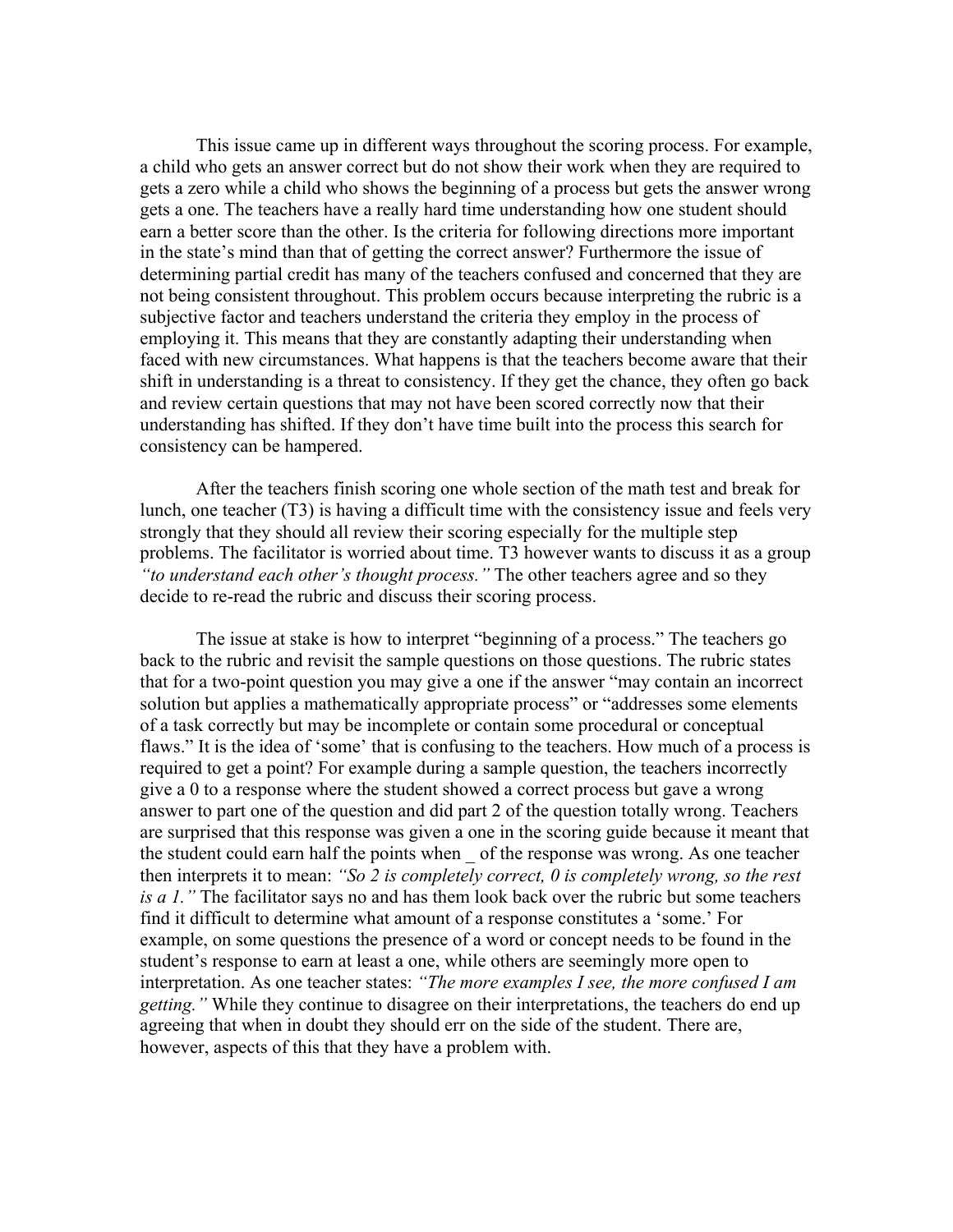T: *"You can have a brilliant child who does all the work in his head correctly and gets all zeros."*

T: *"And I can have a child whose numbers are all incorrect but whose process makes sense and they get partial credit."*

Finally they feel ready to recheck their work. While they do this, there are a lot of quick checks of work with other teachers. Some teachers talk out loud *"ok beginning of a process, it's a one."* Others aren't so sure: *"We're saying that if a child attempts something, that they tried some sort of a process, even though the answer is wrong, he gets a 1?"*

F: *"Yes."*

T1: *"I'm having trouble seeing whether it is a correct process."*

T3: *"All he needs is a start of a correct process to get partial credit."*

T1: *"But in the written response you have to infer what they were going to say to know that."*

F: *"You can't infer what the students meant."*

This concept relies on teacher's ability to attend to the reasoning behind the student's approach. On the positive side, this process gives the teachers an opportunity to discuss some of the ways they are seeing their students tackle particular problems. But it also lays bare the realization that the scores received by students, schools, or districts don't in reality offer any idea as to the students' level of knowledge, skill or understanding. If parts of processes get credit while correct answers with no processes don't; if obvious understanding of graphing gets the same score as no understanding of graphing with correct labeling, then how can scores reflect in any meaningful way a student's understanding and knowledge? Furthermore, the rubric used by the state raises serious questions about what exactly the state is looking for since most of the teachers conclude that, *"none of us as classroom teachers would accept many of these answers."*

When they are all done re-scoring this session, they feel better that they did. They are surprised to find that they didn't have to change too many after all. This desire to be consistent and do the right thing for the students as well as for the state turns what is relayed as a technical process into an ethical, moral and judgmental process that places considerable strain on the teachers to do the job correctly.

Finally perceived discrepancies in scoring criteria only add to the teachers' confusion about the role tests play in assessing students' work rather than assisting them in understanding the state's assessment system. For example, the teachers do not understand how most of the students received 3s and 4s on the social studies exam when that is not the case for the ELA or math tests. One  $5<sup>th</sup>$  grade teacher comments: *"I have a feeling it had to do with the scoring. Based on their ELA scores, I didn't think we were going to do that wonderfully. But overall in this classroom with 9 special education students, every kid got a 3 or a 4. My sense is that the scoring has to be different."*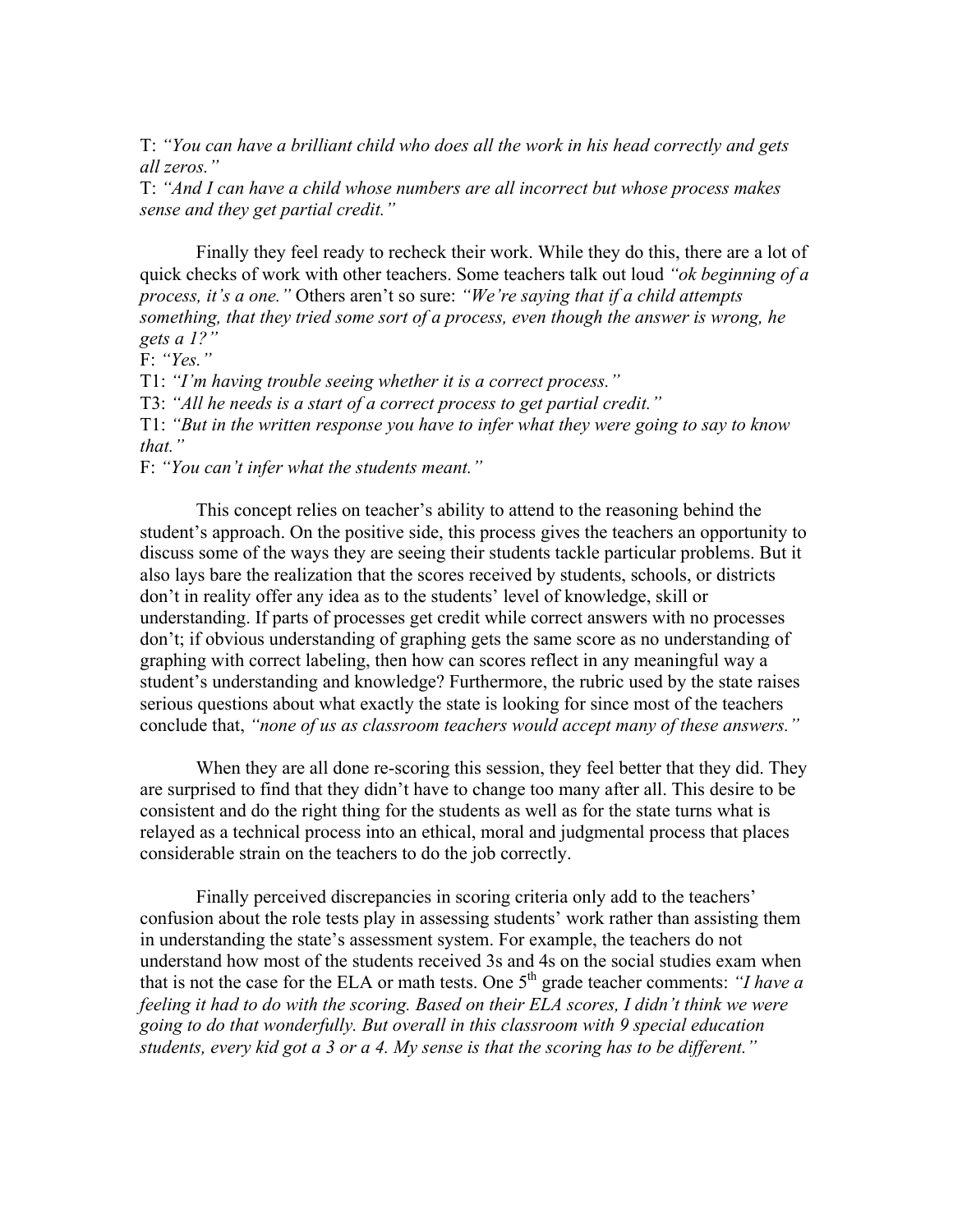Teachers and administrators take the scoring process very seriously and while they may disagree with some of the criteria used by the state, they do work hard to understand and work within the state guidelines. Teachers talk about scoring as being both beneficial to their own understanding, as a time to discuss the rubric with colleagues and understand what the state is looking for, as well as being harmful to their students as it brings a substitute into their classroom that many more days. It is however, unclear, after all the test preparation, administration and scoring, what can really and usefully be learned about the students or the strengths and weaknesses of the curriculum from these scores. When correct answers receive zeros and only partially correct answers receive a one, what kind of conclusion are teachers expected to make about the quality of their instruction?

# **Teachers are not treated as partners in the state's testing system**

Teachers put a lot of effort into understanding the test format, the content of the curriculum, and the scoring criteria. And yet each year, as the examples shown attest, they are faced with new types of problems, a shift in focus, or other unexpected kinds of changes in the state assessments. The effect of leaving the teachers out in the dark on important format, content and scoring questions results in a sort of fatalistic attitude in terms of their own efficacy in preparing their students for the tests. Emphasizing a standards-based assessment approach to teaching and learning while keeping the interpretation of those standards out of the teachers' reach might have the effect of lessening not improving teachers' efforts. While teachers attempt to meet the expectations set forth by the state and their district, the issues raised by the assessment practices may affect the performance of teachers who see their professional integrity tied up in the state's ability to adequately address the validity of the tests as measurements of their students' knowledge. The pressure of turning out higher scores each year regardless of changes in the content and scope of the tests and the individual needs and concerns of a each new set of students does not seem to alter the teachers' dedication to their students. It does, however, seem to alter their enthusiasm for an assessment-based curricular system.

Teachers are experienced in using assessment strategies that look at children as complex and multi-dimensional beings. Keeping an open-mind and a positive attitude about what counts as learning and progress underlies the philosophy and structure of many elementary schools. This school is no different. Teachers have been taught to celebrate individuals' successes and work hard to overcome their weaknesses. They want to see students using strategies they have taught regardless of whether their answer is right or wrong. And they want to see evidence of progress in all areas, not only those measured by state tests. Assessments that work counter to what they have been taught and what they feel is right creates ethical tensions for teachers.

 *"My idea would be to look at each child and see where they are when they come into my classroom and watch their progress over the course of the year. And at the end of*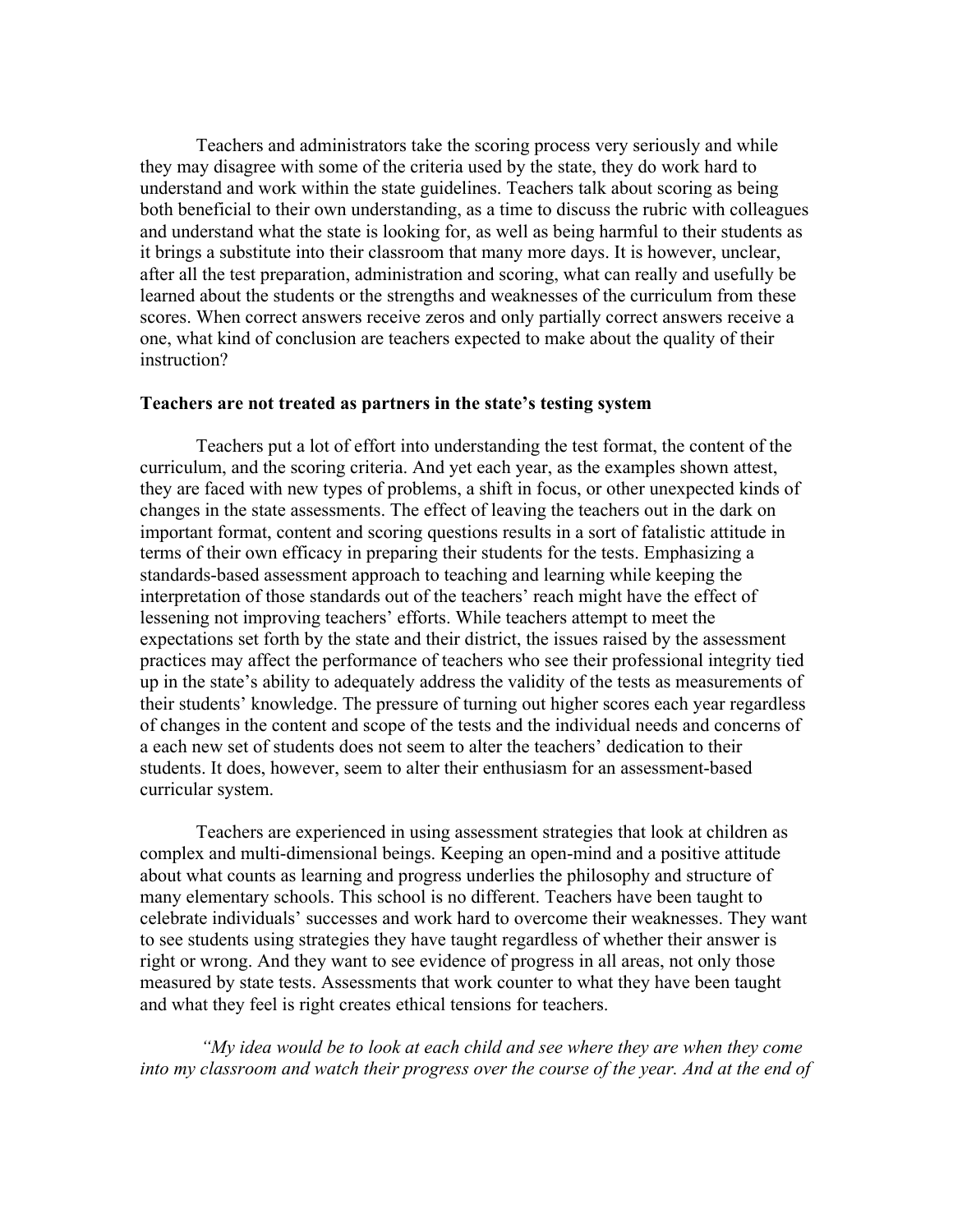*the year take a look and see how much progress they actually made, from beginning to end. Because for some kids, they may come to me in September and they may not even be able to write a sentence as a fourth grader. And yet I may work with them and work with them, and by the end of the school year, they may be writing a five sentence paragraph which might only score a two on the ELA test. But for the child to go from not being able to write a sentence, to being able to write a five sentence paragraph, that is a world of difference."*

*"Instead of that being a negative that they got a two, what a great job they did over the course of the year."*

These issues bring to the surface many interacting components that affect teachers' work and decisions surrounding the state tests. Students' personal experiences, how well they are prepared in their individual classrooms, how well they are each able to understand and apply what they are learning, the decisions a teacher makes in terms of what to cover and how to present the information to students, and the decisions made by the district and state at the policy level all affect the students' abilities to perform on state tests. These multiple and interacting spheres of influence create unique systems; systems that have been in place before the advent of the New York State tests and now continue, albeit in various ways, to coexist with them.

## **The Educational Climate**

*I think in order for a school to be successful, everybody top on down has to be on board to what your desired outcome is, and I don't think they are. Not standing up and preaching to the crowd. Truly living it, being part of kids' lives, and being part of the curriculum and what is going on in the school building. Right from the top on down needs to be knowledgeable about what kids are learning and how kids learn.* (Willow teacher)

Like many city schools, Willow Valley Elementary has its share of politics, challenges, and resource limitations. It is located in a small city of approximately 11,061 having as its primary employer a federal arsenal established in 1813. Over the past two decades, over 2,000 jobs were lost when several important manufactories, namely in stainless steal and paper, took advantage of NAFTA (North American Free Trade Agreement) and moved their companies out of the country. The effect this has had over time is to transform a fairly stable working class community of Dutch, Irish and Italian descent to one that includes a growing number of people characterized as poor and transient. Parents, teachers and administrators seem to agree that the poverty index level and the transient nature of this population present many challenges. Furthermore, the organizational leadership plays a key role in the overall functioning and climate of a school as does the demographics of the community and the relationship of both together.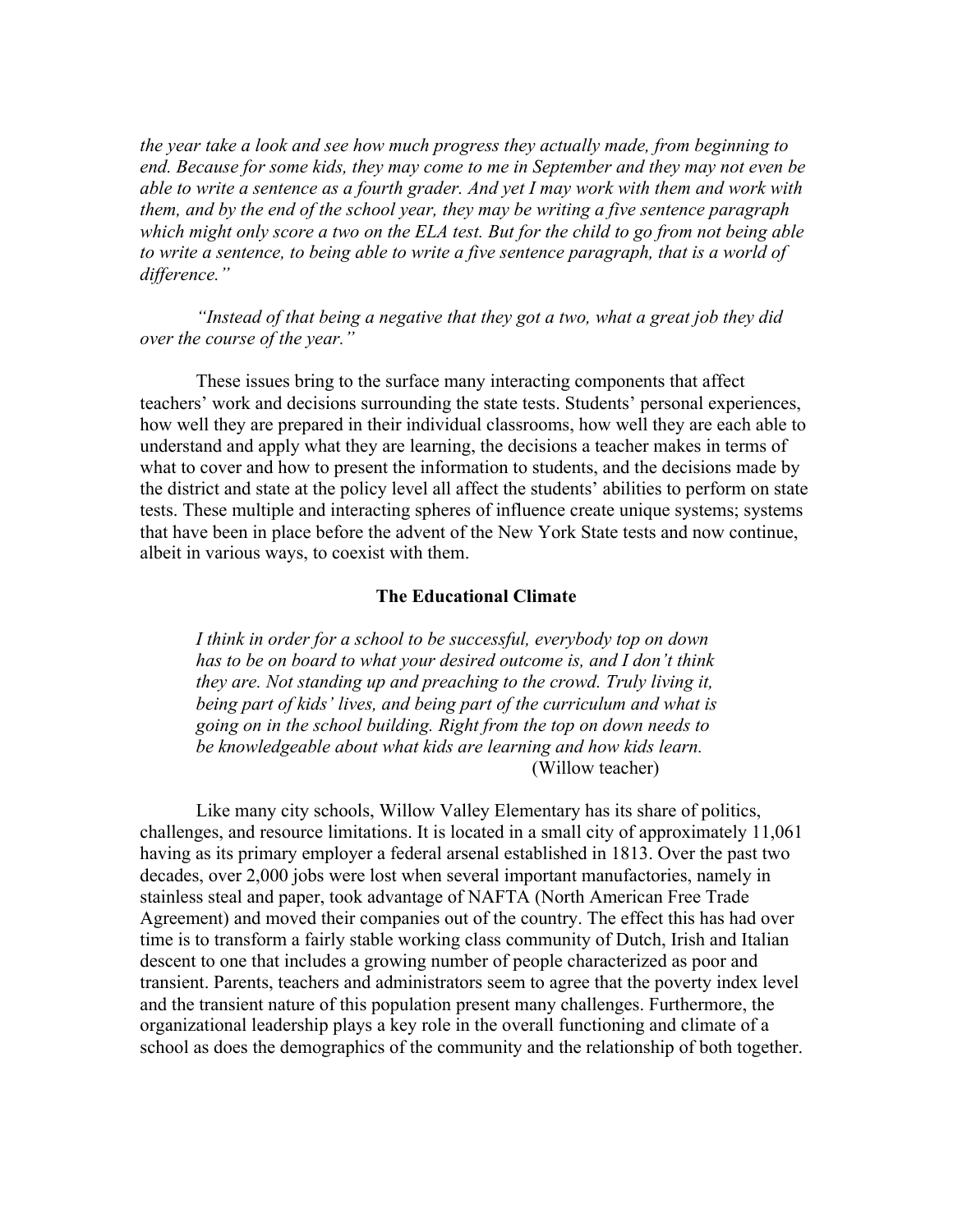School and community climate is a difficult thing to assess, however, and most communities have their share of tensions and disagreements around education. It is not the point of this story to try to pinpoint the causes or sources of tensions but there are a few situations that are important to describe in order to understand the context within which decisions around meeting state standards are occurring. For example, at 9, 219 dollars per-pupil expenditure, money, or the lack of, is a huge topic of discussion at Willow Valley. Furthermore, teacher contract negotiations have been relatively heated and the teachers worked almost this entire school year without a new contract. While the principal is proud of how well they do with limited resources, he is aware of the difference an increase per student expenditure could make for Willow Elementary. He states if you multiply 825 by, for example even 200 dollars, *"that's a substantial chunk of change that I could use. I can break down class sizes. I can get additional computers. I could get some more one-on-one teacher assistants or whatever we need, and I'm sure we can raise standards even further. Unfortunately that's not happening."*

Another source of frustration for teachers, administrators and parents is that many people, top on down, do not seem to be working well together. Besides establishing a strong school vision, the school board makes budgetary decisions, negotiates contracts with employee unions, adopts a school calendar and approves the school curriculum. The superintendent is hired by the school board and acts as secretary to the board as well as the chief administrator for the district. The board also acts as a channel between school and community. How well this group is respected in the district and is seen as responding to parent and teacher concerns will affect how well the district works together to create the best environment for children. At Willow Valley there is no evidence that teachers, administrators, and other personnel are not working hard to create the best learning environment for children. There is however considerable evidence that they are not working synergistically.

Modest pay, contract issues, staff turnover, tensions between teachers and between teachers and administrators all contribute to a system's ability to collaborate and agree on important issues. Furthermore, teachers report that tensions between teachers and administrators seem magnified when their expectations don't match. While the principal feels that district and state demands placed on teachers are part of the teachers' responsibilities and should be met with a strong commitment, teachers feel that the administration does not adequately understand the quantity and type of demands placed on teachers today. Several teachers relate that while they do strive to meet the new requirements placed on them, and they continue to participate in numerous ways on school committees and in school affairs, they feel that little is given in return for their efforts. What is lacking, they explain, is a strong, district-wide, proactive stance that addresses the growing state demands placed on teachers while also addressing the educational needs of the students.

Despite personal and professional tensions and limited resources teachers do stay and work in the district. And they do so with a sense of purpose and hope. Like a large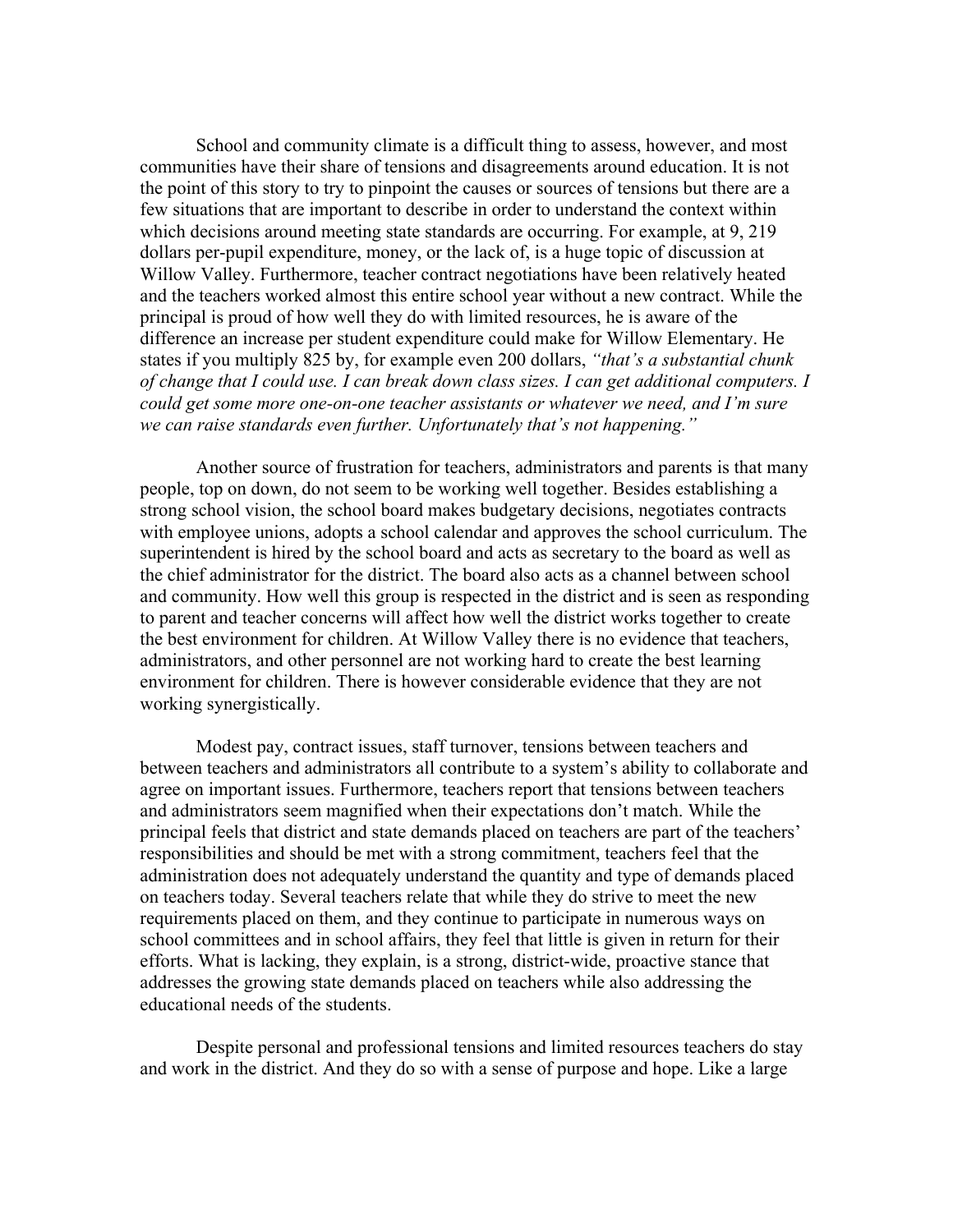dysfunctional family people are both interested in making it work and frustrated by the repeated behaviors that don't seem to change. They enjoy working with their colleagues and assisting in the development of new programs to improve the education of the students they serve. But when new blood comes on board there are mixed feelings. On the one hand there is the anticipation of working with someone new and the camaraderie that ensues. On the other hand there is some resentment, as older, more experienced teachers do not always see themselves equally utilized as resources by the administration. *"People in this building are more than willing to bend over backwards to do what is needed, but they need to feel valued and I don't think they are made to feel that in this building."*

# **Parental involvement**

Working with a community stressed by poverty and unemployment is an important contextual feature that cannot be ignored when considering how the state tests have affected this school. The needs of a community are very closely linked to the kinds of services provided by schools. And these services in turn shape a community's perception of the quality of the school. School-community relationships as well as teacher-administrator relationships play a large role in developing the kind of learning community that benefits all those within it.

Parent participation, for example, is an important component in promoting the success of students. Parents from Willow Valley have offered mixed responses about their interactions with school personnel. While some parents report being frustrated at the lack of response to their concerns, others relate having great relationships with individual teachers. Most parents agree, however, that parental involvement at Willow Valley elementary is quite low when it comes to academic issues. They state that while the majority of parents enjoy coming to the school for such events as the annual science fair, grandparent or special person's breakfast, or meet Santa, they are much less likely to turn up for the PTA or other meetings around academic issues. Several parents comment about parental participation at Willow Elementary:

*"I think mostly parents should be more involved. I mean you have a city which has at least 10,000 people in it give or take a few thousand and we are like the only few parents here. That's sad, that's really sad. They can be out there at the arsenal for the Christmas tree lighting, so why can't they be in here for their child's education?"*

*"Our son, the youngest, is the fourth one to go through this school district. And there have been many years when I wished that I had a crystal ball and could see what the future is going to hold. They've all done extremely well. So for us you know we'll stay because I pay school taxes and I will be dipped if they are going to run me out. I will sit on every committee that I can and I will aggravate the school board and I will aggravate the principal and you know if they pay me lip service, well you know I pay their salary. And all I can say to the parents that are new to the district, keep plugging, keep going to*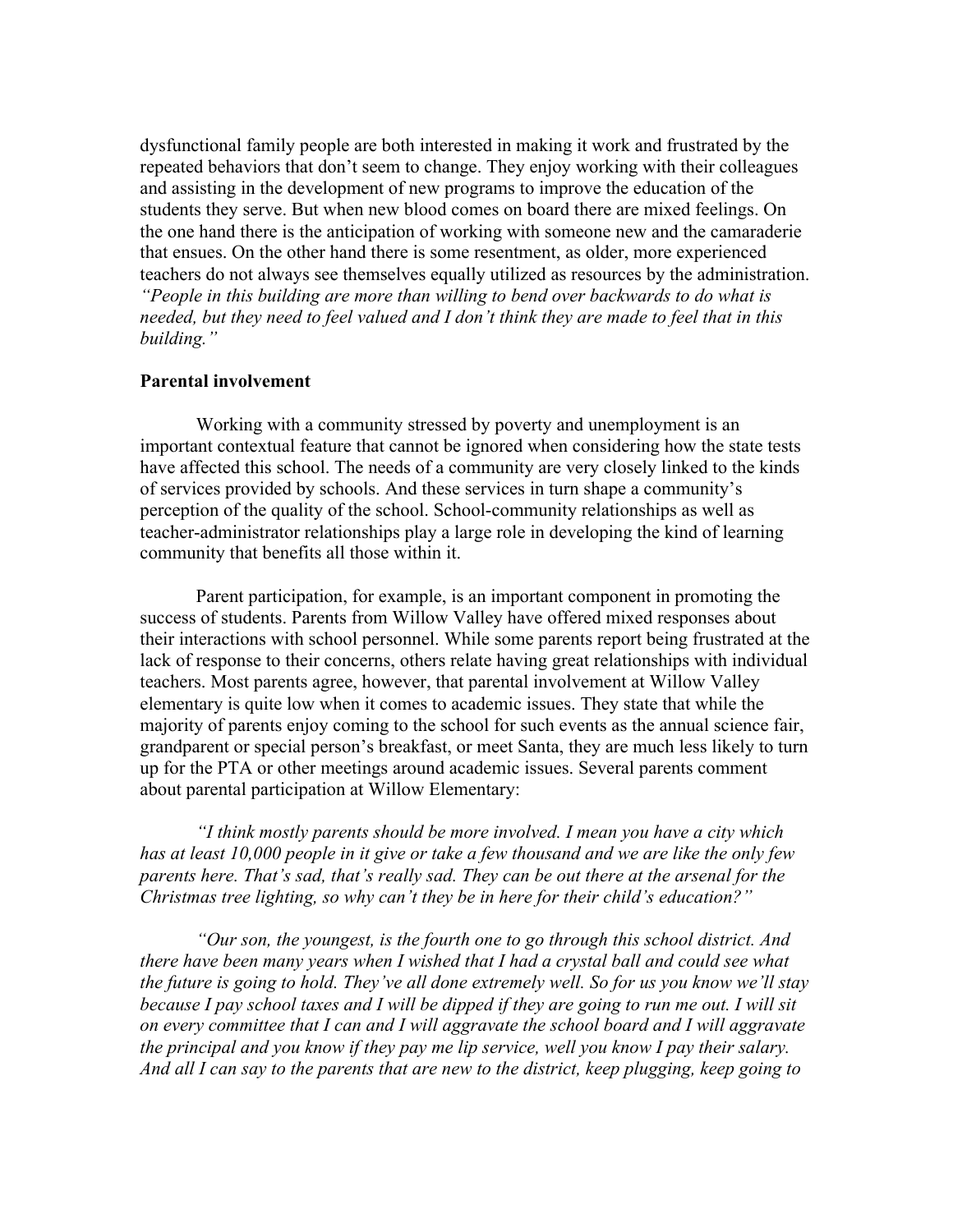*the meetings, keep making your voice heard because we've seen changes and when parents band together you can make a difference."*

*"But, there's an awful lot of apathy in this district."*

There are other issues that affect the day to day teaching and learning that goes on at Willow Valley. Some of these are beyond the control of teachers and administrators, while others are felt to have evolved in ways that work against the development of a strong learning community. Two such issues came up frequently in conversations with staff: the actual instructional time received by students and the emphasis on competition as a motivational strategy for teachers and students.

# **Instructional time**

Children spend a state-mandated amount of days and hours at school. What is done during those hours, however, can vary from district to district and from school to school. Schools make a variety of decisions that affect what students do during their hours at school. At Willow Valley, for example, students have breakfast from 8:35 to 9:05 in their classroom and then dismissal for buses starts at 2:30, as there are 11 buses to load. Add lunch and the specials and you have 4 hours and 10 minutes a day for instruction.

The concern is not that students are not getting an adequate education or that programs, such as the breakfast program, are not important. The issue is that meeting the multiple needs of children creates tension for teachers whose primary task is to instruct the students the curriculum.

Most teachers do use breakfast for morning routine assignments, either math problems or Daily Language Activities (DLA). And while teachers expect the morning assignment to get done they also seem to treat this time as more informal, and use it for planning with an assistant or to work one on one with students on problems the student missed or did not yet understand. And students respond accordingly and tend to see this as a time to eat, catch up with friends, or organize backpacks or desks, while focusing occasionally on the required work. Teachers do complain about how short the day is when you count in breakfast, the specials and lunch, but it is uncertain whether or not they would feel compelled to change that early morning routine. There may be other psychosocial benefits to students in keeping it this way.

Another area of frustration for teachers is handling effectively the multiple interruptions caused by the continuous comings and goings of students receiving or participating in remedial or other services. For example, one non-integrated classroom of 18 students, has 6 students who get reading 3 times a week, 2 students who get math 3 times a week, 2 students who go to the resource room 3 times a week, 1 ESL student who gets ESL services 3 times a week, and 2 students who go to band 3 times a week.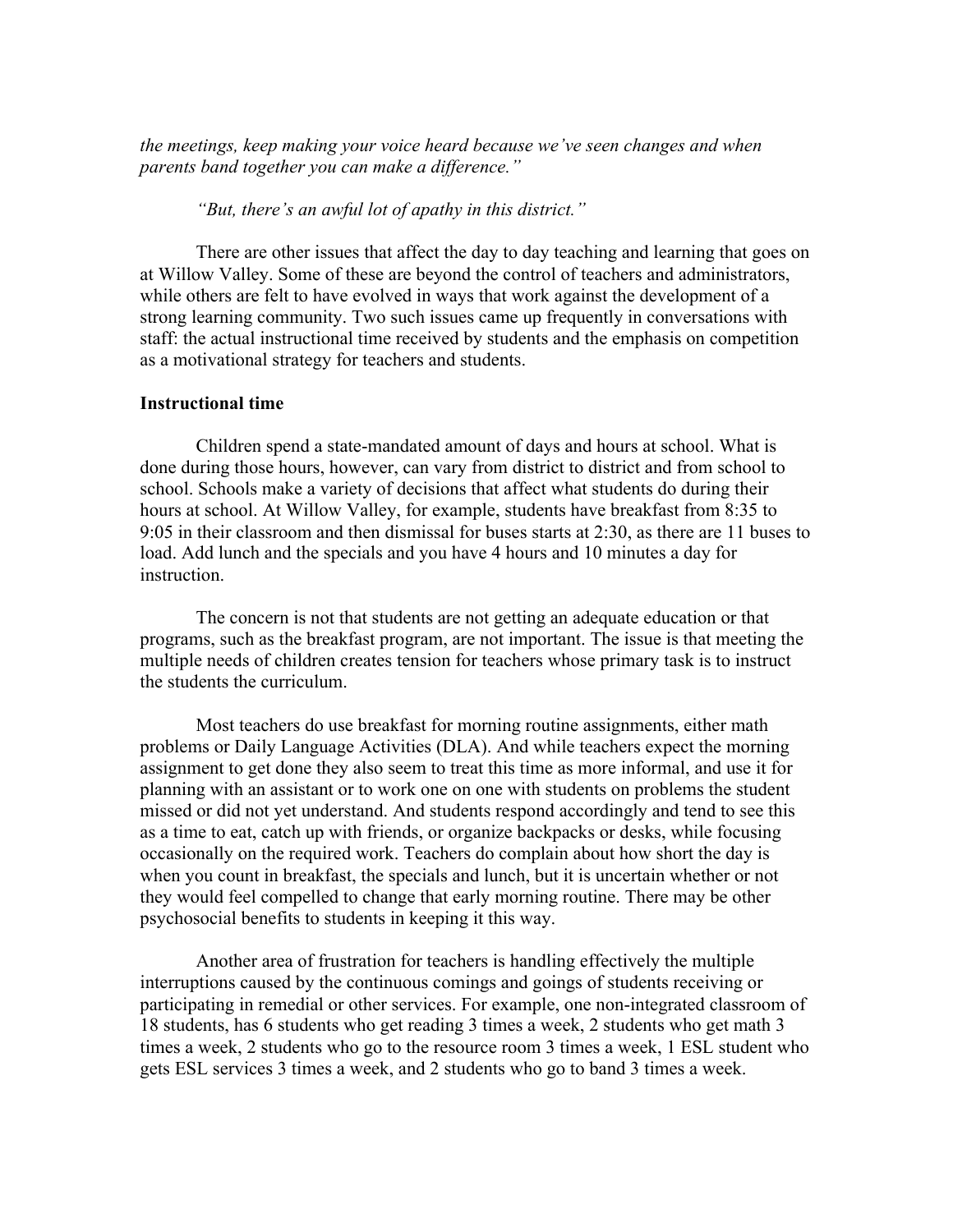Teachers, administrators, and remedial teachers disagree as to the best approach for providing remedial services to students who need them. New curricular demands by state and district officials only serve to increase the conflict most teachers feel as they simultaneously want less interruptions or disturbances in their classroom but seek increased services for students who continue to lag behind. Many teachers feel that students, especially those struggling with reading, would benefit greatly from daily remedial interventions, rather than the three half-an-hour sessions students are currently offered.

Working with students with a variety of needs is not new to teachers in this school since Willow Valley has been employing an integrated model with special education students for over a dozen years. This model, which has been visited by schools interested in inclusive approaches, involves integrating special education students in regular classrooms and having a special education teacher working closely with the classroom teacher. The Director of Programs and Services explains: *"In our district we started integration with the elementary school 14 years ago. We call them clusters. What happens there is the special education teacher will go in and work with the regular education teacher and when the special education teacher leaves, the teacher assistant will go in and work with the students. The trend has been to try and make about a third of those students in those particular classes special education students. So if you had a class of 24 students, ideally there would be eight special education students in the integrated classroom. I think the effect has been very positive because not only does it help them academically but socially as well with factors that in the past they weren't part of. I think it's been definitely positive for both regular and special education students because when they leave school and go out in society that integration is going to follow them. But I think the biggest impact with the integration is that it's helped with the state assessments because now they're teaching to the integrated group and special education students have got to take the state assessments."*

Remedial services are expected to follow this tradition of integration by providing push-in services to regular classroom teachers within their classrooms. This doesn't always occur, as the principal explains: *"There are remedial reading teachers who choose to pull their students out, that's their choice. We would like with all our services as much push-in and integration as possible. A lot of times that is possible, sometimes it isn't."* 

But again as in the morning work, these interruptions are not always negative and can contribute to a sense of family within each mini-school. For example, teachers often share students for special projects or they share time-out responsibilities between grade levels so that a student from another class might walk in to serve their time-out. In those cases, the teacher receiving the students usually draws them close, asks them what they did, pats them on the back and has them sit somewhere quietly. Children also use other classrooms to finish work or quizzes as this little boy coming into a  $4<sup>th</sup>$  grade class very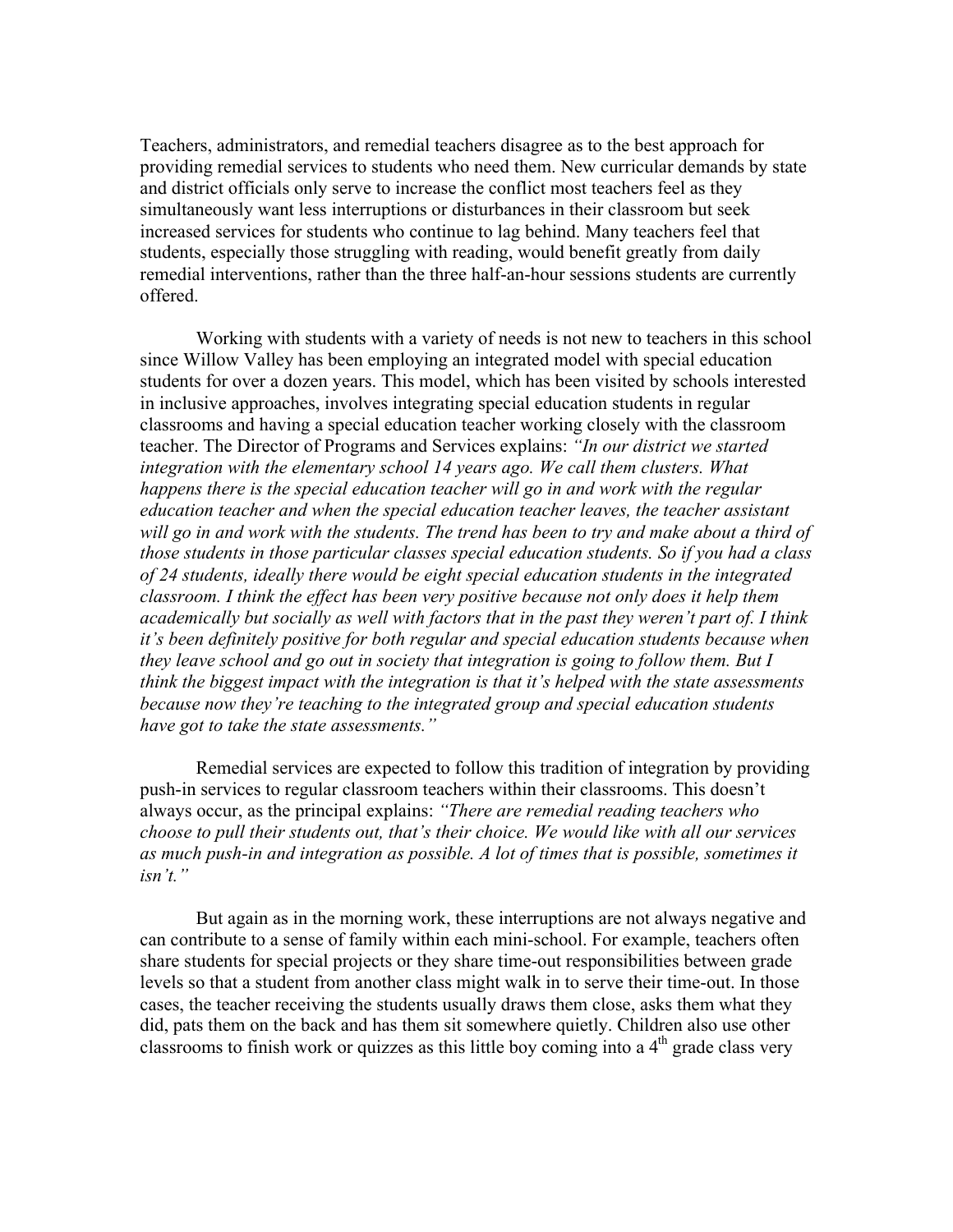seriously explains to the teacher, *"I'm not in trouble. I just got to do this,"* pointing to the worksheet in his hand.

#### **Competition**

Another issue that came up in conversations with teachers is that the principal encourages competition between individuals and mini-schools as a way of motivating people to do their best. A teacher tries to explain his perspective on this: *"I think the principal has always been an idea's man; I want to be different from the next guy or the next school. And he works hard to do that."* She goes on to state that among the different ideas he has implemented at the school, *"I think he believes in competition and that competition is a positive force."*

For the most part the teachers feel that the emphasis on competition, especially the promotion of competitive comparisons between mini-schools has not worked well for them or the school. A teacher explains: *"Initially the administration took a management style of competition between the mini-schools. He would basically try to motivate you by saying 'see what this mini-school did?' That really worked against him as far as morale went. And we reflected to him frequently, 'you know that's not the way to motivate people, you don't feel like doing something when all you hear is school X did this and that.'"*

Several teachers report that while they don't mind hearing what other minischools are doing, they do mind having their work compared to the work done in other mini-schools or having their students' performance compared to the performance of other students for motivational purposes. Not only do they feel that this works against collaboration between mini-schools but it also goes against the foundational premise upon which the mini-school model is built. The frustration for teachers comes from having to negotiate the mixed message they receive from administration. On the one hand they are encouraged to develop their own unique mini-school approach and philosophy, while on the other, feel that they are being pushed closer and closer together to reproduce programs and practices that are closely aligned to the state tests. This tension has been further exacerbated by the way the test scores decontextualize the practice of student evaluation from the unique instructional context within which it occurs. The principal feels, however, that teachers don't always understand the public nature of public school and that they can't just sit quietly in the shadows away from public scrutiny. He states that while schools currently have a captive audience, the future of public school is in danger and teachers and administrators will need to compete more than ever with other educational institutions for public approval.

The principal comments: *"I think the testing has certainly made teachers aware that they have to be accountable to a public, because you're sitting out there on an island. If you don't do some things and everyone else is doing them you stand out a little more. The way most schools are designed you have a few people running with the ball*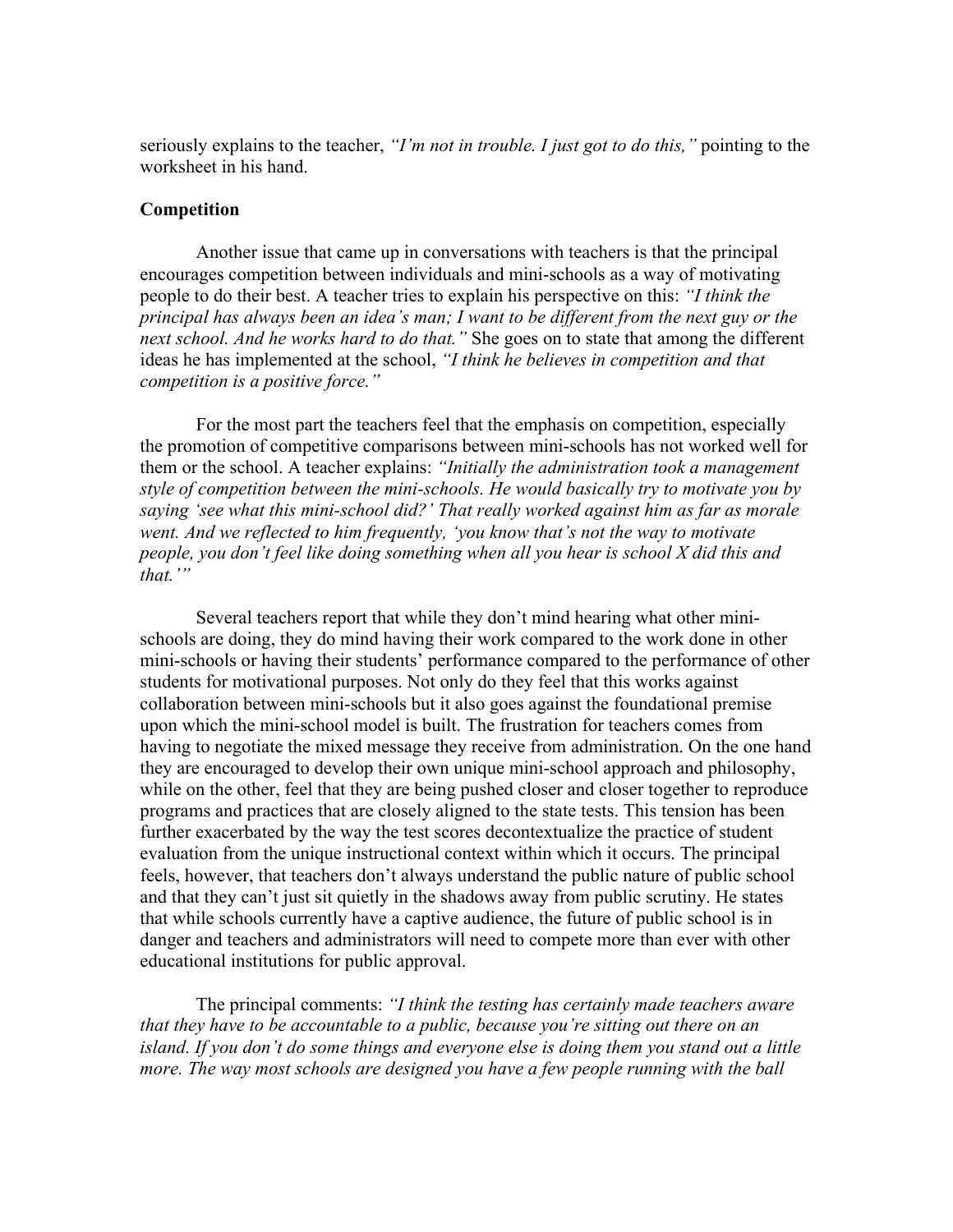*and everybody else will sit back and do nothing. In this system you can't do that as much, you know, people know what Comet is doing and what Orbit is doing. They know if they are doing activities with the kids. But competition could be a bad thing too. When it gets real competitive people could just teach for the test, they could cheat, they could do all kinds of things, take statistics and blow them up. So I'm not saying that all competition is totally great either. I think a little bit of it is good because I think people get too complacent. I think Michael Fullan said, and I really believe this, that if you are content you have a tendency to get a little complacent and not want to change. What you have to have is your building, not in turmoil, but you have to keep them a little off balance or else they're never going to move. Because if everybody is totally happy and totally content, you know they're just going to stay like that and then you're going to get behind."*

The arrival of the state tests creates a new measure of comparison for the principal to use. As one teacher explains: *"He's a former coach. He keeps score. That's what they do, keep score."* In fact the first year of the ELA, teachers describe how horrified they were when he pulled out a chart during a faculty meeting listing all the 1s, 2s, 3s, and 4s received per  $4<sup>th</sup>$  grade classroom on the ELA. The teachers hadn't previously had a chance to review these privately and felt unprepared and embarrassed by this exposure. And they couldn't help feeling as if they were being compared to each other even though they each had very different students.

The principal explains his perspective on this practice: *"Every year I break the tests down by mini-schools. The teachers were very uncomfortable the first time I put that out and I only did it as an in-house thing. Technically in other districts they have multiple schools so when (another district) was putting up (different elementary schools) we're just putting up Galaxy and Comet and it's just kind of a microcosm of the bigger picture. They feel it's more like here I'm putting up Mrs. Brown and Mrs. Jones. We've been doing this for three or four years and there aren't any patterns that have developed that are red flag types of things at this point in time."*

As teachers face new demands as a result of state standards and testing, new pressures to compete against each other arise. They feel that the test scores replace other, more varied forms of assessment that could be used collaboratively rather than competitively. But as one teacher explains: *"We try not to do that to each other. The competition gets put on us from administration and we try not to let it happen. That's as far as it goes."* Instead teachers share materials, lesson plans, and provide teaching tips and support for each other whenever they can.

# **The Trickle Down Effect of Testing**

*I think the administrators are feeling the pressure. You know the building level administrators feel the pressure from superintendents. The superintendents feel the pressure from the board of education. The board of education feels the pressure from the state, and it just*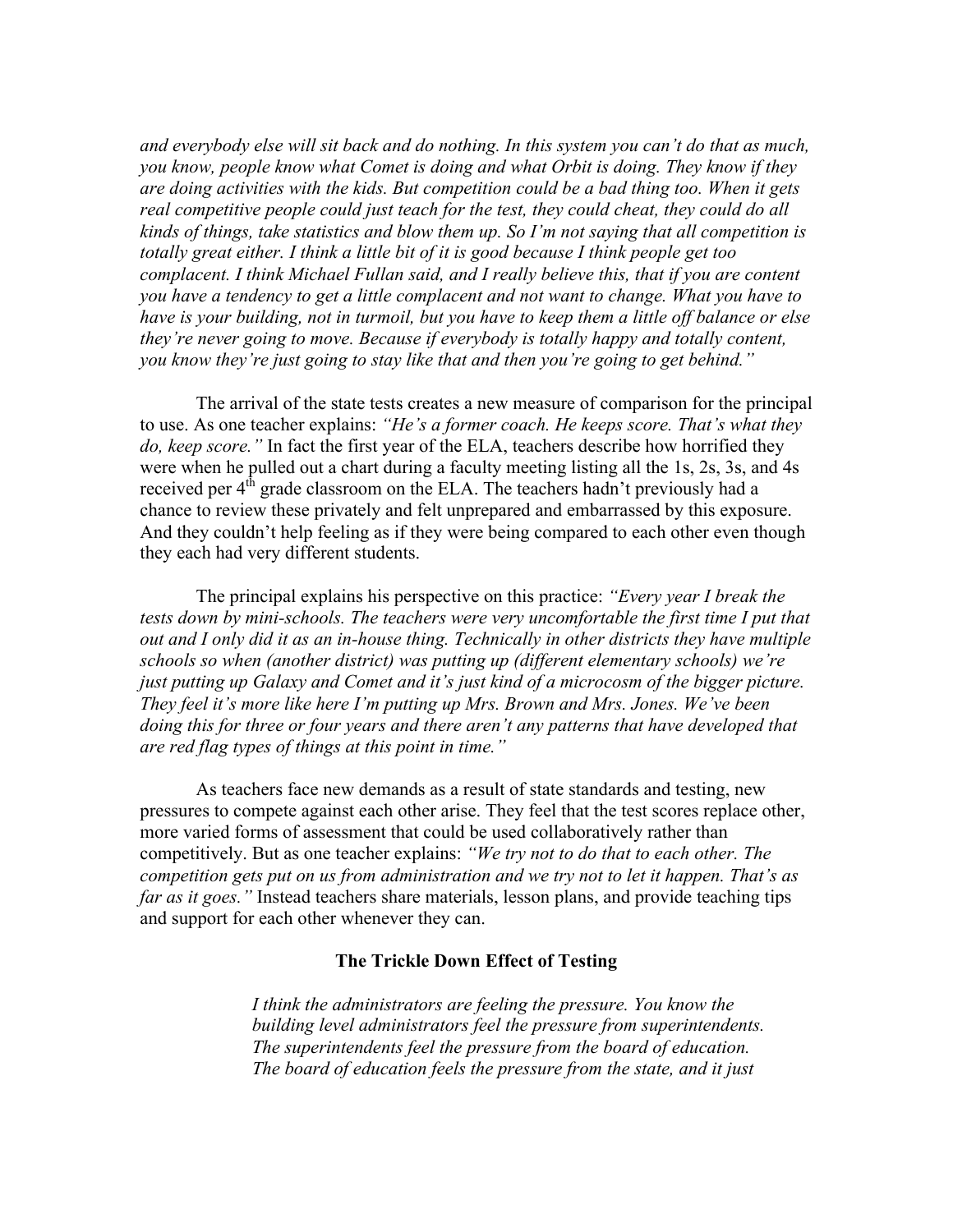*trickles down. And I think that those pressures eventually end up down on the kids, where they don't belong. And it's because of the way those scores are reported. If the scores weren't reported in the newspaper, I think you'd be able to use them differently, because I think what this test is testing is good. I think that kids should be able to read a passage and respond to it in writing. That's basically what the test is asking kids to do, and I don't think there's anything wrong with that. What's wrong is the way the adults in the world take the scores and report them.* (Willow teacher)

All organizations cultivate particular cultures that evolve and change over time with the coming and going of individuals and the advent and dissolution of ideas and programs. And so part of observing how this school has responded to the new statemandated curricula and tests, is to try to understand how it works as a system, and how, if at all that system has been altered or reorganized as a result of these state mandates. The advent of the New York standards and tests has brought about many changes that have either magnified or altered Willow Valley's practices. Several of the challenges and tensions described in the previous section have been altered, improved or exacerbated by the introduction of more rigorous standards and tests at the state level and increased consequences for schools and districts. And many of the initiatives have opened up dialogue around important disagreements.

# **Altering practice**

# **In search of a blueprint**

Probably the most commonly practiced district and school-wide response to the New York State standards and tests is the adoption of new curricular materials. As other districts have done, this district has reviewed and adopted textbooks in three core areas, reading, math, and social studies, with STC kits forming a consistent base for science. The principal explains: *"With the high stake's testing I think we've had to try to keep up and try to educate our parents and our board on trying to make sure that we have resources to put into the hands of our teachers that are going to be effective with kids. In the last three years we've got all new textbooks. When I first came here they didn't have a curriculum and I thought that was too risky. The state tests have kind of forced people to really take a look at the standards and the curriculum and make sure that there are not a lot of gaps in it."*

Each curriculum is developed and textbooks selected because of how well it aligns with the standards. This approach is also meant to share the responsibility of educating students across grade levels as everyone is working from the same series, and each year supposedly prepares students for the next. And while the classroom practices at Willow Valley Elementary exhibit a wide variety of teaching styles and learning configurations, there is evidence that having a standard curriculum across grade levels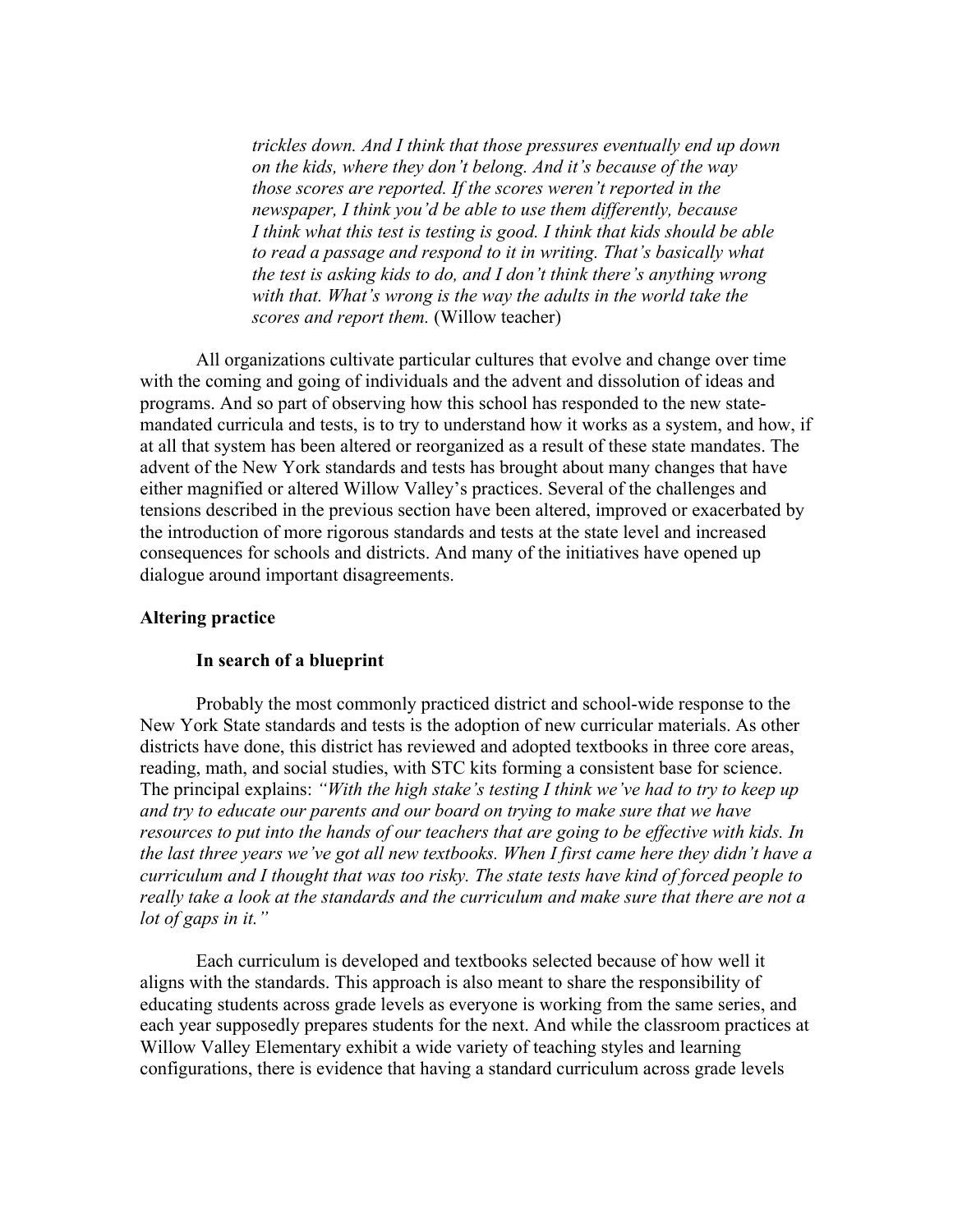has provided some standard practices in the classroom. Figure 1 provides a list of the series adopted by the Willow Valley school district.

Literature Works. (2000). Silver Burdett Ginn. Needham, MA.

Scotts Foresman-Addison Wesley Math(1998). Mento, CA: Glenview, IL.

New York: Adventures in Time and Place. (1998). MacMillan/McGraw-Hill. New York, NY.

In science there is 1 STC (Science and Technology for Children) kit per year in kindergarten, two in first grade, and 3 STC kits in grades 2-6, developed with the support of the Smithsonian and the National Science Foundation (introduced 1998).

## **Figure 1: Series adopted by Willow Valley School District**

For the most part teachers are supportive of the idea of a standardized curriculum and hope these efforts will pay off in students acquiring the skills they need to be successful in school and beyond.

*"I think the major advantage of using the series over what was done before, the same skills may have been taught but not necessarily with the same focus. So you would have students coming from different 2nd grades into different 3rd grades and maybe the focus was on a different act of comprehension or critical thinking. Not that they weren't exposed to it, but this way it's a more consistent thing. So that when students are regrouped they've at least been exposed to the same focus and I think that the structure of the math series is a lot more critically in depth than what has been done in the past. The requirements, having to be able to explain not just give your answer, but the process. And being able to describe the process as a 1st grader is very different from describing the process as a 4th grader. And in the past we wouldn't have expected to describe. So that's some of the changes and the benefits, but I really do believe that the series that we've chosen recently was driven by what is expected on the NYS tests."*

*"Oh yeah, the math trying to explain it, explain it, explain it. And as much as we hated the series the first couple of years, I do have to say…"*

*"It definitely supports what we need them to do. Very much so."*

*"The part where you're stressing more of the process now, how did you get there? What steps did you need to get there? I think for me that's more important than just saying well what's the right answer. Ok, yup 36 move on. Because you know then you're reinforcing what the kids know and they're also getting a chance to say how they got their answer and it's also showing other kids that there is more than one right way to*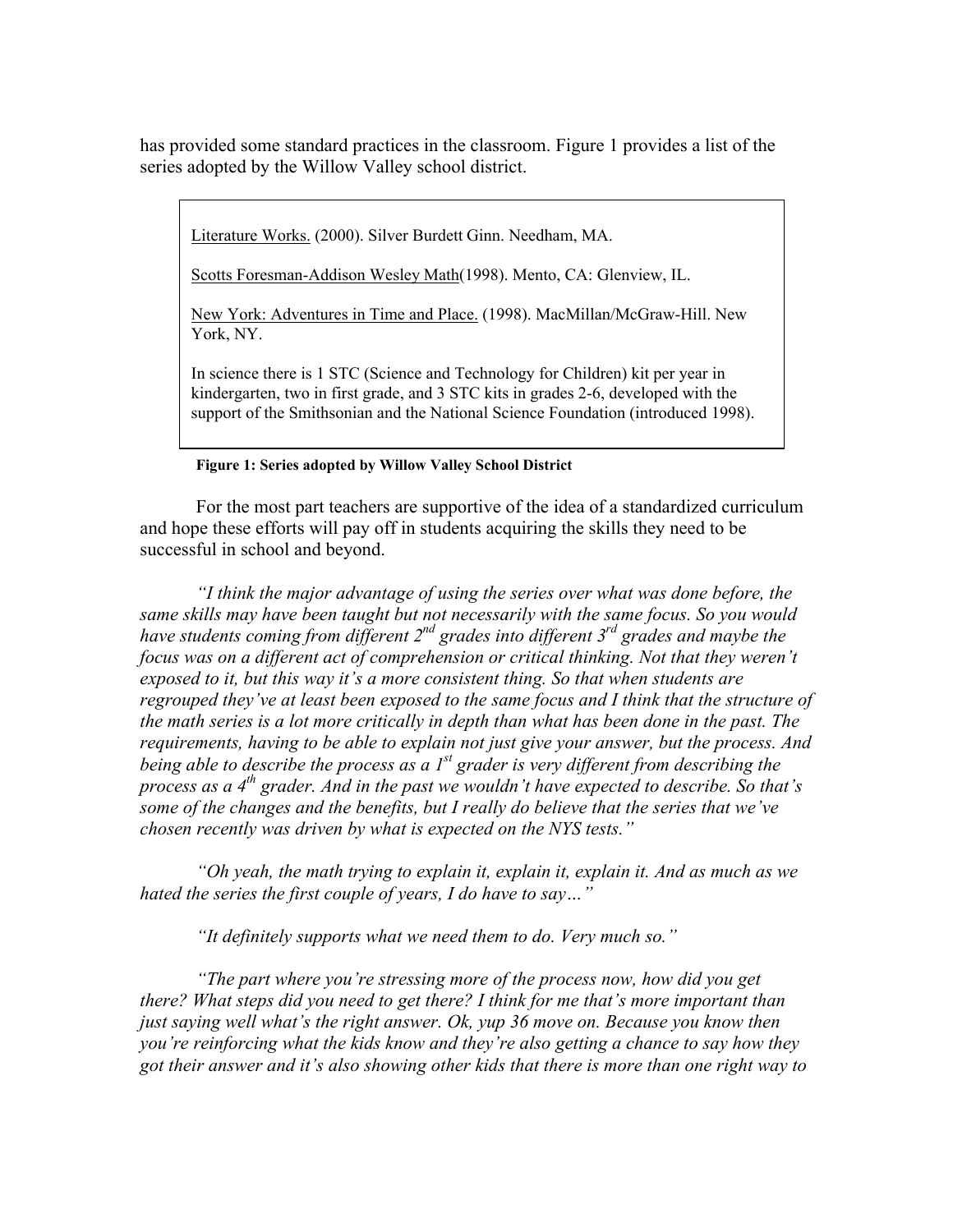*come up with the same answer. I think that the tests definitely allow us to reinforce that with our students. That nobody has just the one right way."*

The teachers do not feel, however, that a standardized curriculum is without problems. While it pushes teachers to meet the standards, trying to meet those standards may actually limit the kinds of experiences teachers are providing to students. And they are not sure whether that is entirely a good thing.

*"I'm seeing that there is more pressure to meet standards. And it leaves less time to do a lot of the real hands-on type of things, like the extra activities that you would like to do to reinforce their learning. You're really always thinking I have to keep right to the curriculum. I have to meet standards. I have to have these kids ready."*

*"I think my concern is not so much that they don't have the skills but that they haven't applied them consistently enough to really internalize them. They have been exposed and maybe at the time that you were checking for mastery the mastery was there but the true level of mastery may not be there because they don't retain it or they departmentalize their learning. They learn the math as it applies to math, but it has nothing to do with science. Even though they're constantly showing them this is what we did in math, now we're going to go and we're going to measure this and we're going to take readings and how much has the level changed in the beaker? They don't view that, at least here they don't say, "Oh, wow, this is what we did in math!" Even though you've told them or the next day you go over it, it's like you see some of them looking like, "Did we really do that?" "Did I hear this before?" So there's a level of attention. I think that so much is thrown at them that some times they don't get a chance to really live with all that they're getting and make it their own."*

*"I think the positive effects would be more greatly felt if we had more time in the day. I don't find that school is as much fun for fourth graders as it used to be. You don't take the time to do the expanded projects that really get them to buy into or apply what they are learning because there is just so much crammed into the day. It's difficult to keep learning as free as it should be when you have the kind of requirement that is there, so yes it has some advantages but I think it is at the cost of children being children."*

*"And in my position as a kindergarten teacher, I feel that there are more and more expectations of five-year-olds. We're kind of getting away from the developmentally appropriate activities and getting really into reading words and basic addition. And that never was part of kindergarten."*

And parents have noticed these changes as well:

*"It seems like they spend an awful lot of time preparing for these tests. It seems like their regular, normal education gets lost. Our son took the social studies test this fall and it seemed like an awful lot of pressure on the teachers in that they have to spend a lot*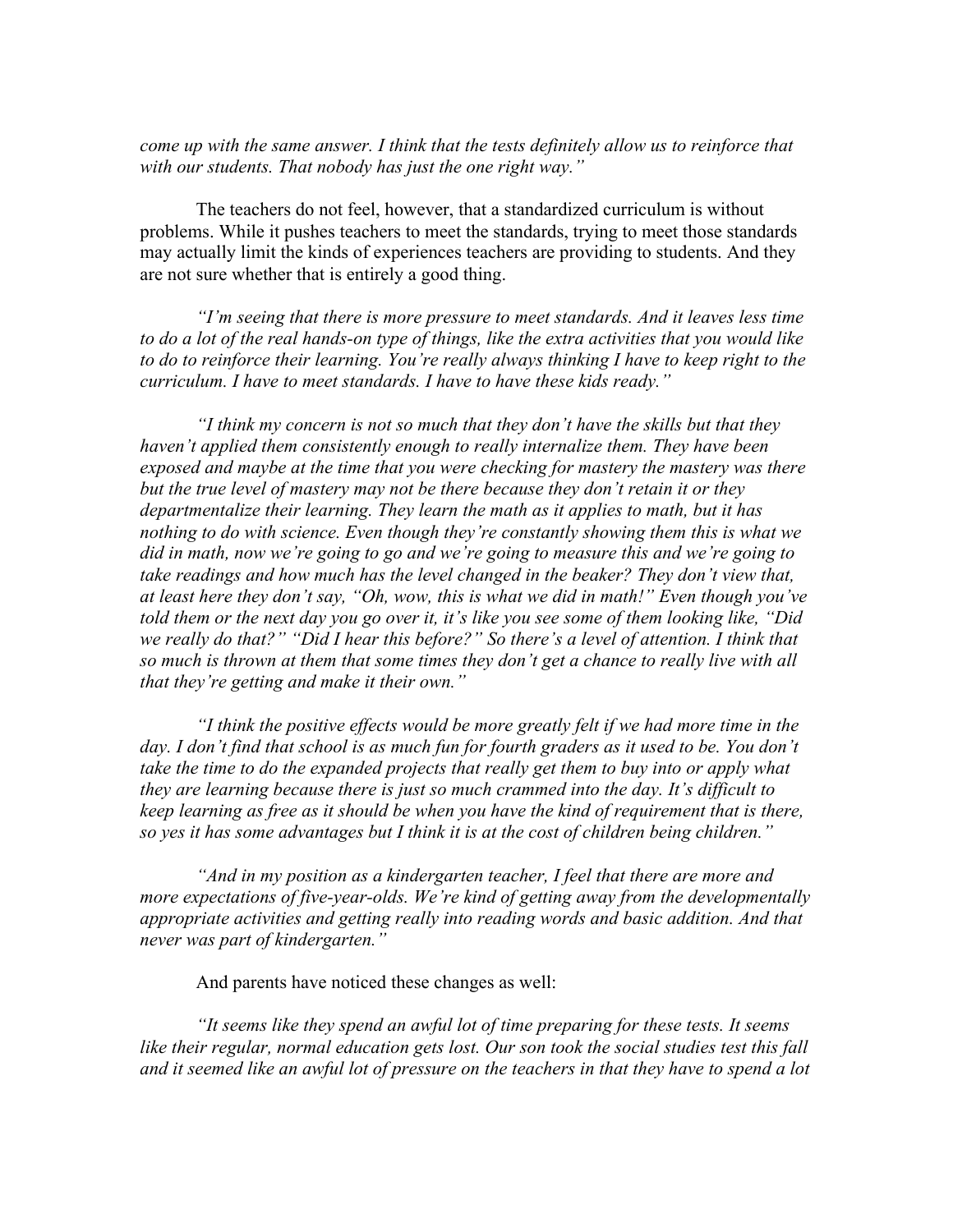*of time gearing up for a test that they don't even get the results till after the child is gone. And it seems like they don't get to teach what they're supposed to be teaching."*

*"My daughter is in 3rd grade and I'm blown away at what they're teaching these kids. I mean they're way beyond what we learned at that age level. It's just on a very high level, fast paced for the kids to keep up with."*

Teachers agree. They comment that while they think there are some advantages to working from a reading series that keeps everybody on the same page so to speak, the series itself has some drawbacks. Some teachers have mentioned that the reading level is simply too advanced to be used adequately with a group of students whose reading levels vary so much. Others have commented that the series does not serve whole language processes well by teaching skills in isolated ways and not providing selections that apply the skills they are learning. As this teacher comments: *"What I end up doing is I end up double teaching because I'm teaching using the series and I'm also teaching using the strategies and the plans that I had when I taught the novels and I'm basically double dipping for them. But you have to in order for them to get all of the skills. And I can't teach skills in isolation. What good is teaching them the 'AT' sound in ten words if they are not going to use it within a story and be able to read it. So then you look for stories like Little Bear and different kinds of stories like that that would have that short 'A' sound within it, so they can apply the skill they learned."*

Finally, the textbooks promote integration across subject matters but none of them integrate with each other. As one teacher asks, *"you have to wonder do you do the math in the reading series or the reading in the math series?"*

## **Professional development**

Professional development workshops are, of course, not new. Different program initiatives have been implemented over the past two decades, which may have positively affected the educational outcome and services offered at Willow Elementary. Some of these have little impact on what is done in classrooms, while others seem to have more. For example, the dropout rate went from 7.1% in 1999 to 2.0% in 2001, putting it below the overall NY state rate of 3.8%; possibly the result of a district-wide drop-out prevention program.

Professional development, however, also reflects changes in mandates and policies coming from district, state and national levels. The curriculum coordinator explains that there are many new and exciting initiatives occurring in the district, from workshops that look at particular instructional activities like differentiated instruction and behavior issues, to district-wide efforts such as strengthening literacy in families and in preschoolers. She states that the *"superintendent is committed to really offering as much as we can in terms of resources for training, workshops or anything that people feel are necessary."*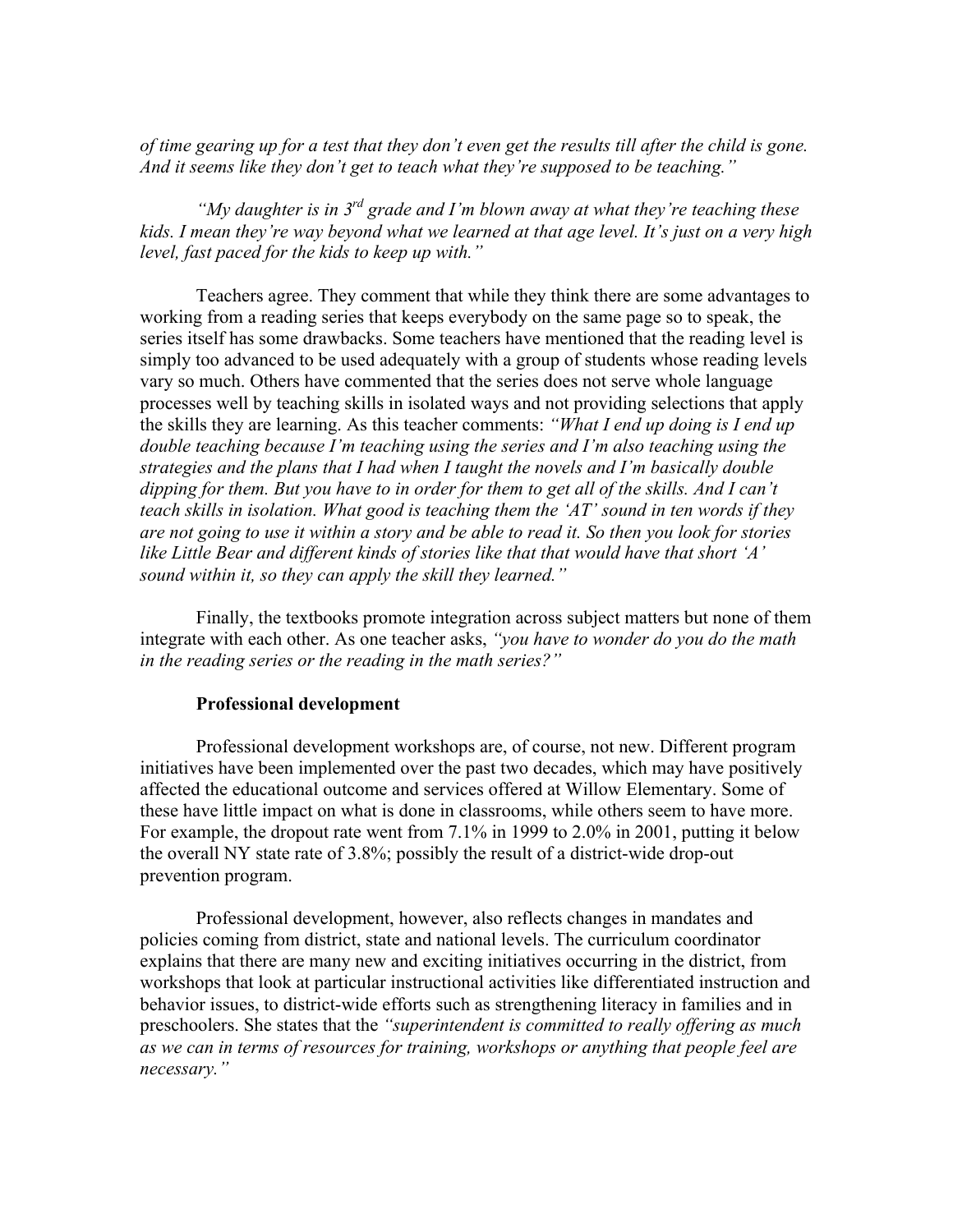A main focus, however, of newly developed workshops is the close analysis of the curriculum to make sure it is well aligned with the state standards. For the past several years, Willow Valley, as have other districts, has been involved in district-wide development and planning in response to the state requirements imposed on them. For example, a teacher who works on the CDEP (Comprehensive District Education Plan) committee states that it is a plan that looks at the whole district in regards to strengths and weaknesses, especially in terms of meeting the state standards and passing the state tests.

So a link is formed between what the tests ask of students, how the students perform on the tests, and what the district, teachers and administrators can learn from all of this to inform reforming the curriculum. The principal explains: *"I think the data we bring out to show where we need some areas of improvement is starting to drive some professional development. And with that professional development I think some of our teachers are gaining some skills that they need for the kids. When you are in a small city, an inner city, and you have a high at-risk population, a poor population, it's easy to get down and kind of give up. So the thing is how do we overcome that? I mean how do we keep everybody moving in the direction that we want them to move, making strides you know with the standards, and making our kids competitive and giving them a good education? The standards I think have brought that throughout New York. It's had everybody at least reflect on their practice which I think is a great thing. And it keeps everybody's foot to the fire a little bit which is good too I think."*

The curriculum coordinator describes such an initiative in science: *"In the professional development plan for next year, parents, teachers, administrators, students, community members have gone through and really looked at the programs within the district in an effort to improve them and one of the areas they've identified is the longitudinal alignment of the elementary science curriculum. So this group will focus specifically on the STC kits, how are the kits being utilized, and what do we need to supplement the kits in order to meet the expectations at each grade level? That is a common theme that I've been hearing from teachers that they cannot rely solely on the kits in order to get the job done in terms of what the state is saying we need to cover. And after looking at the tests and figuring out what students are being tested on, teachers are constantly asking for supplemental books or a textbook to supplement what they're doing. So I think the initiative in the district is really trying to identify people who would really like more support and making sure that they have it. And also looking at the documents that guide what we're supposed to be doing every day in the classroom and making sure that it is in line with what the state is saying, in that it's getting kids prepared to do well on the assessment. Ultimately those are the measures that we are going to use to assess kids and so what grew out of this I think is that we need to do more work with looking longitudinally at the curriculum."*

She goes on to explain that one strength of this district is that it is relatively small and teachers and administrators know the children and families they are serving. So this is a place where children can feel connected to faculty and faculty can work with the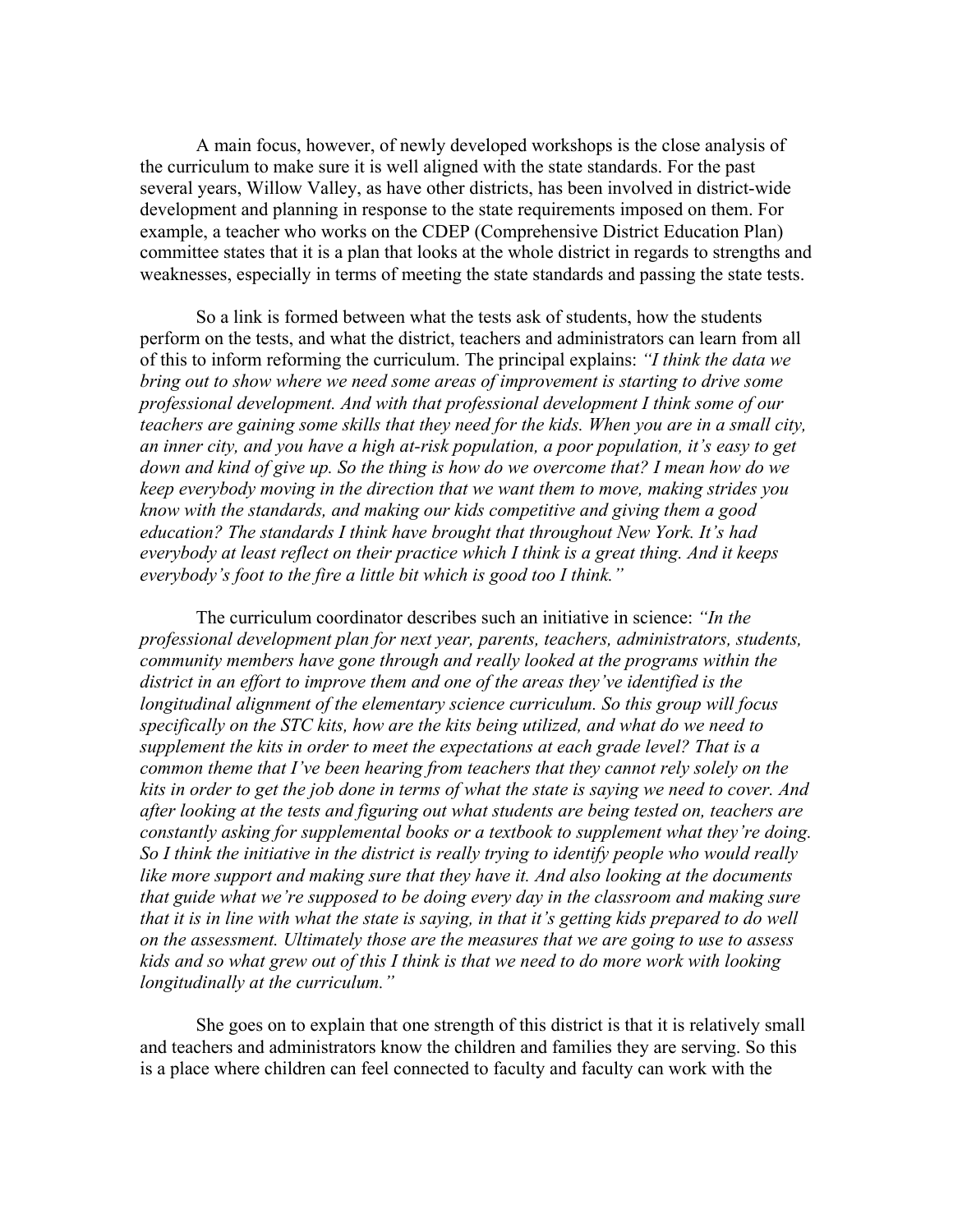individual needs of children. And because the student-for-all plan really applies to all students, the nature of teacher professional development has taken on a broader scope, training regular teachers in understanding special education or remedial issues, or training remedial teachers in standardized assessment practices. The Director for Programs and Services comments: *"Every student has to be tested. And because of that there has been more emphasis on staff development in our district in the last few years to provide workshops, training for the teachers, for both special ed. and regular ed. on how they're going to work with both sets of students in the classroom."*

# **Knowing the tests**

According to Willow teachers the best professional development offered in this age of standards and testing is exposure to the tests themselves. They acknowledge that seeing the tests have refocused what and how they teach. And these changes have not only occurred for 4<sup>th</sup> grade teachers but have trickled down to other grade levels as well.

*"I have three sets of tests and it's really important for a teacher to know, and not just a fourth grade teacher, but it's really important for every teacher to know exactly what kinds of questions are asked, how the questions are asked, the format of the test, and the time limits set on the test. Those are all really important things for teachers to know specific to the test. Not just what the standards are, but how are kids scored on the test."*

*"It has definitely changed the way I teach reading and writing and that didn't happen until I went and scored the ELA for the first time."*

*"I got a chance to score the ELA myself and what I brought back to teaching the 1st grade is when I call upon the students I make sure that they have to answer in that complete sentence. Because a big thing on the ELA is taking that question and putting it into a complete sentence, you know, taking part of that question and using it. So I use that a lot in my class."*

This practice is not limited only to the state tests. Teachers learn to adapt the curriculum to match other assessments students need to take. A second grade teacher explains that the first time her students took the Terra Nova they didn't do that well. After looking over the test, she determined that it wasn't because her students didn't know the material or weren't able to do it, it was mostly that they had not been exposed to it in the same way. For example, she used to give her students sentences with mistakes in them that the students were expected to correct and rewrite. On the Terra Nova they would give a sentence with mistakes but would ask the students to identify the area, section one, two, or three where there was a mistake. It's not that the information was any different but because it was presented differently the students got confused. Similarly in math while she used the term 'math sentence' the test would call it 'word equation.' So now she makes sure to teach both terms in her math lessons.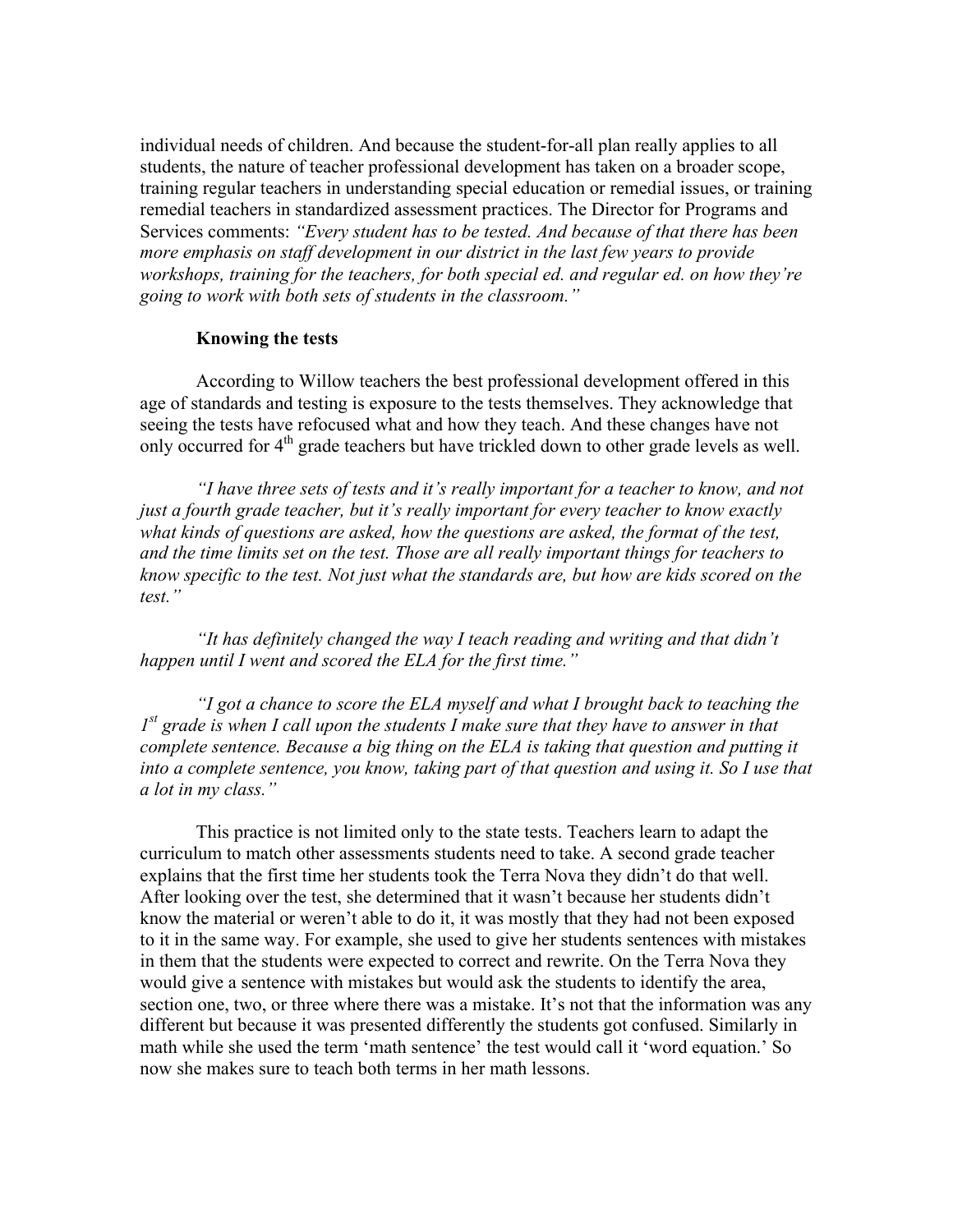# **The push that we needed**

Teachers and administrators agree that while there are aspects of an assessmentdriven reform that they don't like, several positive initiatives have occurred in their district as a result of the state standards and tests. For example, teachers have expressed feeling more motivated to perform in ways they may not have been consistently doing before the tests.

*"I think the standards have opened our eyes to a whole realm of different things that we were never really considering before. And the way that the tests are structured has changed the way that we present information to kids."*

*"I think it has brought up a level of awareness towards what we need to do, the pressure is actually, we don't like it, but it helped."*

*"I've been teaching for over twenty years and I haven't changed a heck of a lot other than the content. But I did change the extent of the writing that I ask of my students. I would call it more prescribed. No matter how much I tried to develop my teaching of writing skills before, it wasn't until these tests that I am personally pleased with myself and what I am doing with writing. I took one of CRSEP's courses this summer and I don't think I would have done that before the standards. I really don't."*

They worry that without the tests while at first they might rejoice, the result would be negative on the quality of their teaching and therefore the students' learning. *"I would worry that without the tests there would be this ahhhhh! And relax on the quality and the drive. I think they have been good to push us. I would worry that it would be a very negative effect if it wasn't there to drive us."*

# **Teaching the curriculum (with the tests in mind)**

Most of the teachers are pleased that the district has made some attempt to synchronize the curriculum because this consistency is not something they have had much of before. They also feel that even though they are expected to use a common set of curricular material they still have considerable flexibility within their own classrooms and feel supported by the administration in their abilities to try new things. *"You do have a lot of decision-making in your own classroom, how you want to set it up, how you want to run your day."*

The principal agrees: *"I don't think the state standards standardized what's happening. I think that they expect certain things but I think that there are ways to get to those. I think that they give you enough flexibility that you can be creative about how you get there. And you know a standard kind of repeats itself through the grades so it depends a lot of times how the individual interprets it in that particular grade and how much weight that they give to it. I think the standards are trying to weave a connection through*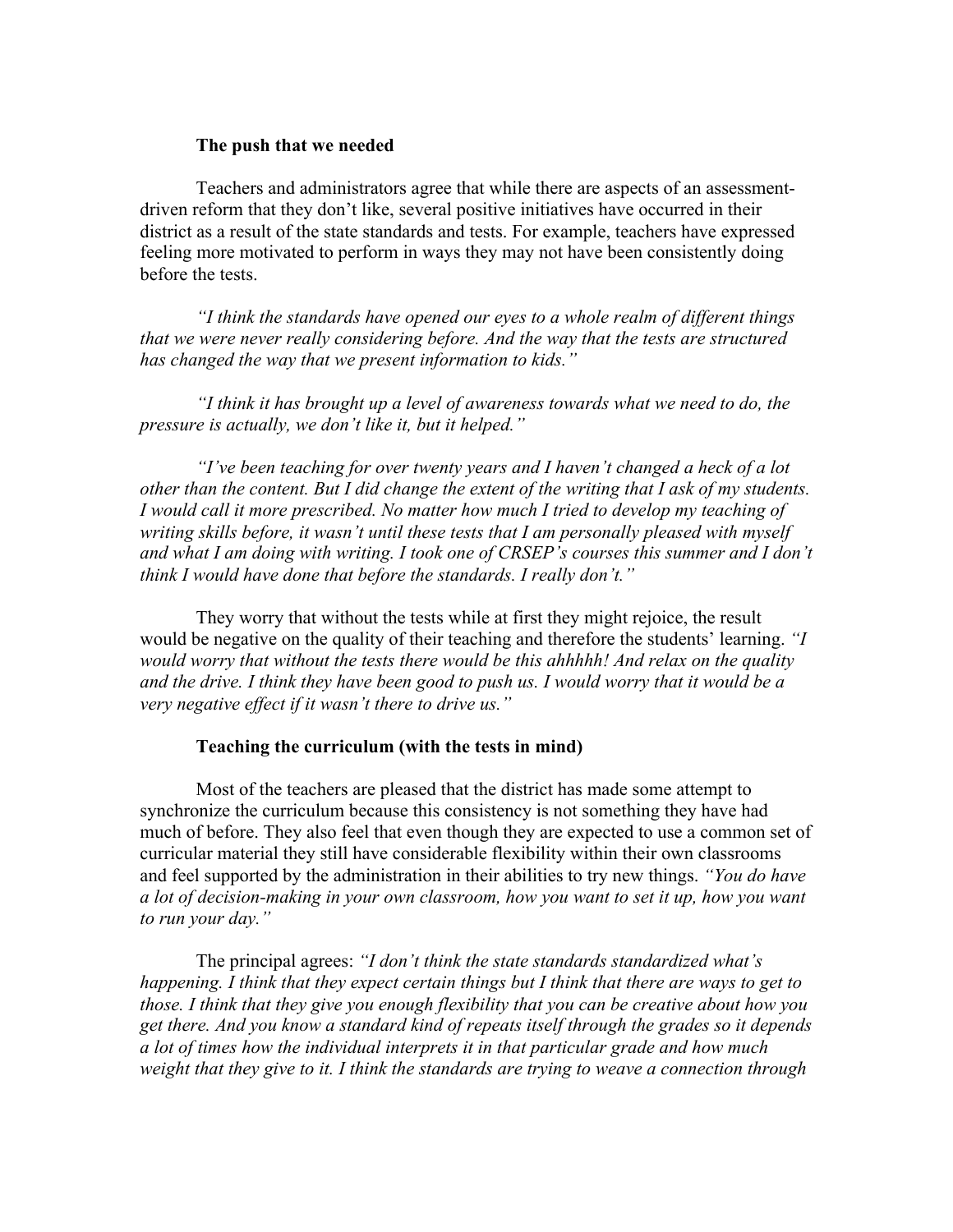*it all. So I'm not asking them to go lock step in their textbooks. The textbook is your backbone, your footprint. You make sure that the basics are covered. If you want to skip this chapter because you know the kids have it or skip five pages, you're the professional, you're with them every day, if that's what you've got to do that's what you do."*

So it is important to point out that even while creating standard practices across grade levels and classrooms, there are still a variety of teaching and instructional methods that occur across the school. It is not unusual to see the children in a variety of configurations such as in small group work, peer editing, having older children assisting younger children, or children reading or working in the hallways. Teachers also use a variety of multimedia. While not heavy on the use of technology, they do incorporate drawing, collages, cartoons, model making, and other hands-on work within the curriculum. And teachers do find time to do activities that they have always enjoyed, regardless of the state tests. For example, one May morning in several of the third grade classrooms you could hear the quacking of ducklings as teachers borrow eggs from local farms, incubate and hatch them in the classroom sending them back after the children have had a chance to witness and experience their birth and growth.

The tests, however, have changed the priorities placed within their curriculum and the focus of their lessons. Because of the tests, teachers are making a conscious effort to follow through and make sure their students explain in math or find the textual evidence in social studies, instead of just providing an answer. A teacher explains:

*"The tests have forced me to do more modeling with my students than I used to do in the past. I would model and then expect them to get it and now I realize it just doesn't happen that way. There's a tremendous amount of modeling going on and if you want the finished product to have a certain criteria, I model almost every step all the way through. And you know gradually wean them to that level of independence."*

These decisions often create tension, as this teacher explains: *"I really haven't seen the tests. I saw the social studies test. And I saw some of the questions on that, and I'm thinking, 'is that really important for kids to know?' But the English test, from what I've heard, seems like kids have to be able to read and extract information from it, or know what the main idea of it was. They have to be able to express their thoughts in writing. I don't know the details but I think that's good. The math test requires kids to write more, requires them to not just solve. They have to read word problems. You may know how to multiply or divide fractions, if you don't know when to use that, that's not good. On the other side, if you can do all these word problems, but don't know your basic math facts, which the kids don't, you're in a catch-22. You want them to do this critical thinking, but don't have time to spend on the basic math facts, then kids can't add, subtract seven from nine in the fourth grade."*

One of the ways teaching seems to have been altered is how assignments are viewed and taught. For example, there is a lot more stress on an outside audience.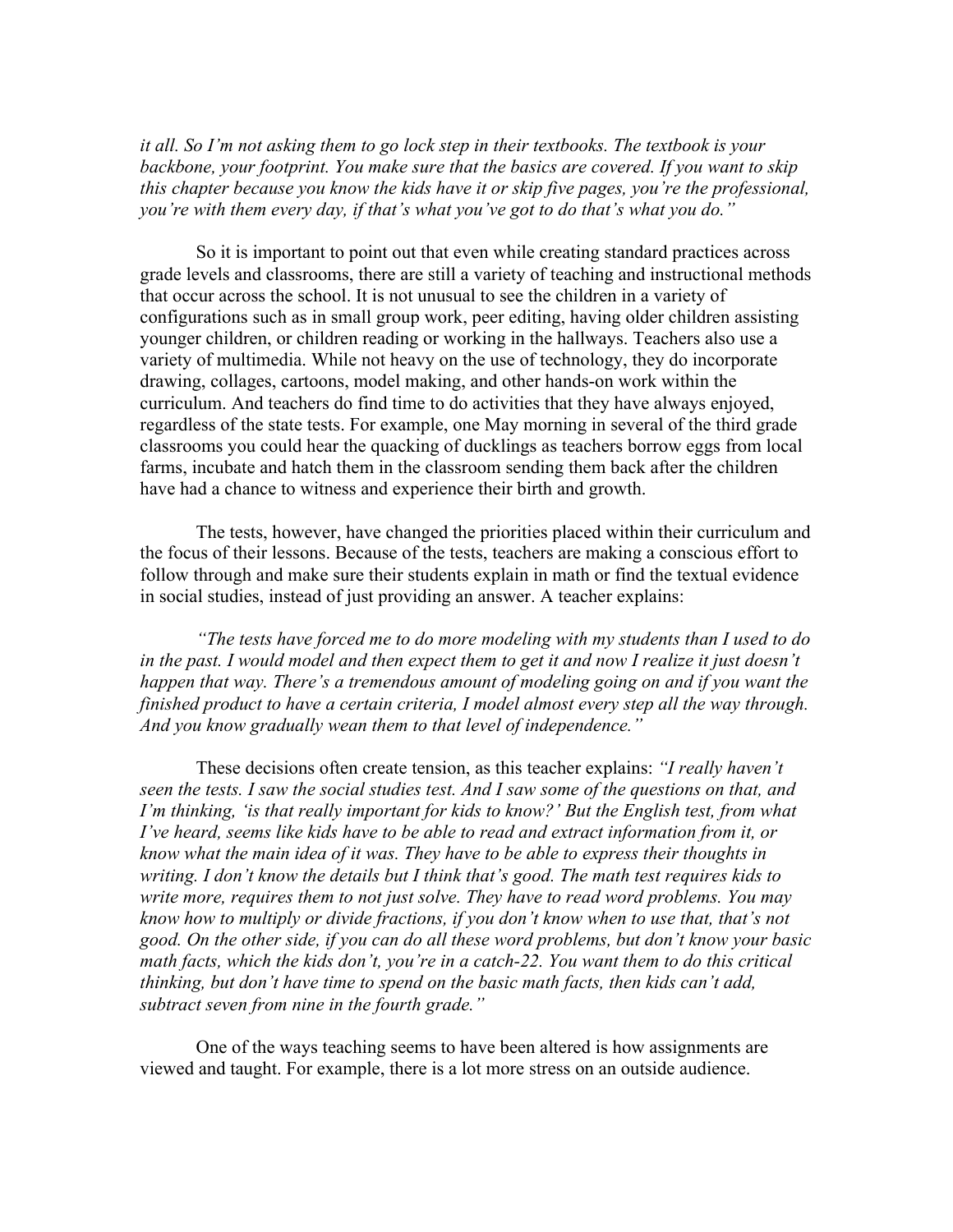Students are no longer encouraged simply to do their best but to consider what they are being asked to prove to a non-existent audience. There are also many examples about 'talking about writing.' The emphasis is on talking about writing and reading, not about experiencing the story itself.

In one fourth grade they are reading a selection from the reader about endangered species. The teacher shares a story about some people who chained themselves to a tree to stop them from chopping it down. Some of the kids are impressed. Others comment that that's pretty stupid. Then they read about manatees. At one point the teacher stops to go over some of the vocabulary they've been encountering.

T: *"What does on the air mean?"*

S: *"When it's on the air that means it's on TV and not off."*

T: *"What does sponsor mean?"*

S: *"It gives them money to help keep something on TV."*

T: *"Someone says that manatees are going off the earth because they don't have a sponsor. What does that mean?"*

S: *"Like it doesn't have a commercial for it."*

T: *"You're on the right track. Look at the tiger and the manatee and give me your opinion about them."*

S: *"The tiger looks cuter than the manatee."*

S: *"The tiger has beautiful fur."*

T: *"If he had said that tigers have fur, that's a fact. When he says beautiful, that's an opinion. Back to my question. People like tigers better than manatees. People sponsor what they like more."*

After they finish reading the story the teacher asks the students why they think the author wrote the story.

S: *"She wrote the story to encourage you not to hurt the animals."*

The result is that students are heard talking about the process as well as the product. For example, in a third grade class, the students are supposed to be writing a story about a special person. The teacher is in the back of the room typing up a student's finished story. A boy and a girl are at their desks and begin to pick on each other. The girl points out to the boy that he should be working. The boy comments that she should talk since she hasn't even begun. He at least has a whole paragraph written. To which she answers spitefully: *"Do you even know how to start a paragraph? Do you know that indenting starts a paragraph and upper case?"* He answers as a counter-attack that a paragraph has 5 sentences. Ammunition indeed!

Similarly in math, teachers do a lot more modeling and problem solving as ways to talk about the assignment. An important component of these lessons is to incorporate the correct vocabulary; the kind students will see on the state tests and need to use to answer the questions. In a fourth grade cluster class, the special education teacher (ST) is giving the math lesson. It is on polygons. On the overhead she has written 'Plane figures – flat. Polygons – closed (flat) figure made of line segments.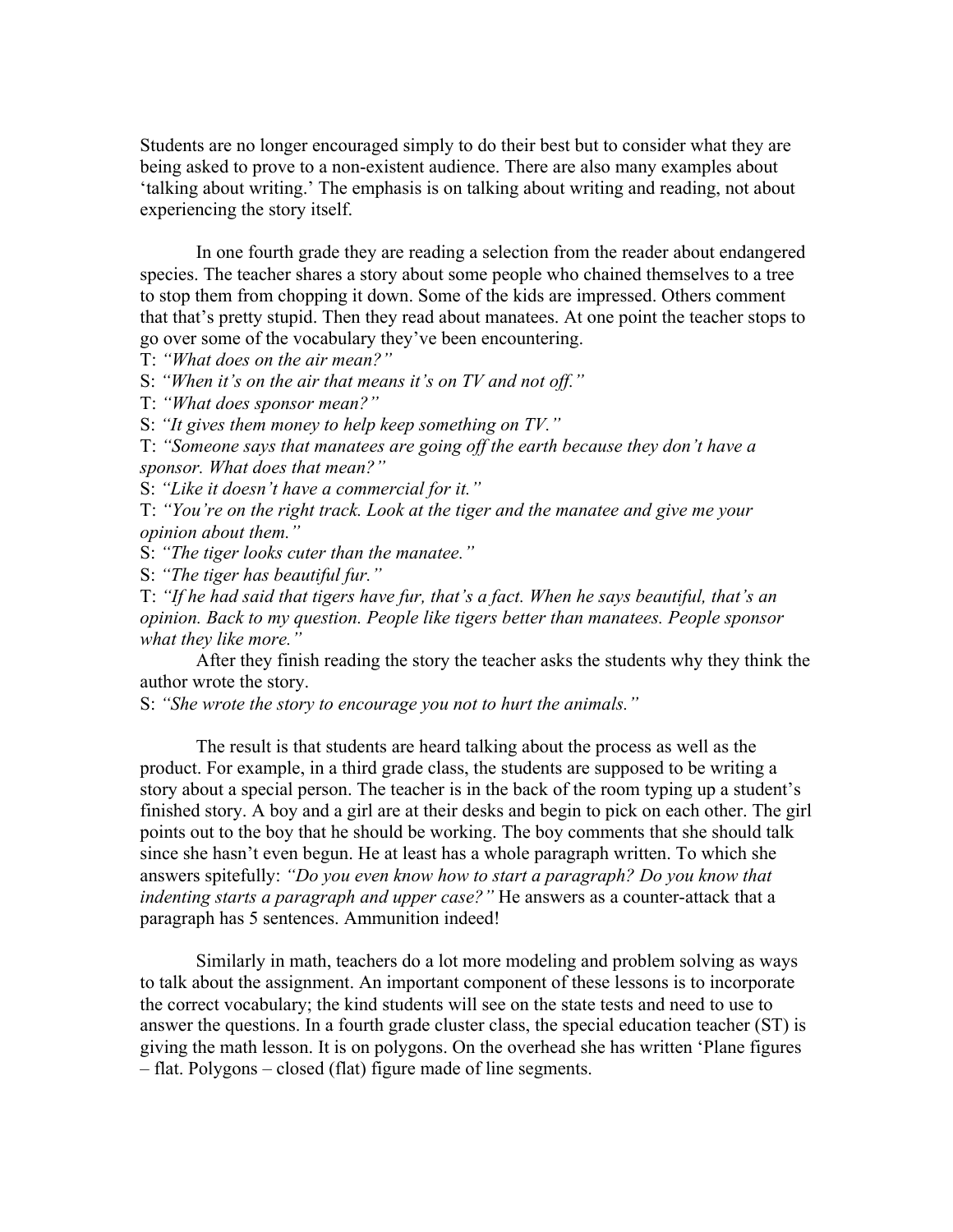ST: *"Would a circle be a polygon?"*

S: *"No."*

ST: *"Why not?"*

S: *"It doesn't have line segments."*

She draws two line segments.

ST: *"Two line segments, can I make a closed plane figure?"*

S: *"No."*

ST: *"So I probably can't with 3, huh? If you think you can make a polygon with three line segments raise your hands."*

Many hands are raised.

ST: *"It can't have any gaps. It has to be closed."*

She puts 3 pens on the overhead and has a student come and make his figure. He creates this:



ST: *"Did you close up your polygon?"*

S: *"Yes."*

ST: *"Did you use line segments?"*

S: *"Yes."*

ST: *"Did your line segments meet at the end?"*

S: *"No."*

ST: *"What can you do to have them meet?"*

He fixes it.

ST: *"What is this called?"*

S: *"Triangle."*

ST: *"'Poly' means many and 'gon' means sides so a polygon is a many sided figure. There are many kinds. It has to be closed. And it has to have angles where the lines meet. Now there's a new word."*

The teacher from the back of the room interrupts and says: *"Boy I'm having a tough time figuring out tomorrow's bonus spelling word."*

S (in chorus): *"Angles."*

Other ways that teachers have changed the way they deliver their curriculum is in how much reading and writing they now do across the subjects. *"The amount of time that I give to social studies and science hasn't changed, but the writing is a much, much larger component. I'm looking at the social studies test that I gave a few years ago, and the majority of it was just spit that content to me and maybe a little essay here or two that was a spit back. But now seventy-five percent of it is written response that you've got to take knowledge from, you know, go back three units ago and remember what we learned about this and compare and contrast it, which I would never have asked of the children even four years ago. And they can do it. It always amazes me. Look! They got it!"*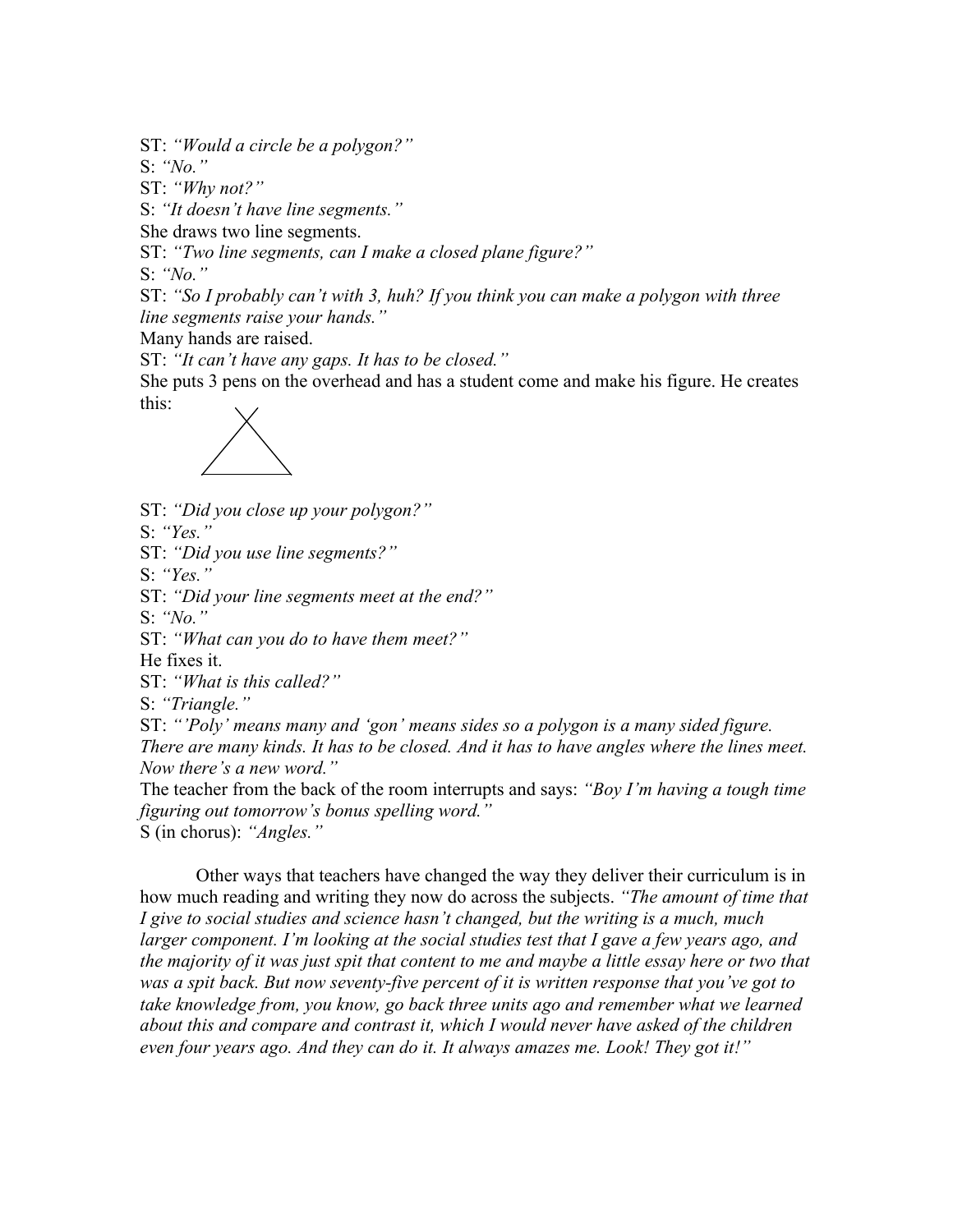# **Teaching to the test**

*The problem with the numbers [test score reporting] is that it seems like a lot of what we do is test-driven. You know they tell you you're not supposed to teach to the test, but in effect that's what ends up happening. You have to teach to the test, because if these scores are not good enough, then it's reflected back on you. It's reflected back on the students. It's reflected back on the administration, and that's NOT a good thing.* (Willow teacher)

The teachers at Willow Valley may select different test preparation books to prepare their students for the test, but for the most part the test preparation activities conducted in the classroom are very similar. Teachers know that part of their task is to prepare the student for both the test content and for how to understand what the test is asking them to do. Most of the teachers use old tests as the main part of test prep. *"One thing I did do that was very valuable is using the old tests to prep them, that's valuable to see how they ask the questions, what kinds of questions will be on the test, what the test will look like."* Preparation for the ELA provided many examples of what this looks like.

## *Excerpt one*

It is December. Today in this fourth grade class the students are finishing up making paper wreaths and writing journal entries based on this prompt: "Pretend you are a friend of Rudolph's and the other reindeer start to make fun of him. What do you do?" Under the journal entry are two sentences listed for DLA (Daily Language Activity):

- 1. Do you want to ride in my sliegh asked Santa
- 2. I answered yes I'd love to

The students work on these assignments while they eat breakfast. Then the teacher calls everyone to morning meeting on the floor. When they are all settled, she writes on a white board 'its' and 'it's'

its – this it shows possession – someone owns something it's – this one is a contraction for the two words it is

T: *"So when you are trying to get the 3's and 4's that you are all capable of, you need to be careful of these small details. And also check for this. I see a lot of, 'I walked in the woods and saw a rabbit and it was hurt so I got my mom and she was scared to help it.'"*

She goes over this sentence with the students and helps them break in into smaller sentences.

T: *"Get the grade that you deserve guys, edit your paper."*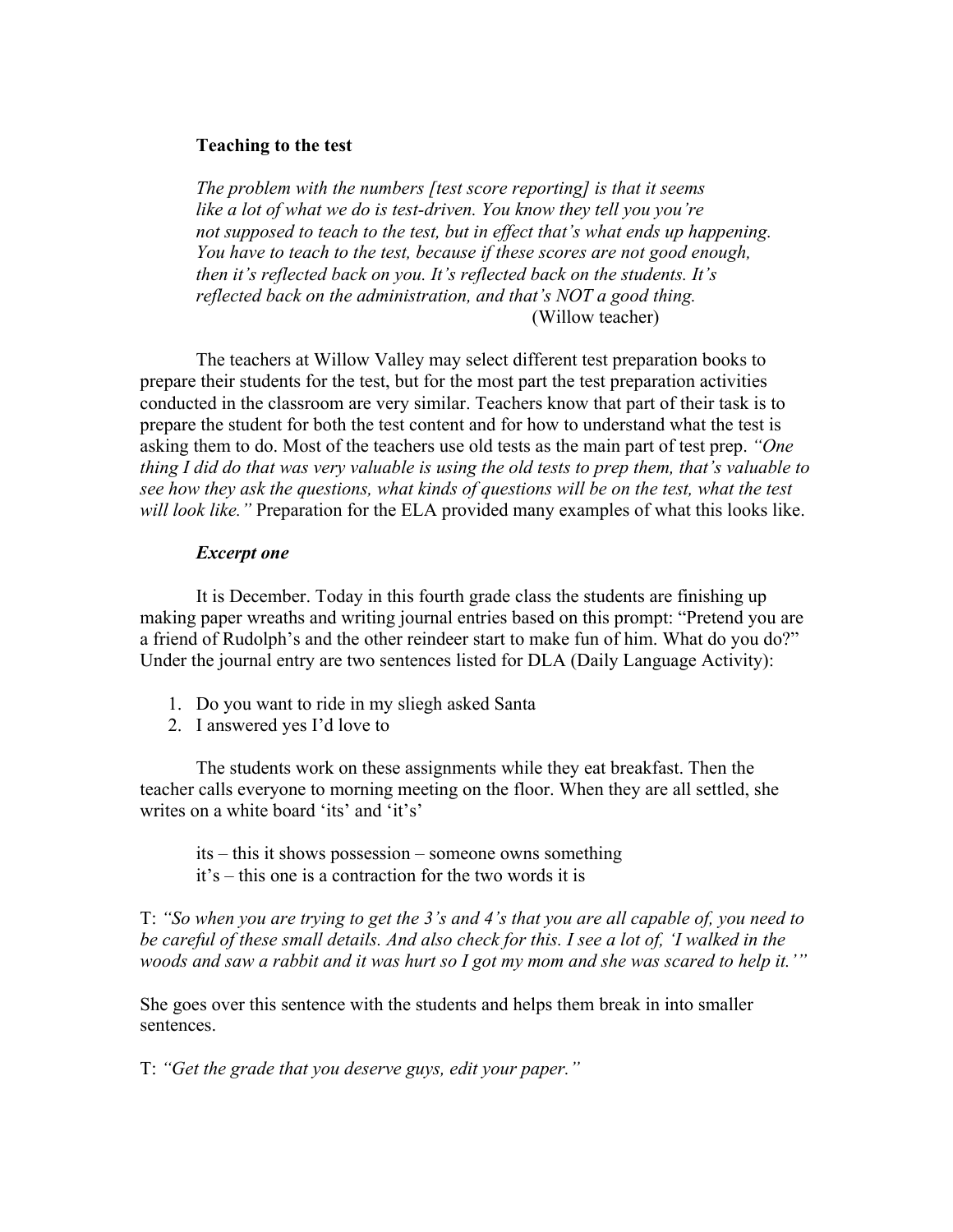She tells them to always find a peer to edit or look over their work. Then she passes out an ELA worksheet and sends the students back to their desks.

T: *"There's an extra page, what are you supposed to do on your planning page?"*

S: *"You're supposed to organize your ideas so you can take them to write your answer."*

The teacher points out how one student used a web but you could also make a list to organize your ideas.

T: *"Do you get graded for your work on the planning page?"*

S: *"No."*

T: *"Are you going to spend a lot of time on this page?"*

S: *"No."*

T: *"Why not?"*

S: *"Because."*

T: *"Because it's a timed test. You only have I think 45 minutes."*

The teacher then has a student read the directions on the page telling them to read the whole question. She has them underline that statement.

T: *"Are you going to get a good grade if you only answer kind of the whole question?"*

S: *"No."*

T: *"Maybe the whole question?"*

S: *"No."*

T: *"You need to answer the whole question."*

 $(\ldots)$ 

T: *"This passage asks you to compare. What does it mean to compare?"*

S: *"It means you look for what is different and what is the same."*

T: *"When you compare what are you looking for?"*

S: *"Different."*

T: *"Think again."*

S: *"Same."*

T: *"How do you know if you are looking for different or the same? If you compare you are looking for things that are the same. And contrast looks for things that are different."*

Suddenly students in a nearby class break out and sing Rudolph the red nosed reindeer. A student comes in and reminds her that all the students in this mini-school are singing songs together in the hallway.

# *Excerpt two*

In another fourth grade classroom, students are preparing to practice a listening passage. The teacher explains how the test will be given, what to expect and what to do to do well. She tells them: *"The teachers who score the tests get these big boxes and they sit*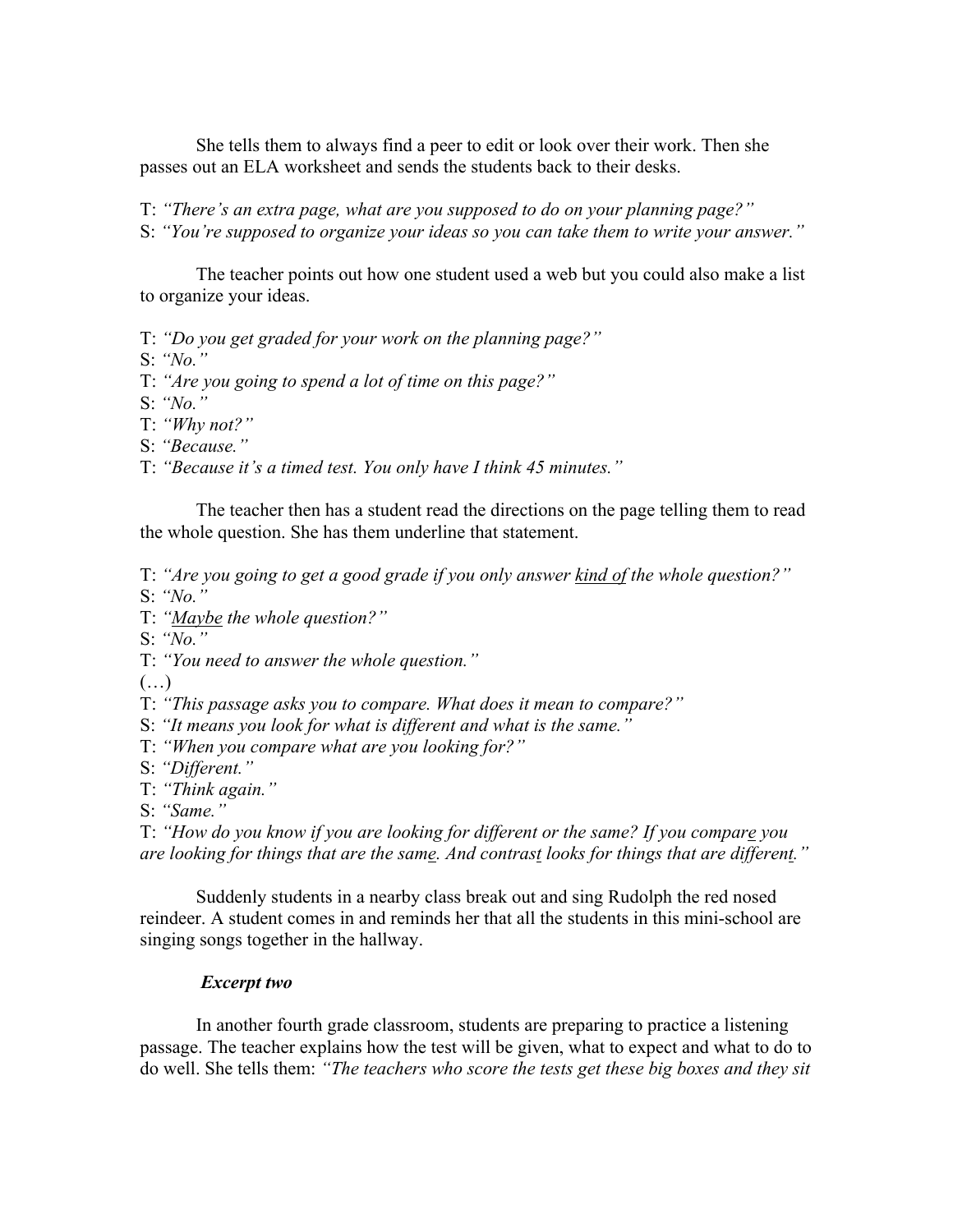*there and score test after test after test. So you want your paper to stand out. Make it interesting. Don't make the scoring teacher fall asleep."*

A student asks: *"I don't get it. They say take the time but then you don't have a lot of time to do it right."*

T: *"I will tell you how much time you have left."*

 $(\ldots)$ 

- T: *"What is the listening part about?"*
- S: *"1st time you listen. 2nd time you write notes."*
- T: *"What's a good way to take notes?"*
- S: *"Short bullets."*
- T: *"What's a good way to set up notes?"*
- S: *"Beginning, middle, and end."*
- T: *"What's another way?"*
- S: *"Problem and solution."*
- T: *"What else?"*

S: *"Setting and plot."*

T: *"How are you going to decide whether you are going to use a problem and solution or a beginning, middle and end?"*

S: *"From the story."*

The teacher has them read the directions to themselves. Then she reads the story once. She reads it again. The students take notes, some consistently, others occasionally. One boy doesn't take any notes. He puts his pencil down and closes his booklet. He just sits there. The teacher ignores him.

T: *"Remember how important your notes are because they and your memory are all you have to answer the questions." Ok, let's do number 30. I won't be able to read it next week. You'll have to do it yourself."*

The question asks them to think of a new title for the story and then they need to explain why their choice fits the story and be able to back up their choice with details from the story. The story is called Spaghetti.

She talks to a student:

- T: *"Should you start your reasons with because?"*
- S: *"No."*

T: *"Now explain why that's a better title. Can you go back and look at your notes?"*

- S: *"Yes."*
- T: *"Can I read the story again?"*

S: *"No."*

A boy hasn't yet written anything. The teacher asks him what would be a good title. He shrugs his shoulders. She tells him not to think too much because he'll run out of time. She explains to another student that her answer only states why the other title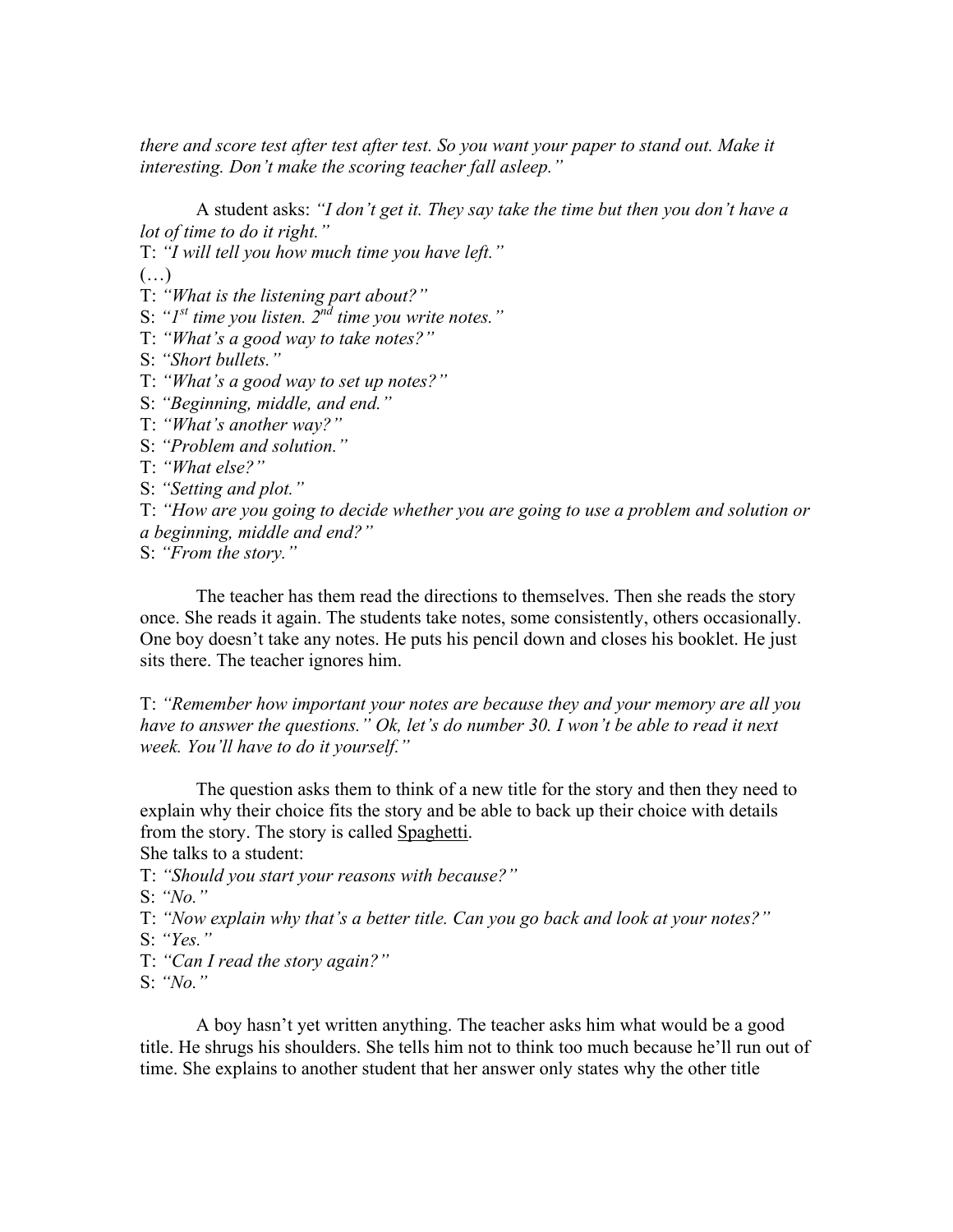wasn't a good title but that's not the question. She reminds her to tell why her title is a good title and tell why. Reading over another student's response, the teacher asks her where she got her idea. The girl says from the picture [which is of a cat]. The teacher says it has to come from the story not the picture. Another boy says he got his idea from his imagination. Again he is told he needs to get it from the story. The students are getting pretty restless. As the teacher goes around she repeats this point, *"Did you use something from the story?"* Even after she says this out loud, she seems to need to say it to the next student and the next. Several students are confused or drawn to the picture of the cat. Finally she directs the whole class: *"Boys and girls, I've been able to go around and look at everyone's. The problem is next week I won't be able to go around and say anything. I also noticed that a lot of people used the picture. If the directions tell you to look at the picture then you look at it. Otherwise you use the story. This picture is just a decoration on the page. This picture has nothing to do with the story."*

The teacher has a student read her answer to the class. She wants the rest of the students to listen for two things:

- 1. Did she provide a title
- 2. Did she use the story to explain her title

The girl reads: *"I think Lucky because Gabriel is so lucky because…and because.... So I think this story should be called Lucky."*

T: *"She used two examples to explain the title, two reasons from the story. Would anyone argue with that title?"*

No one does.

# *Excerpt three*

Teachers also prepare the students by giving them strategies to help them selfassess. For example as part of an activity around reading the book The Velveteen Rabbit, a fourth grade teacher passes out a worksheet and tells the students that she is going to show them how to give a response that is a 4, or a 3, or a 2. She directs them to put a 4 on the back of their worksheet and an arrow next to it.

T: *"If I'm going to write an answer that is going to score a 4, what does it need?"*

S: *"Answer complete."*

S: *"Neat."*

T: *"I agree but I wouldn't worry about neatness first."*

S: *"Topic sentence."*

T: *"Yes you need to have some sort of topic sentence. You need to remember to restate the question. What else?"*

S: *"Details."*

T: *"Yes, details, details, details. Where do you get the details?"*

S: *"In the book."*

T: *"Ok, it's complete and it has a topic sentence. What else will people scoring be looking for?"*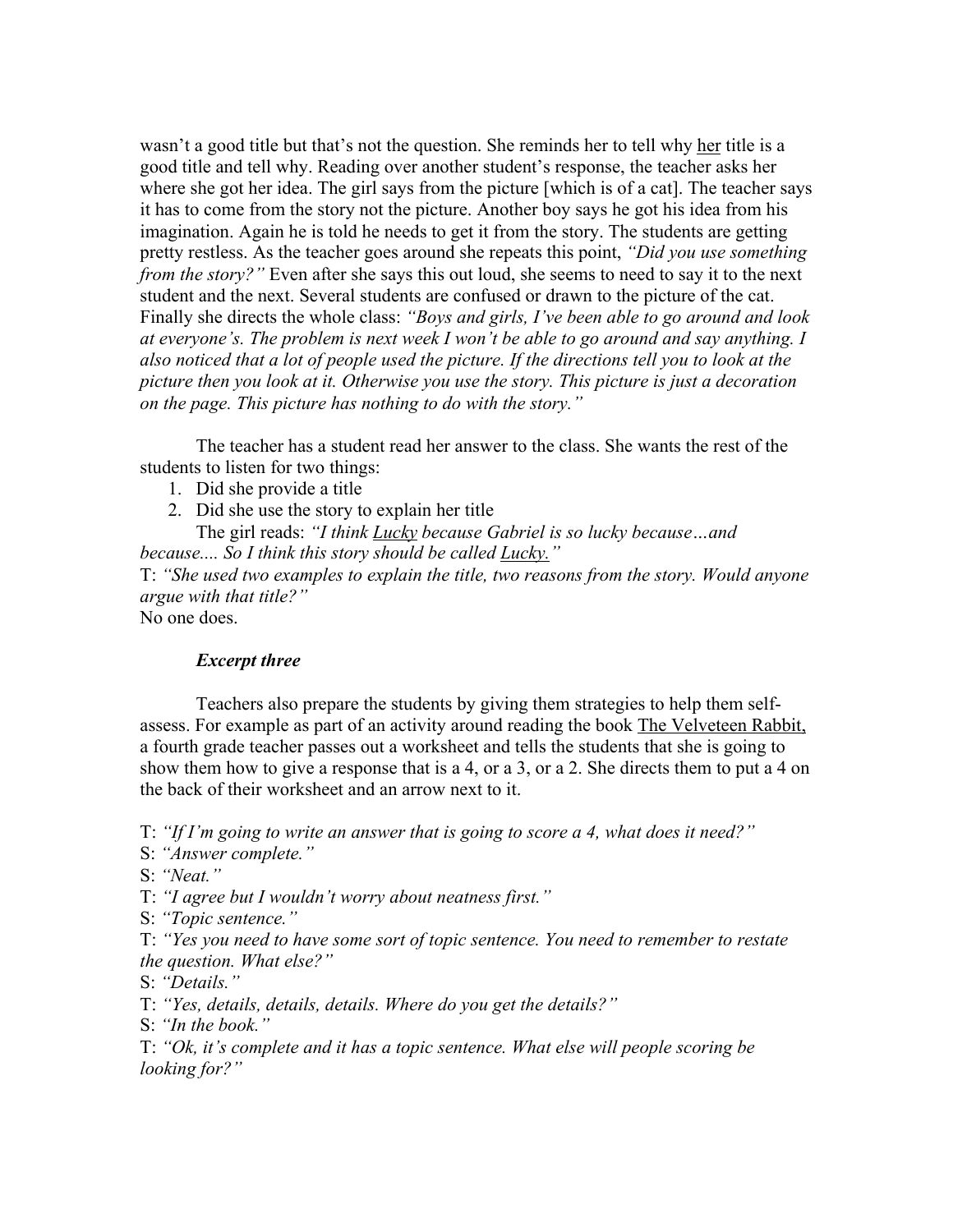She reminds them about the DLA (Daily Language Activity) hints she gives in the morning. These are punctuation, spelling, capital letters, and correct grammar.

 $(\ldots)$ 

T: *"Leave a space and put a 3. What is going to make a difference between a 4 and a 3?"* S: *"One of those things is not included."*

T: *"Everything needs to be there but will it be mostly complete. Will it be perfect?"*

S: *"No."*

T: *"Will your spelling be perfect?"*

S: *"No."*

T: *"Ok, what might a 2 be?"*

 $(\ldots)$ 

T: *"So what you have to start doing in your head is thinking how much information is in the story and how much you include in your answer."*

They create a scoring rubric:

 $4 >$  complete, topic sentence, details, sp/p/c, correct grammar, ending sentence

 $3 >$  mostly complete, topic sentence, details,  $\frac{\text{sp}}{\text{c}}$  grammar, ending sentence

 $2$  > partly incomplete

1 > little information

 $(\ldots)$ 

The teacher then goes over some examples with them:

T: *"Now look at your question. I'm going to write my answer and I'm going to ask you what you'd give it."*

She writes: He feels plain. The students give it a one because it is too short. We don't know who he is. The teacher comments on the need for more details.

She writes: The Velveteen Rabbit feels plain and ordinary. The students give it a 3. The teacher disagrees and gives it a 2. She says she's missing details from the story. *"Have you proven it from the story?"*

She writes: The Velveteen Rabbit feels plain and ordinary because all of the toys make fun of him. The students give it a 4 but the teacher disagrees and gives it a 3. *"Did I give you specific words from the story to provide evidence?"*

She writes: The Velveteen Rabbit feels plain and ordinary because all of the toys make fun of him. For example, the expensive toys snub him and make him feel commonplace. She tells them this response would get a 4.

One girl while copying the answer says she doesn't agree that all the toys make fun of him because one doesn't. The teacher agrees with her and changes the word all to most on the board.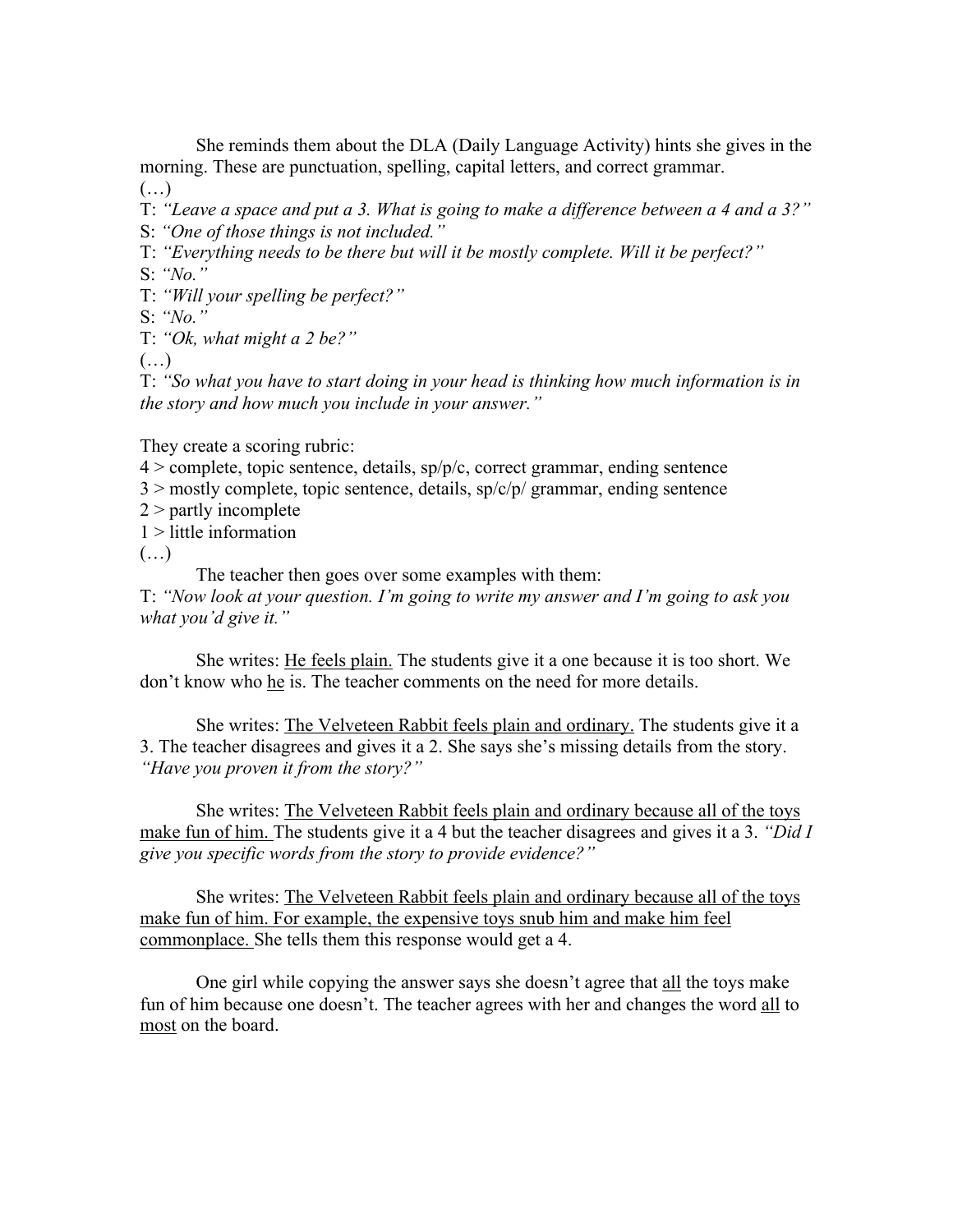In the end however, test preparation is just that, preparation. What happens on the day of the test lies in the hands of children. As this teacher states: *"Today after doing a little practice with them I finally just looked at myself and attributed it to the day off yesterday and a little bit of burn out on the kids hopefully. But I can't take the test for them and I can't make them go back and check their work any more than they're doing right now. And I turned to my para and I just said, I can't make them go back and proofread anymore. You can sit there and say proofread, make sure your sentences start with an uppercase letter and end with a period. Well they sit there and stare at the paper and they think they're doing it, but they're not. And you can't go over there and say, 'that needs a capital letter. That needs a period.' And you're sitting there and you're saying what more can I do?"*

# **The pre-testing years**

*We had a meeting the other day about eighth grade tests. Because I'm teaching in sixth grade I don't have any tests that I have to prepare them for this year. But you're always aiming for something up at the higher level. So regardless of the fact you're in third grade, you don't have the ELA, you're still having to worry that next year they're not going to be prepared for it. So you're always preparing. It doesn't matter what grade.* (Willow teacher)

Under the pressure of maximizing the performance of fourth grade students the foci of the early years has changed as well. Teachers have commented that it is not so much that they've changed their curriculum. But they have changed what they prioritize in their curriculum and how they present this information to students. Second and third grade teachers make conscious decisions to focus their teaching in ways that will benefit their students on the ELA and math tests in fourth grades, and  $6<sup>th</sup>$  grade teachers do the same for 8<sup>th</sup> grade. A teacher comments: "At the faculty meetings, the principal is good *about emphasizing that it is not a 4th grade test. It really starts back in kindergarten. And so he's very good at communicating that to the faculty, that it's really everybody. And we have the Early Literacy Profiles this year and within the past couple of years they adopted the reading series to get everybody on the same page. So I think they've tried to adopt curriculum and do it more building-wide to get everybody on the same page."*

A third grade teacher talks about how she has changed the way she teaches as a way to better prepare her students for 4<sup>th</sup> grade: *"Especially with reading, I do a lot of note taking, a lot of graphic organizers, and I don't think if it wasn't for the test that I would use them in such detail. Sometimes they are not necessarily ready for it when we do it and it's very guided but just that exposure to it. I do much more in-depth note taking than I would typically do with third graders because they have to be able to do it when they get to fourth. In math, and I get stuck between a rock and a hard place every single time. I feel like I'm rushing through my math series, that there's times that I know they don't necessarily get it because there's so many other things I have to get through. And*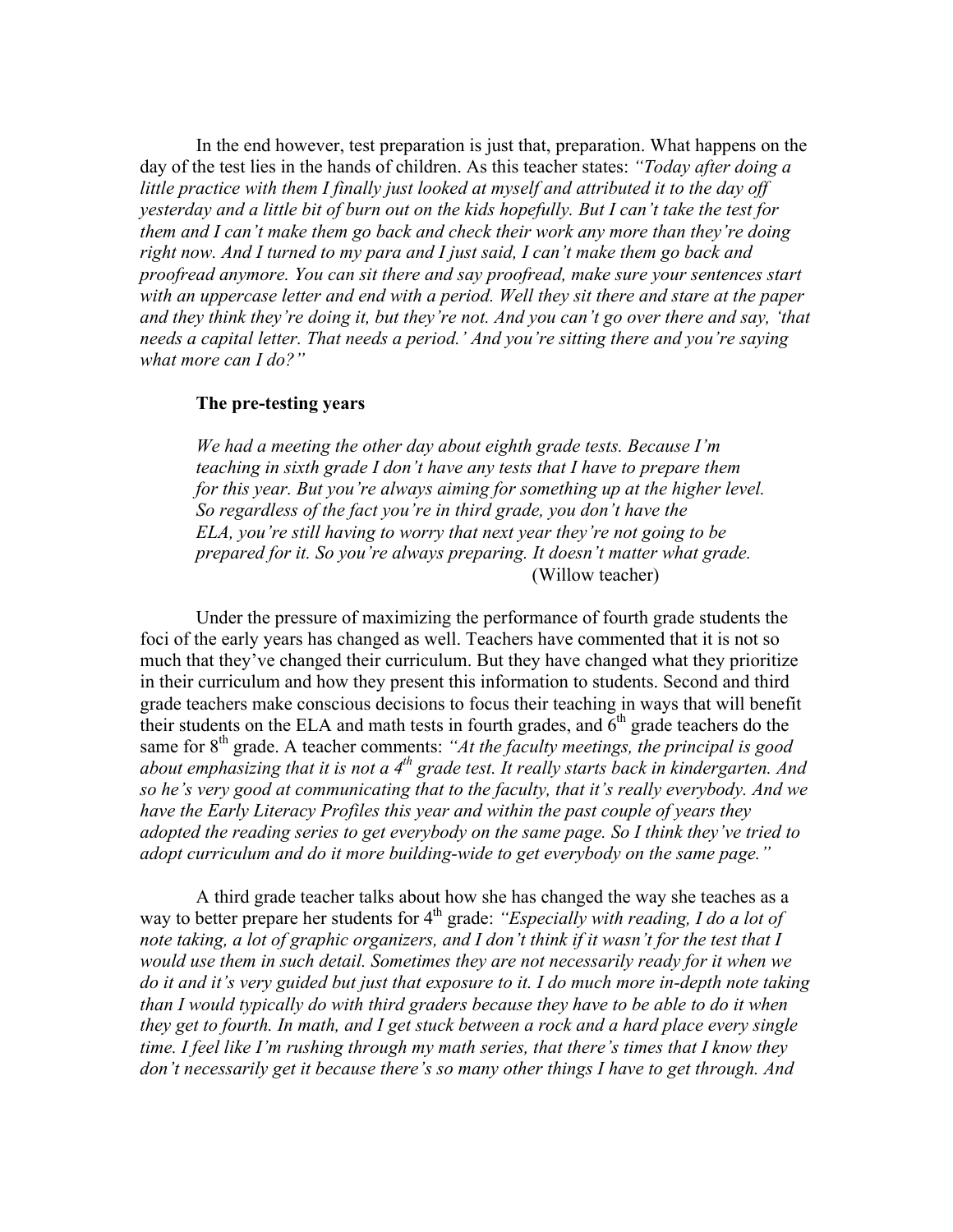*I've gone to the fourth grade teachers and said 'help me out. Do you want them to at least be like oh I've seen that before and not necessarily have it down or do you want them to come to you with less and have it down?' And they've said that they would like them to have at least the exposure. So I feel like a lot of times I'm not giving them the time to master a concept in math before I'm moving on."*

During a reading lesson a second grade teacher includes, among many other activities such as vocabulary and comprehension, an ELA type question and answer session creating a story map with her students. They have already listed the title, author, and illustrator. A fire drill interrupts the process. When we come back inside the teacher tells her students that she is extremely proud of them. They did what they were told, they waited patiently and they were quiet.

T: *Ok back to Bully Trouble. There are several characters in the story. Who are the main characters?*

They talk about several of the characters distinguishing between main characters and important characters, adding these to the web that the teacher is creating on the blackboard (see Figure 2 below).

T: *So we have the characters. Where does the story take place? What is the official second grade term for that?*

S: *Setting.*

T: *Excellent. So where is the setting?*

S: *Outside.*

Waits expecting more. Another student answers.

S: *In Robby and Arlo's neighborhood.*

T: *Very good.*

They list and talk about the characteristics of this neighborhood.

T: *As with most stories, there is always a problem.*

S: *Big Eddie was taking their soda.*

S: *The problem was there was a bully teasing them.*

The teacher and students talk about the problem at length sharing different characteristics of the relationship between the bully and the two main characters and then create a succinct statement as the problem.

T: *Good choice of words. Big Eddie is a bully to Robby and Arlo. He teases them. He pushes them around. Is that the problem?*

S (several of them): *Yes.*

T: *Solution. What's a solution? The solution is how they solve that problem.*

S: *They made a bully special with vinegar* (several students contribute to the ingredients), *and steak sauce, and prune juice, and chili hot sauce and put it in a soda can.*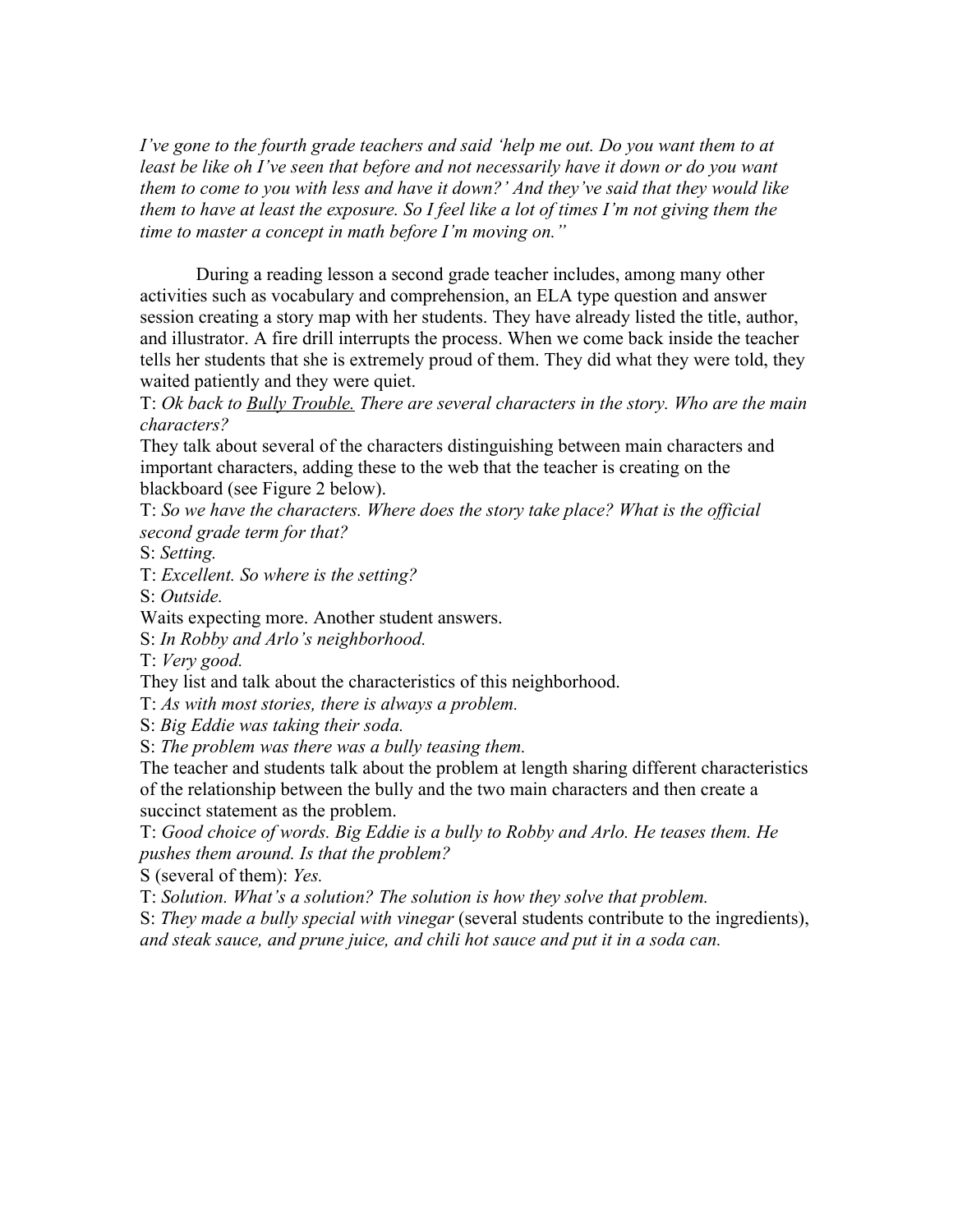

**Figure 2: 2nd grade story web for Bully Trouble**

The second grade teacher shares how some of her goals go beyond the objectives for the curriculum in second grade: *"Always in the back of your mind what they will be doing next year, the independence that they are going to be doing in third grade. You know where they need to be and you're always leaning towards that. Now with the 4th grade ELA test, in order for them to map out their thoughts and their ideas and be able to write within a sequence of, and be able to recall details from a story and plug it into where they want it. And if I can give them any kind of small strategy that they might be able to pull and say "oh I can do this," or "I've done that before." Any strategy at all that will get them to be able to comprehend and be able to write on and expand on. I have a list of comprehension questions that we will work on tomorrow and one of them is the multiple meaning of the word 'can.' Did you see them pull that out? The word 'can' can have multiple meanings. If I can give them the strategy to be able to use the context clues to understand which word they're reading then it's just another strategy for them. Have I changed my strategies in teaching because of the ELA? Not on purpose but yes I think I have. You know I'm including more writing. I'm including more story webs. I'm including editing and all those things that used to be considered writing but are now all part of language arts and you're including them within, you know the language arts block of time."*

# **Supporting change**

# **All eyes on … fourth grade!**

Despite the efforts made by K-3 teachers and the rhetoric of a shared responsibility across grade levels, in practice the teachers generally feel that most of the energy and focus from administration is on  $4<sup>th</sup>$  grade. A teacher shares her perception of these practices: *"They are more concerned about third and fourth grades and seventh and eighth grades. The push was to lower the numbers in kindergarten, first, second*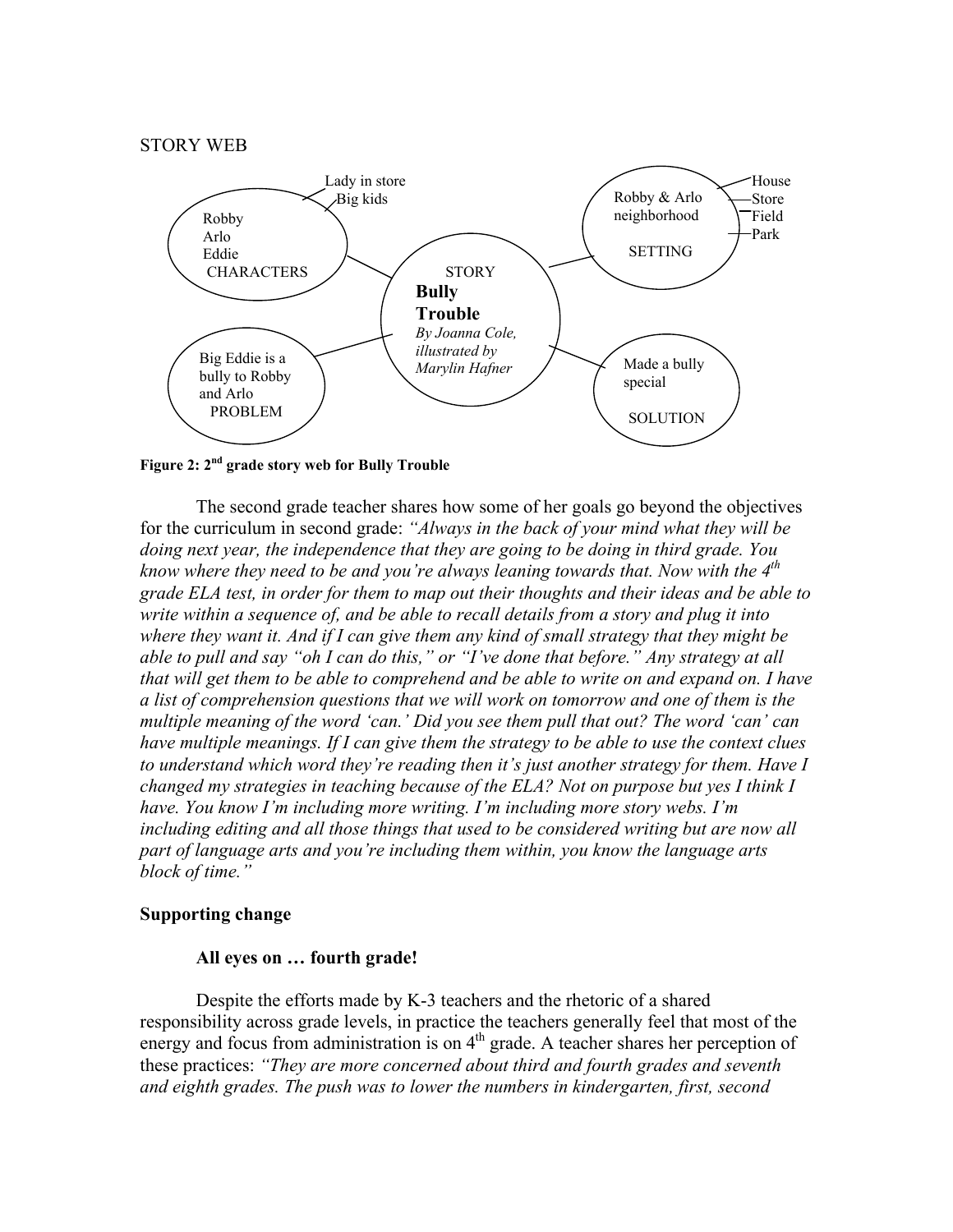*grade, in the early primary years. Now the push is to lower the numbers as they get closer to third and fourth and seventh and eighth because that's where the testing is. Also in the past we looked at the primary grades as being the formative years. And now we're looking at the focus surrounding the test years rather than the focus being in years when basic learning is formative. Not that we ignore K, 1, and 2, but the focus is not placed in those areas. And often it's at the expense of other programs when something is created, we borrow from Peter to pay Paul rather than looking for funding sources elsewhere."*

Part of the challenge of  $4<sup>th</sup>$  grade is that teachers need to both teach several new units well enough for the students to be able to answer questions on the test, and review everything they have learned up until then. The tests cover all the years prior to fourth grade, and it doesn't really matter if it was taught well in  $2^{nd}$  or  $3^{rd}$  grade because retention of all the vocabulary or concepts isn't likely to occur. But for fourth grade teachers it is not only the test and the curriculum that is challenging to juggle, but the scrutiny they experience from administrators, the community and the media. As teachers try to make sense of their experiences, they discuss how the administrative attention has both good and bad effects:

*"I honestly feel that the test is a realistic test. I do not think that the demands are outrageous. I do think it's a difficult test for the majority of our population. And I think that if we start making changes at the lower level eventually it won't be as difficult as it is right now. But around this time of year, starting in November, it's that mad dash to 'what are we going to do to get these kids ready?' Sometimes I just feel like saying, stop! It's not what are we going to do to get these kids ready. What have we been doing and how can we keep doing that? And when we sit in the fourth grade team meeting room and we're all sitting there and hear from administration, 'What are you going to do? What can we do?' And it's like saying it's not completely our responsibility. Why aren't the 3rd grade teachers sitting here? Why aren't the second grade teachers sitting here? And I'm being very candid, why aren't the 1st and kindergarten teachers sitting here? Why aren't the parents sitting here? It's not what can we as 4<sup>th</sup> grade teachers do? And that's what happens every month we have a meeting and we hear the same thing."*

*"And I get a sick feeling in my stomach because it's like how am I going to get 4s out of some of these kids."*

*"Right and then I find myself justifying well, this child can't possibly get a 4 because. And I will work really hard to get this child from a 1 to a 2. And then I say to myself, why am I justifying this? This is this child's ability level and the test really should be a true reflection of what that child does. And considering the results of our test this year, it's been a real eye-opener in terms of where our kids have come from and how far they're going to go and they've made tremendous progress, but it's not 3s and 4s. Those who were non-readers will now be 1s and 2s and I feel great that that's where they're going to be. But they're not going to be 3s and 4s and that's the reality of it this year."*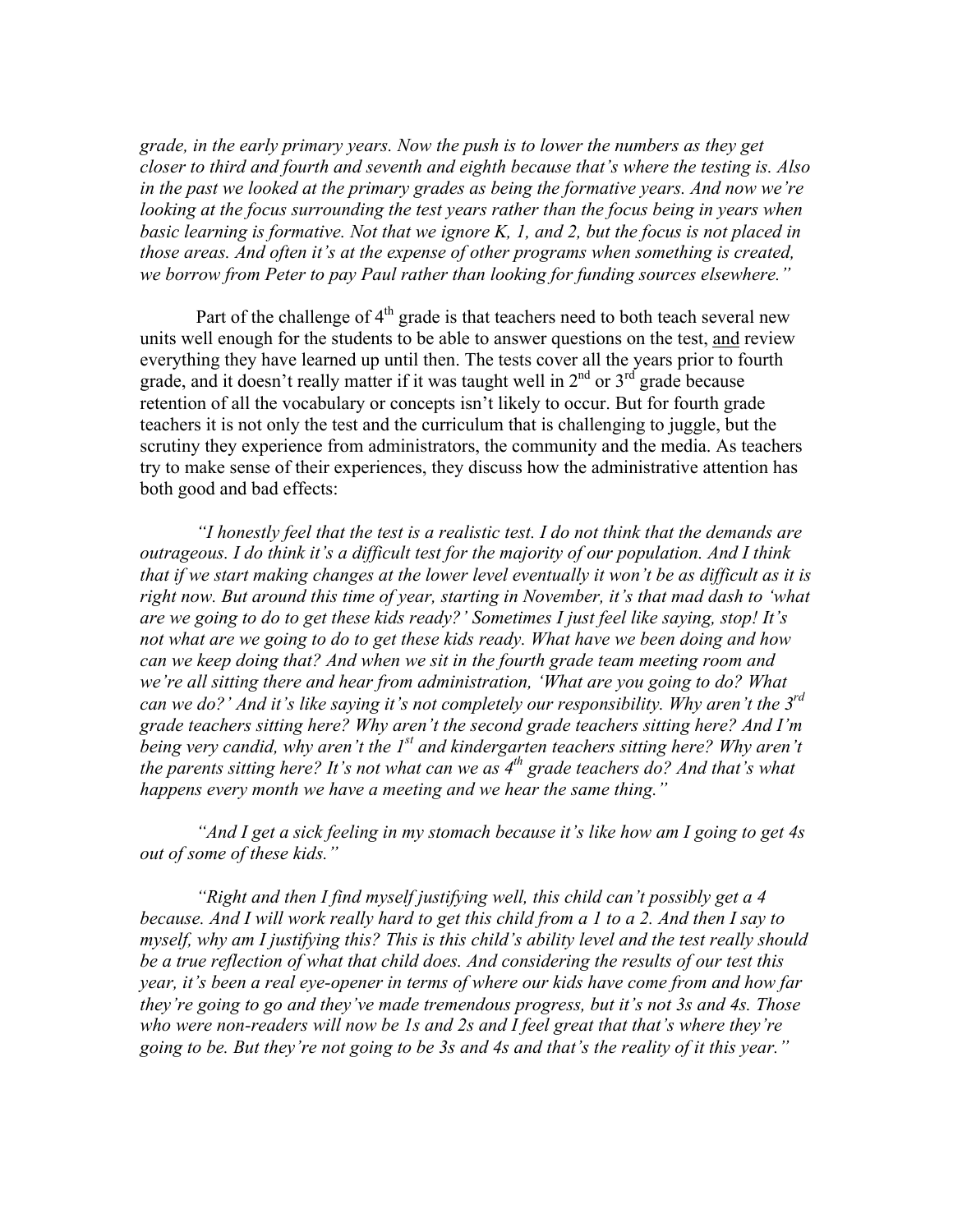*"And it's not a tense meeting in and of itself. It's more of a what are we gonna* do? And we are doing what good 4<sup>th</sup> grade teachers are supposed to do. We're teaching *the students the curriculum. You can't ask us to make up for the fact that this child is deficient in this skill and has been since kindergarten and there are just certain things that are beyond the 4<sup>th</sup> grade classroom teacher's control. For example, a child whose testing request has been in for 3 years but the parents refuse to sign the paper and I'm asked what am I going to do? Well first of all I can't contact the parent because there isn't any phone. Mom doesn't respond to any letters that I send home and I asked guidance to intervene. I can't do anything more."*

*"And I think that's what she means when she says you walk out of there feeling sick. You've done everything you can in terms of the steps to follow in order to make sure this child is getting everything they need and there are kids who will be listed on a student-at-risk form for years and years and years and nothing happens and boom! They come into fourth grade and all of a sudden they're filling out testing requests for them and now they're giving them remedial services, all because somebody looked at their paper and said 'Ooh, they may not pass the ELA.'"*

*"Being in fourth grade, it's almost to an advantage too. If I need materials and if I say, 'oh, it's test related,' then I can get them. If I have a child that I need to have looked at, 'oh, it's fourth grade,' seems to be there's more of an emphasis on something, whether that's good or bad. You know, the school's ready to give you materials if it's test-prep related."*

Focusing on  $4<sup>th</sup>$  grade is one way that a school might address the testing requirements placed on them and is not an unusual response. Teachers understand this, but at the same time, would prefer a less central role in the accountability system. They know, just as administration knows, that the results on the  $4<sup>th</sup>$  grade tests are impacted by much more than what occurs in the  $4<sup>th</sup>$  grade classroom.

# **Meeting the needs of students with special needs**

*It's hard to prepare the special education kids for the assessments. They need consistency and structure. As soon as the tiniest, tiniest thing changes, they're very needy in that sense. That so terrifies me about them going into fourth grade because their independence even on a very simple task, read the directions and complete it, on something that's not even a difficult academic task, just the fact that they have to read the directions and use them. I have kids that if they're coloring something and it says 'color in blue' and they can only find a blue-violet crayon, have no clue what they should do. I mean they just don't have that. If they only could find a blue-violet they would sit there with a blank page*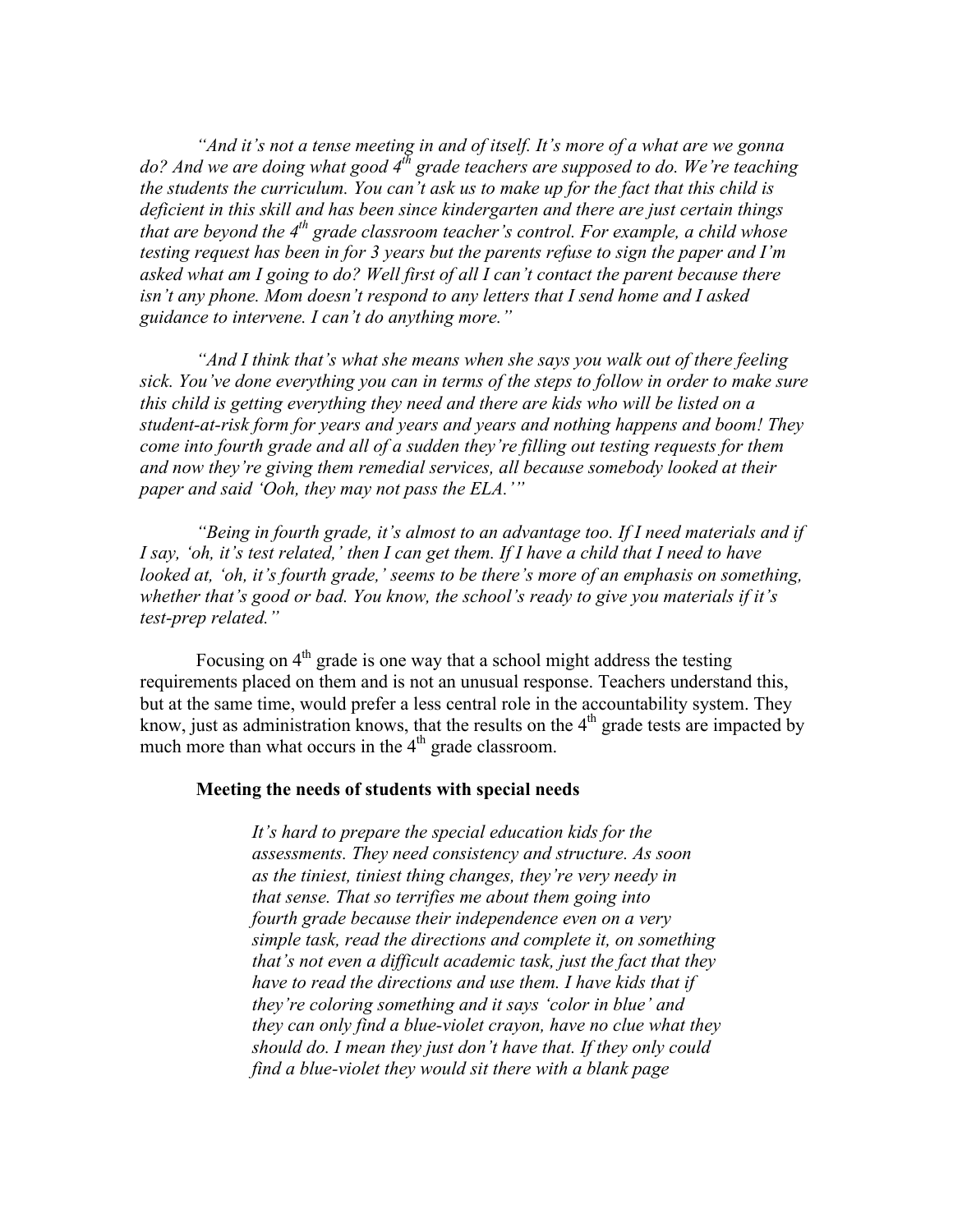*because they don't have blue. They can't just realize that it is blue. That they cannot do.*

# (Willow teacher)

Students who are considered for special education or other services are referred to the Child Study Team (CST), a group made up of guidance counselors, remedial reading teachers, and teachers, who then evaluates the student and gets parental permission for testing. The purpose of the Child Study Team is to assess the academic and psychosocial needs and strengths of each child. It takes into account the multiple issues affecting students who are or may be considered at-risk. This includes absenteeism, truancy, psychosocial and emotional needs, learning disabilities, as well as a range of behavioral issues. That process may lead to a child being referred to the Committee on Special Education (CSE), or recommended for remedial reading or math services, speech, counseling, English as a Second Language, and AIS (Academic Intervention Services), or it may lead to retention as being one possible intervention used to help a child succeed in school.

Like many city schools, Willow Valley Elementary has its share of discipline issues. A school-wide discipline system based on Lee Canter's Assertive Discipline provides the basis for dealing with discipline issues. Teachers are also required to create a behavior management plan, either as an individual or by mini-school. This does not always mean, however, that everyone agrees with how discipline is being carried out. For example, several teachers state feeling challenged with the behavior issues they encounter at Willow Valley. Teachers comment that their concern is not that the administrators are not following the school-wide discipline plan, but that they do not understand how disruptive an out-of-control child can be. What happens, teachers explain is that the child is often sent back to the classroom when he or she is still unwilling to cooperate. Teachers feel that they often need to rely on each other to provide time-out space for a disruptive child.

Discipline issues affect instruction in many ways, as this teacher comments: *"I find that a lot of my time is spent on discipline. And it's like teaching these kids manners and respect, and how to be good kids and get along with each other, you know, just respect each other. So much time is spent doing that. And I try to implement it through the lessons I teach, whether it's the DLA [Daily Language Activity] or in character education. It's like all of these things that I've got to do and there's no time. You look at the clock and the day is gone."*

And parents agree that discipline is a sensitive and important issue that needs to be addressed. Many commend the teachers for doing an excellent job in a difficult context. *"This year the teachers that we have are absolutely fabulous. They have large classrooms and the 6th grade class is very difficult. There are difficult children in it. But the teacher is, she's very, very good. She's very in touch with me."*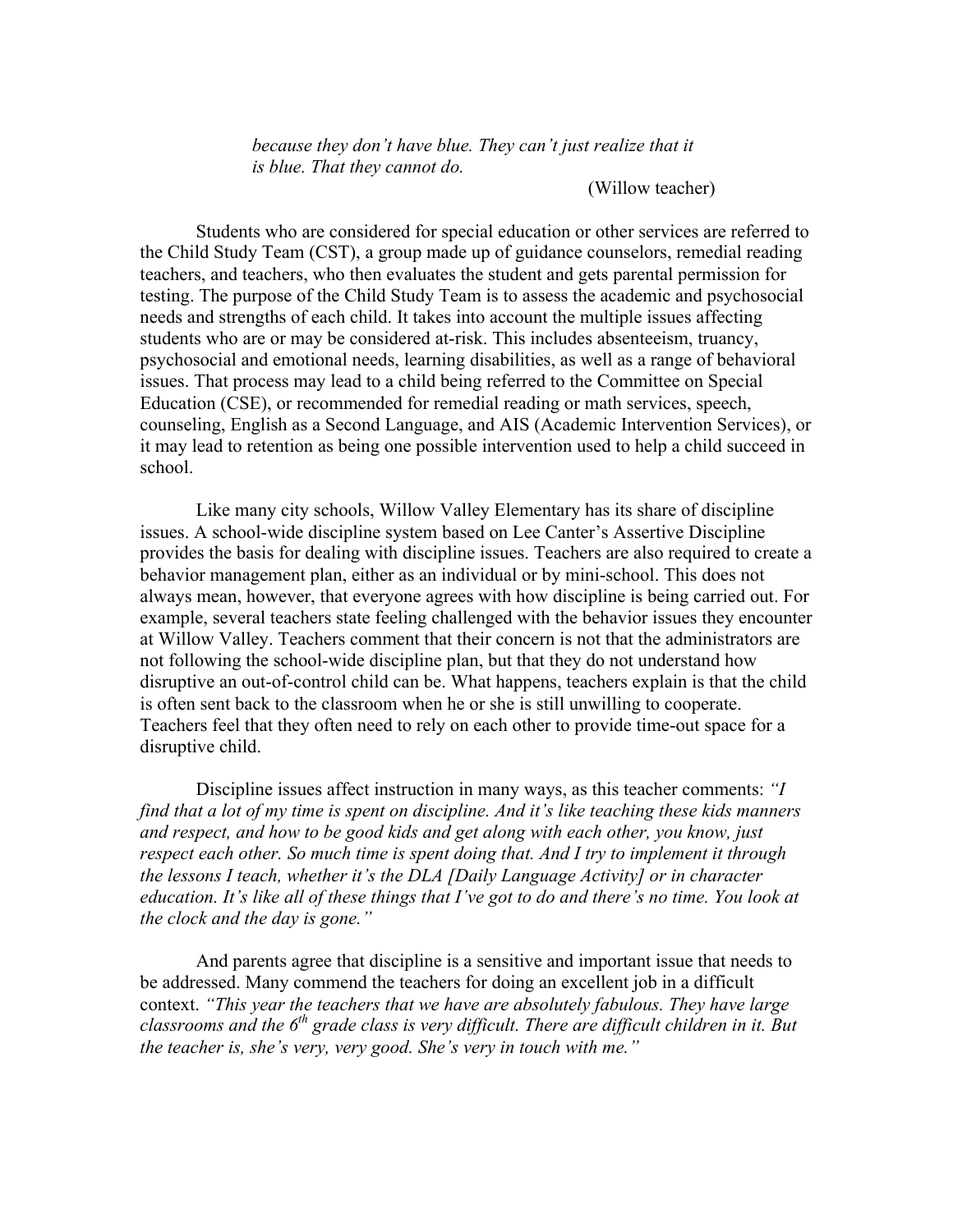While others are concerned that their child's education is suffering because of the amount of attention that gets spent on behavior issues. *"My son can benefit from a more one on one type of atmosphere. But I can tell you right now the amount of time the teacher spends regrouping kids, dealing with discipline problems, and all that other stuff, they don't spend nearly as much time. You can get done in two hours at home what they can get done in a whole day at school."*

And while students with behavior issues are not necessarily or even usually students who receive special education or remedial services or vice versa, teachers are not always satisfied that the needs of the student population whether behavioral or remedial are met effectively within the school. They disagree however, as to where they feel more resources should be directed. Again, some teachers would like to see increased special education and remedial resources, while others would like to see a stronger emphasis placed on strengthening integrated and intact classroom environments. One teacher comments: *"One thing we do a lot in this school is identify children. Student behaviors are often textbook indicators: high in math, low in reading, attention problems. Or is the answer that he is showing that he likes to do what he's good at and not wanting to do what he's not good at? Identifications may not be the answer. His effort correlates with his grade and effort in reading correlates with reading grade. Is this human nature or really special education?"*

Remedial services and special education teachers get caught in the middle of the assessment-driven reform efforts. On the one hand, they know their students need to perform well on these tests and they wish to assist classroom teachers in making this happen. On the other hand, as teachers specialized in providing particular resources, they're job is to focus on the needs of their students in those particular areas. One side effect of needing all students to take the exam is that the focus of these services, the need to focus on reading and learning strategies can get diverted. One remedial teacher describes how this might happen: *"The first year the state tests came out, maybe the first two or three years we taught to the test. And then in that time we got our new reading series and it really goes along with what New York State is asking so lately I've been phasing away from teaching to the test and just really focusing on remedial reading. When we taught to the test we used the sample tests they provided and just used any tool that was out there that copied what the test was like. So that's how we taught to the test. But I don't really focus on that anymore. I do not like teaching to the test. I really do reading. The first year it was just natural, it was the first time we had seen it. There really was no training, so we were unsure, so it seemed natural to kind of work towards it. It went well the first year so we stuck with it the second year and then it seemed like we shouldn't be doing it. I mean the focus is that my children can't read, whether they know what the test looks like, I still need to get them to be able to read it. It gave them the familiarity with the test and they were comfortable in the setting and they knew what was expected of them, however, they still struggled with the reading. So in the last couple of years I kind of phased away from teaching to the test and really focus on their reading and ability to understand."*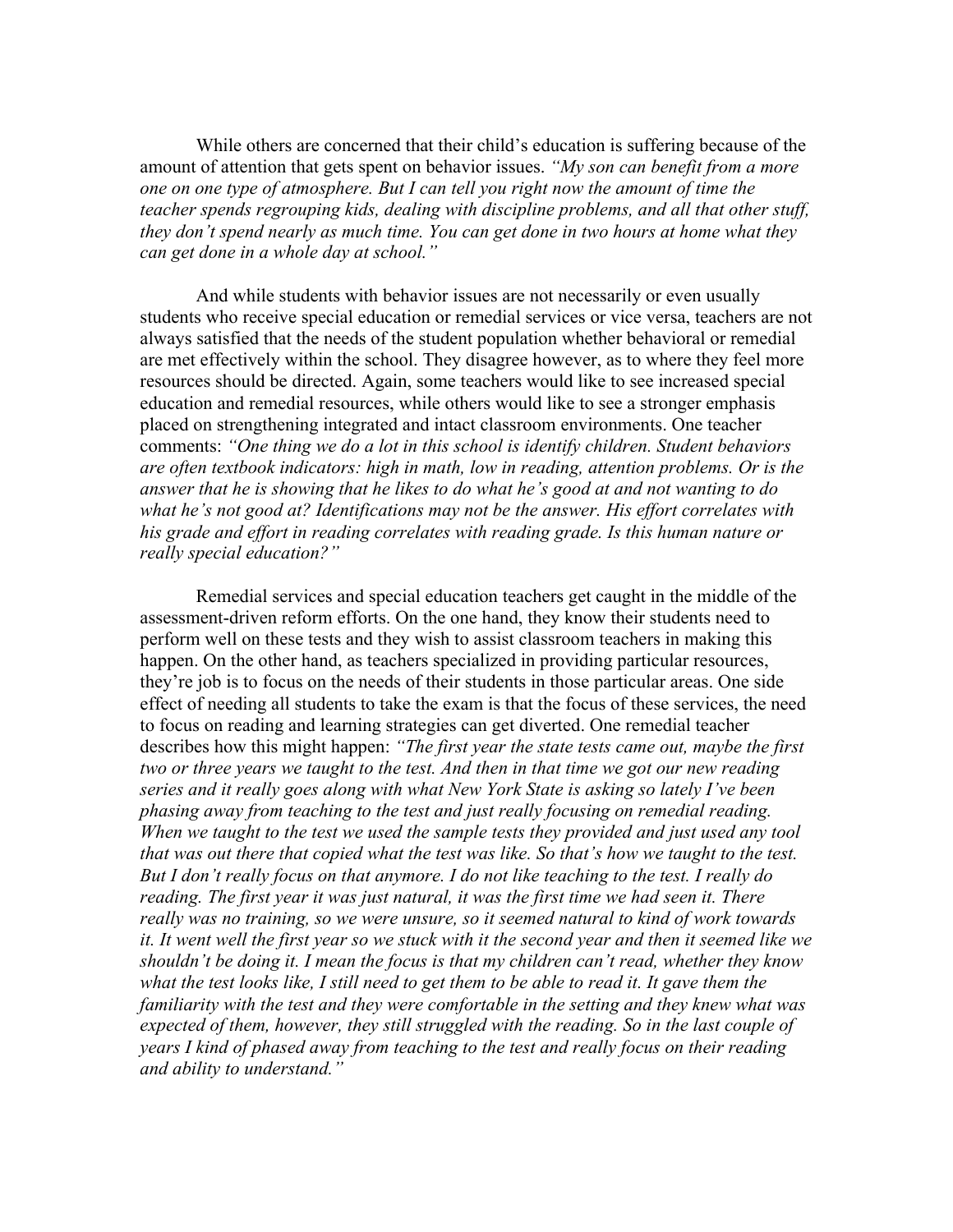On top of placing additional requirements for students, the state's accountability measures have added new challenges for teachers working with special needs' students. A special education teacher comments on the difficulty of the tests for special education students: *"On all three tests, the ELA, the math and the science, there are parts of it that are well beyond what life will be, well beyond what these kids are capable of. But I think it's part of educating them for the real world. They're going to meet challenges that are beyond what they can do. We don't want to dummy down the test to the point where it meets their level because life can't be dummy downed to meet their level. And in many cases the kids will surprise us and rise above where we expect. But the frustration that they meet along the way is the sad part. And the pressure that they feel in handling something that is beyond them. That's why the expectations need to be raised right from the beginning, right from pre-K on up. And that is easier done when you have a very rich environment at home, and many of our kids don't have a rich environment, they don't have an average environment, much less a rich environment. So I think the difference between the performance levels in (wealthier districts), there should be some provision for home environment. We look at it for the non-identified kids but we really don't look at it for special education students. Special ed is considered special ed. If you are in a district with high free lunch rate, you know your poverty rate is high. You look at your total population, and you make different judgments. But when it comes to the special ed population because they're handicapped, they're looked at unilaterally and that's a very difficult situation. Once they're considered special education they are considered to be more similar than dissimilar, those economic factors aren't seen as having as much impact."*

State guidelines for modification add to these issues by being so vague that teachers may end up interpreting them differently. A teacher comments: *"A good example of this problem is that many schools up until this year have actually read the reading comprehension part of the ELA to their special education students. They interpreted 'test may be read to students' in their IEP as meaning all tests. You totally invalidate a reading comprehension test by reading it to the child. But in the worry, in the fear of poor scores and what that would entail, they over-interpret the modifications of reading tests to include reading comprehension. And that no longer can happen, the mandate came down from the state that they can not do that."*

She goes on to explain that thankfully Willow has not been one of the schools that has been reading the comprehension part of the ELA. If they were, she explains, it would probably cause a significant drop in test scores. As it is, they should remain fairly steady. But even with clear guidelines, the pressure to help students do well on the assessments may push teachers to stretch their interpretations beyond what is acceptable, as one teacher comments: *"There's all kinds of subtle ways that consciously or subconsciously we can give hints to students and I'm very aware of not doing that. And some people, not necessarily in this district, use the excuse that the test is well beyond the students' means so we need to give them everything that they can get. And they extend that beyond what is ethical and legal."*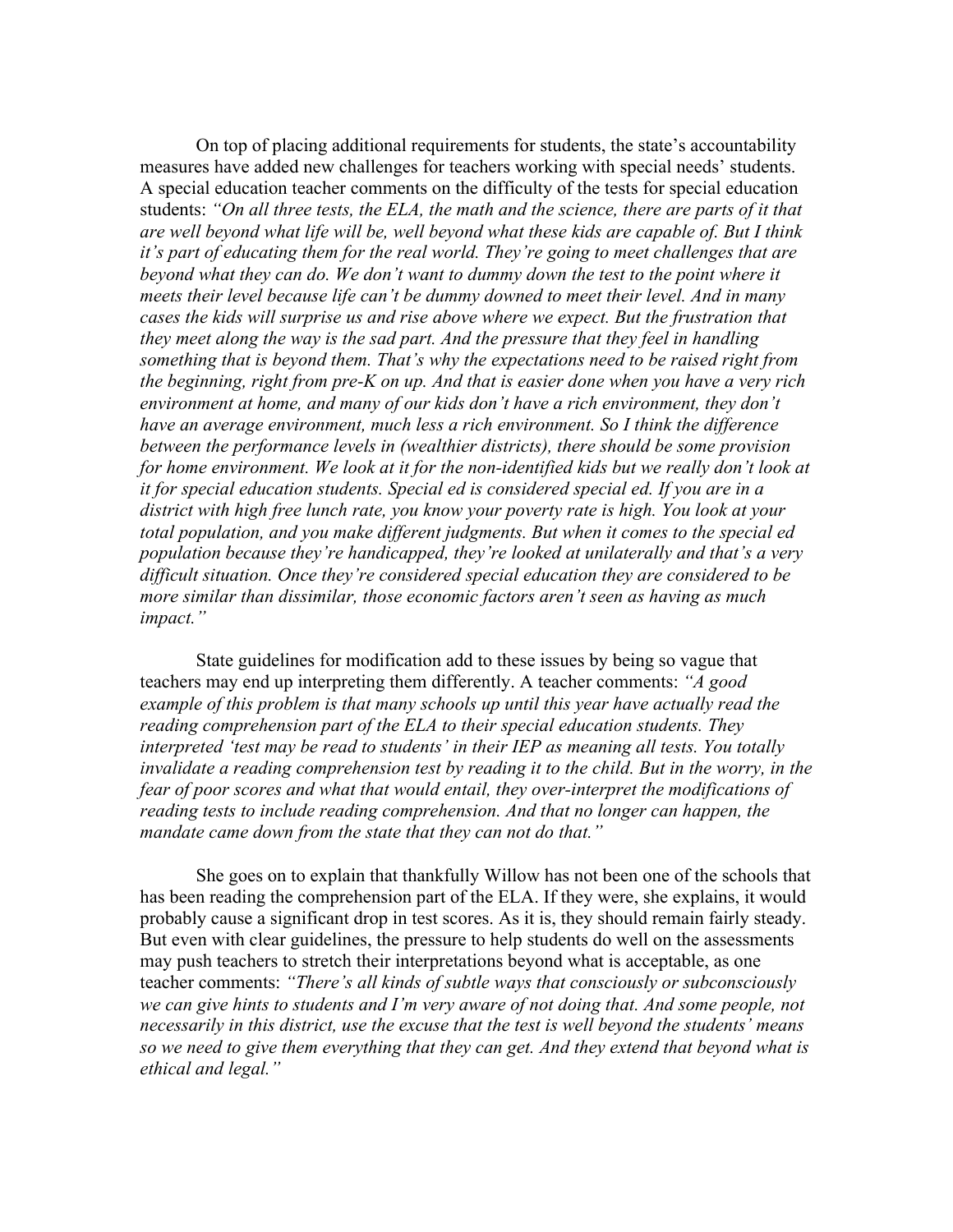These issues may be one consequence of having the state mandate mandatory levels of achievement for all students and pushes shared responsibility to mean much more than providing a quality education to all students. This is because input into deciding what counts as a quality education lies outside the reach of most teachers and administrators and distorts other 'measurable qualities' occurring in schools.

Furthermore, districts are not provided with any additional resources to implement the many assessment requirements placed by the state. The principal talks about this issue: *"I don't think with the different things that have come down from the state that they've provided all the resources that they can possibly provide to help us achieve success. You know there are certainly a lot of un-funded mandates that the state does all the time, not necessarily in testing but in a lot of different areas. But I think they have effected the benchmark some place and they decided now they're asking districts to get there and the ones that can't get there unfortunately have to fail before they get some extra resources from the state."*

It should be noted that teachers are not concerned about the quality of the special education and remedial staff but about the impact an overburdened system has on their ability to carry out that quality. And teachers are not critical of the district policy towards integration feeling that overall it has benefited both regular and special education students. Teachers have, however, expressed concern that the new state requirements have had the effect of placing additional demands on an already overburdened system in ways that could backfire on the capacity of the total system. For example, there is a general sense that because of new state requirements more students are being referred to the CST committee for help. Without forming conclusions about the motive or actual practices in place, teachers have expressed concern that recommendations for special education, remedial services, and/or retention have increased as a result of the pressure to perform well on the state tests:

*"Unfortunately, sometimes the goal is to have students classified prior to taking the test so that modifications can be made. So that the child who probably would have scored a 1, with the modification could score a 2 or maybe even a 3. If the child needs the services that's wonderful, get the child the services, that's appropriate…"*

*"But get them when they need them in the beginning…"*

*"Right, and not put a Band-Aid on it because there's a test coming up. Because that's not fair to the child, because all of a sudden you have modifications that he or she hasn't had a chance to adjust to or practice."*

What is frustrating for teachers is not that there is a lack of response to the needs of students or that the push to get students identified is uncalled for. The concern is that there does not seem to be a coherent, well thought out plan for addressing the needs of students at risk. They feel that the district seems to respond and react to individual needs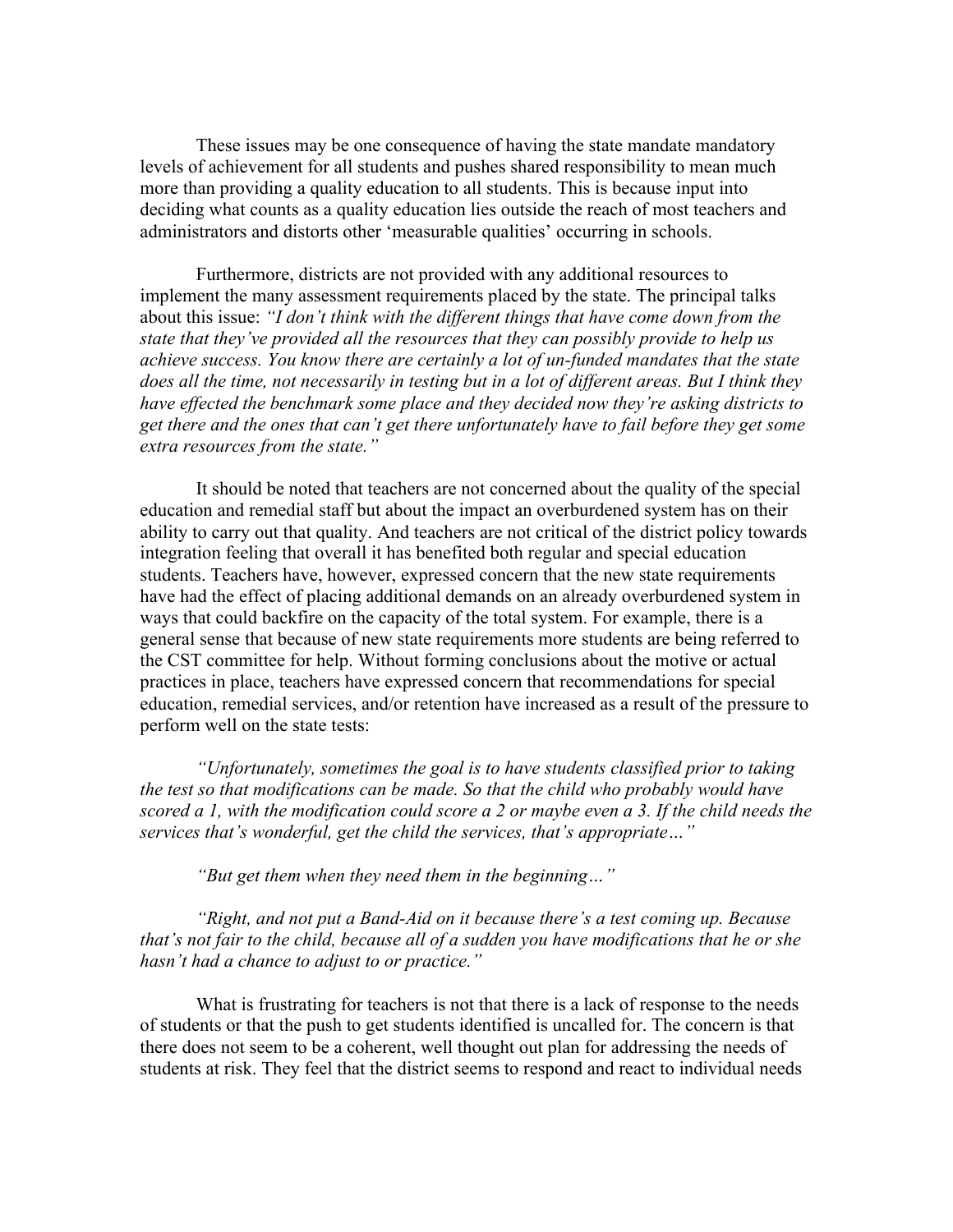as they arise but fail to plan for the fact that these needs exist in a variety of ways across the entire population of students.

Teachers, administrators and parents agree that the percentage of students who qualify for special education services is high. Table 2 provides the number of new referrals to special education over the past five years. The Director of Programs and Services explains: *"The state always looks at 11% as a guideline for districts. So if you go over 11% what they do is they want to look at programs and see what you can come up with and how you can keep the classifications down. Our district right now is running between 16 and 17%. We have approximately 300 special education students identified."*

He explains that a reason for these increases is probably related to concerns that students with learning disabilities will not be able to score well on the state assessments. Helping these students feel successful would be a primary goal: *"I think part of the reason is the concern with the state assessments. So I think there is a tendency to at least go through the referral process. Even the 504s we've seen an increase in. And the reason for that is so they can provide some testing modifications for the students. That's really what the benefit is. That it will help the students during the state assessments."*

| Grade                                                          | 1997-98 | 1998-99 | 1999-00 | 2000-01 | 2001-02 |
|----------------------------------------------------------------|---------|---------|---------|---------|---------|
|                                                                |         |         |         | L5      |         |
|                                                                |         |         |         |         |         |
|                                                                | 10      | 16      |         |         |         |
|                                                                |         |         | 10      | 10      |         |
|                                                                |         | 14      |         |         |         |
|                                                                |         |         |         | 15      |         |
|                                                                |         |         |         | 10      |         |
| Total number of students receiving special education services: |         |         |         |         |         |

**Table 2: Number\* of new referrals to special education**

District Total | 198 | 189 | 232 | 242 \*Note: These numbers are misleading since referrals are counted from September to September when they get processed and staffing determines that, while the numbers of students receiving services are counted on a December to December calendar year.

In-district K-6 123 124 142 146 - In-district 7-12 | 75 | 65 | 90 | 96 | -

The pressure to have to perform well on state tests pushes systems to employ strategies that will hopefully result in higher test scores. As Willow Valley has shown, systems can use a multitude of such strategies. What also seems to happen is that systems are most likely to increase the use of strategies that are already in place rather than create new ones. Relying on remedial services and special education is one such strategy. Another strategy is retention.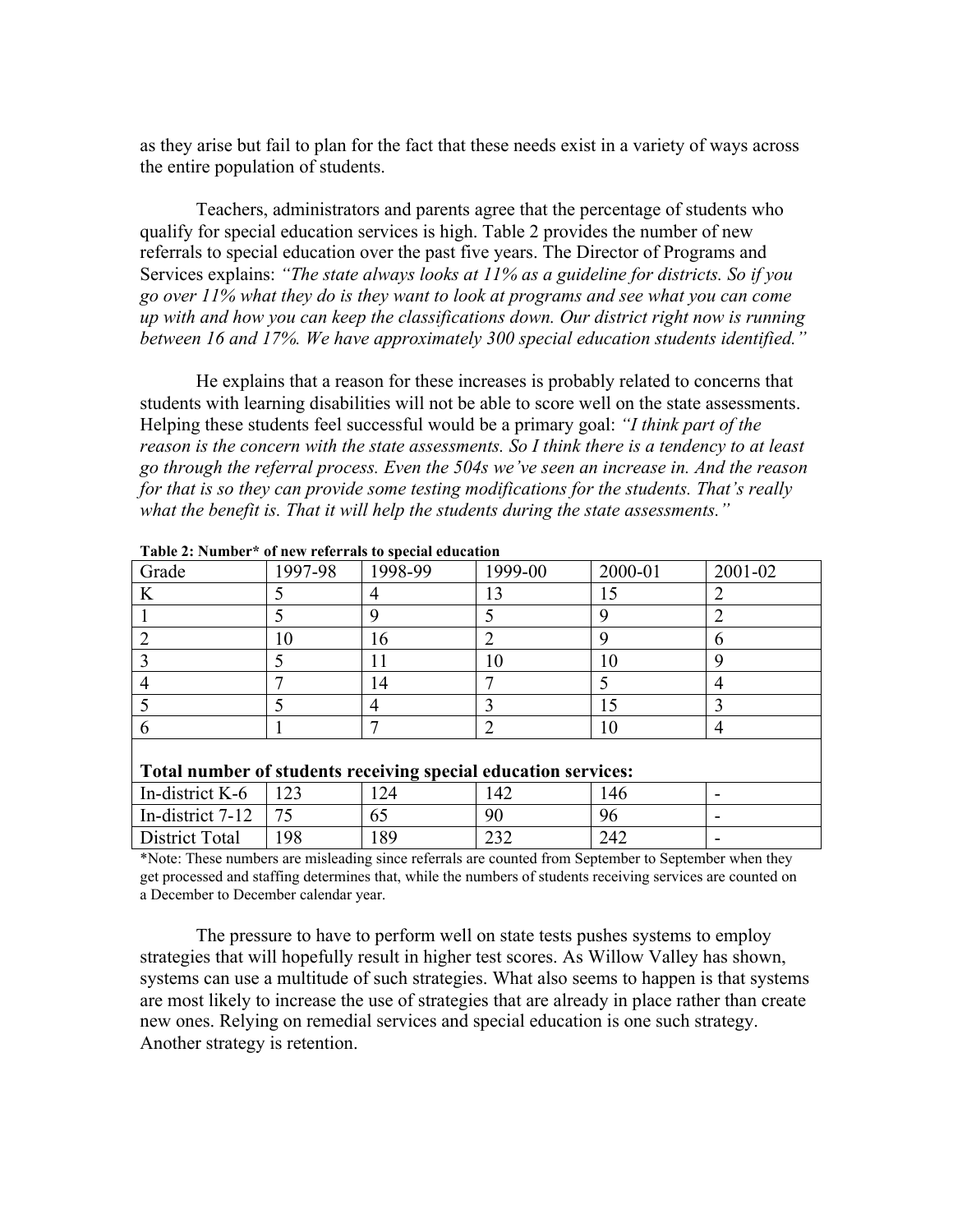Willow Valley has a well-developed retention process based on the School District's Promotion and Retention Policy adopted in October 1998. Starting in October of each school year, teachers submit a clear documentation and referral trail to the Child Study Team so that in May when a decision is made, the justification is clear. CST uses as a guide Dr. Wayne Light, Light's Retention Scale (LRS), 1991 Edition, Academic Therapy Publications, Novato, California. The Light's scale provides a comprehensive guide and is based on the positive and negative effects of retention found in the research. In addition, the committee weighs the strengths and weaknesses of each situation using such criteria as the child's size, maturity and immaturity, their grades, their home life, and their ability to perform in the next grade level, especially if going into fourth grade.

Most teachers have not expressed being against retention, as this teacher comments: *"It's been a wake-up call to end social promotion. We are not doing the kids a favor promoting them so they fail."* However many teachers are still confused about the process they are required to follow and are concerned that due to the pressure of the state tests, the number of retentions in second and third grade have increased. Before September 2001, 89 at risk students were discussed and 51 retained; 42 of these were K through 3<sup>rd</sup> graders. Several teachers share their perceptions on this issue:

*"If the state has decided that 4th graders are ready for serious assessments, then it is no wonder that schools are going to reevaluate each student before that grade. Is this a negative reaction to state pressure that will hurt kids by being identified unnecessarily or is this a wake-up call where before kids were being socially promoted and failing later on? Looking at their needs earlier on might be a good thing."*

*"One of the things that I'm most uncomfortable with is the effect the testing has had at the mid-year, when it's time for us to decide is this child going to meet the criteria to move on to the next grade. And that criteria has drastically changed in my opinion. It is no longer weighted very heavily, when you as a professional say, 'I know the solution for this child is not retention.' Especially on the third grade level, the message is loud and clear."*

*"I have personal concerns about our programming, that one way to achieve the standards is not getting kids to the 4th grade who are not ready to achieve."*

*"It's probably different for a fourth grader."*

*"They don't want to retain them. They want you to retain so they're not going into the fourth grade and when we start making those decisions based on, and ask the Child Study Team 'how would we classify a child?' 'Well, what about the test?' 'I don't care about the test. How do we classify? Don't think about the test!'"*

*"The test permeates everything."*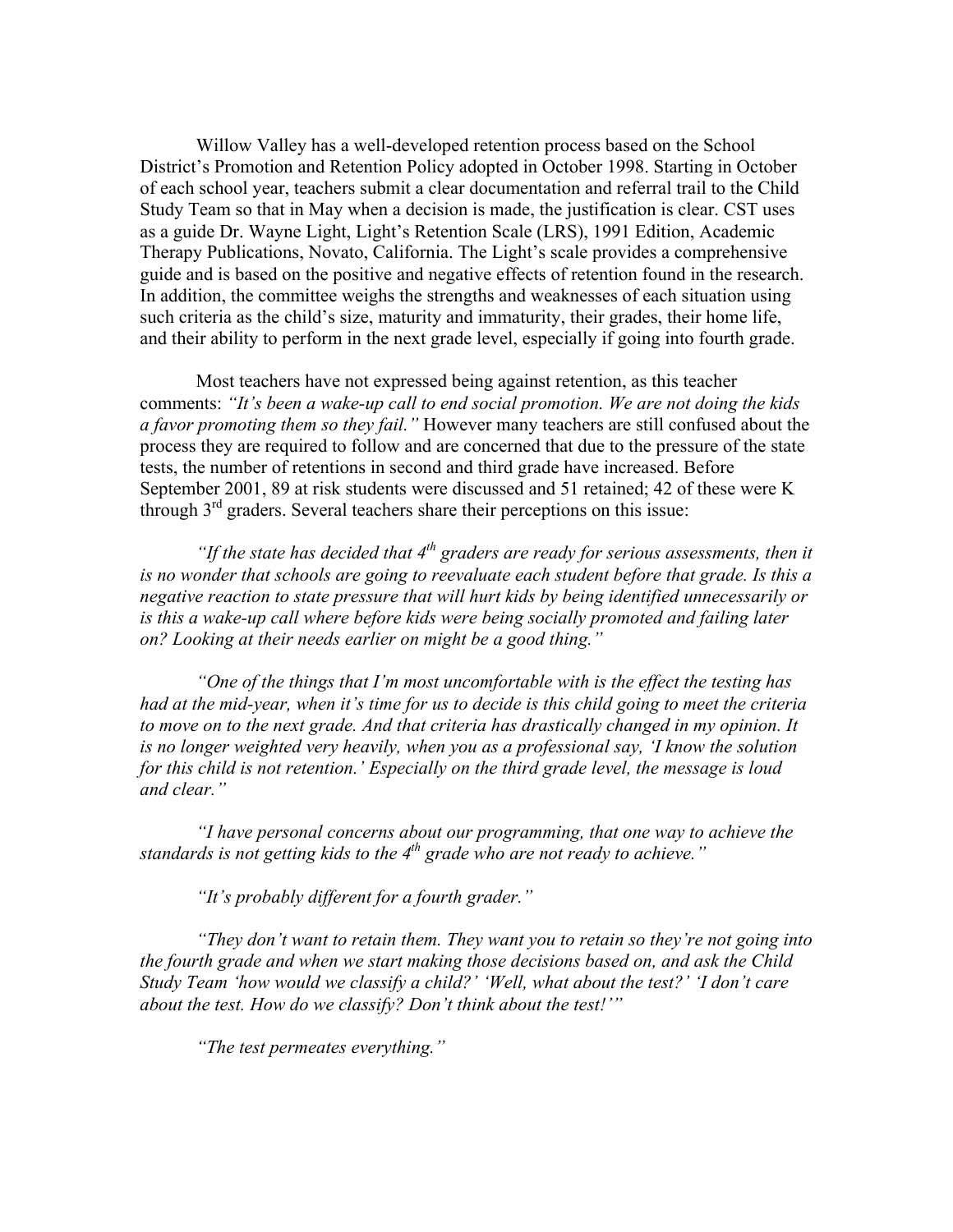# **Early literacy assessments**

One new development for supporting change that teachers have mixed feelings about is the implementation of a new series of Early Literacy Assessments for students  $K - 3$ . New York State requires that schools develop some form of literacy assessment for the early years as one way to have a better grasp of what students are learning before the  $4<sup>th</sup>$  grade. This policy is supported by the passage of President Bush's No Child Left Behind Plan, which requires assessments in reading and math K through grade 8. So it is no surprise that the Willow Valley Literacy Committee chose to develop a series of Early Literacy Assessments for grades K through  $3<sup>rd</sup>$  grade as a way to better assess the early literacy skills of Willow Valley students. These assessments are considered diagnostic and test students' literacy skills based on the reading series that the district has adopted and uses the format of the ELA. Table 3 provides a history of the district and state tests given to Willow Valley students.

The curriculum coordinator explains: *"These assessments will be administered in the spring of each year and will document student progress over time. We believe these tests will help identify those students who need Academic Intervention Services in order to be successful in meeting the NYS learning standards in ELA. They will help to prepare students to achieve proficient and mastery levels on the NYS ELA assessment at grade 4 and grade 8."*

|                | 1997-98  | $\overline{ }$<br>1998-99 | 1999-00    | ັ<br>2000-01 | 2001-02        |
|----------------|----------|---------------------------|------------|--------------|----------------|
| K              |          |                           |            |              | Early Literacy |
|                |          |                           |            |              | Assessment     |
| $\mathbf{1}$   | Stanford |                           | Terra Nova | Terra Nova   | Terra Nova     |
|                |          |                           |            |              | Early Literacy |
|                |          |                           |            |              | Assessment     |
| $\overline{2}$ | Stanford |                           | Terra Nova | Terra Nova   | Terra Nova     |
|                |          |                           |            |              | Early Literacy |
|                |          |                           |            |              | Assessment     |
| 3              | Stanford |                           | Terra Nova | Terra Nova   | Terra Nova     |
|                |          |                           |            |              | Early Literacy |
|                |          |                           |            |              | Assessment     |
| $\overline{4}$ |          | ELA.                      | ELA.       | ELA.         | ELA.           |
|                |          | Math                      | Math       | Math         | Math           |
|                | Science  | Science                   | Science    | Science      | Science        |
| 5              | Stanford |                           | Terra Nova | Terra Nova   | Social Studies |
|                |          |                           |            |              | Terra Nova     |
| 6              | Stanford |                           | Terra Nova | Terra Nova   | Terra Nova     |

**Table 3: History of district and state assessments given to Willow Valley students by grade level**

For the past two years the Terra Nova was supposed to be fulfilling this function. But bringing in outside tests like the Terra Nova are costly and may or may not be good overall measures of the local curriculum. The principal provides his thoughts on how the district's literacy assessments are supposed to change that: *"The Terra Nova as a standardized test is not taking any specific curriculum. I think our literacy assessments*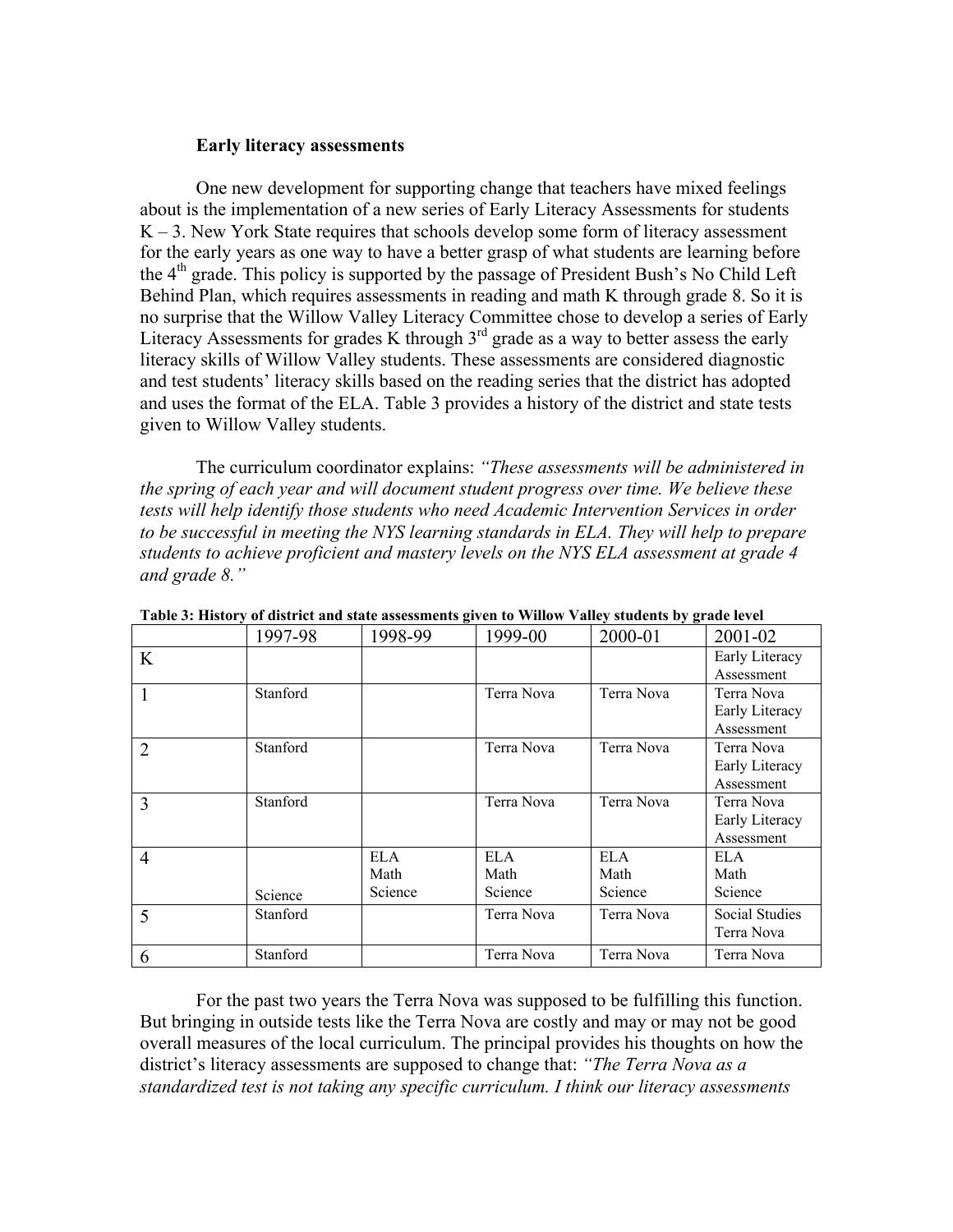*are taking all language arts reading curriculum and major backbone parts, structures, and making sure that everyone pretty much gets in step with that. Teacher X is never going to be identical to teacher Y in what they give the kids. But we want some things that no matter where they go in this school they're going to have the same material covered and hopefully the same level of mastery that will be a pretty good predictor of their future success as they go up the ladder. What I want teachers to identify is that kids coming from you in first grade to me in second grade have to know this body of knowledge or they're not going to be able to make it here in second grade so this is what the minimum is that they need to be successful. Those are the things that we have to define and this is the process that I'm hoping that they can focus on. And also I don't want to have to wait until the 4th grade test to know that some kids are really at-risk. So that's why we put them in."*

The district's curriculum coordinator adds that by developing their assessments using pieces from McGraw-Hill publications, the company that's actually writing the state tests, that it should be well aligned for the purpose of predicting how well their students will do on the state tests. But she states it was also guided by, *"discussions we were having in the district on committees, looking at the math 4 test and saying you know, these kids didn't do well and it wasn't because of math, it was because of literacy issues. "*

What happened, however, is that the teachers were presented with the literacy assessments during the March superintendent's conference and told that they would have to administer and score these before the end of the year so that the results could be added to the diagnostic tools to determine student retention and need. The teachers' response was not exactly receptive. One teacher explains: *"This year in March we were handed a Literacy Assessment and now every K through third grader has to take that and pass that before they can be promoted to the next grade. I'm sure the literacy committee worked very long and hard on this. From a reading specialist's standpoint it's a fabulous measurement for the reading, the writing, the listening. It's all there. From a classroom teacher- 27 children- perspective, you just gave me a whole other set of work for the last six weeks of school that I didn't need. And I'm not even sure how you are and why you're going to use it. Since April I have tested my students in Terra Nova's, Theme 5 reading test, Theme 6 reading test, Literacy Assessment test, not to mention you're other benchmark tests in science, social studies and math. The last 8 weeks of school, my children have done nothing but take tests. They've done nothing but take tests. Fabulous if you're going to use these assessment tools to see where my program is going and where I should be. But if no one is going to use these assessments for where we're going with these kids?"*

Teachers are concerned that Willow Valley's retention process begins in October and cannot be altered based on a single score in late May. So the lack of clear guidelines on how to use the results of these assessments for promotion decisions, along with the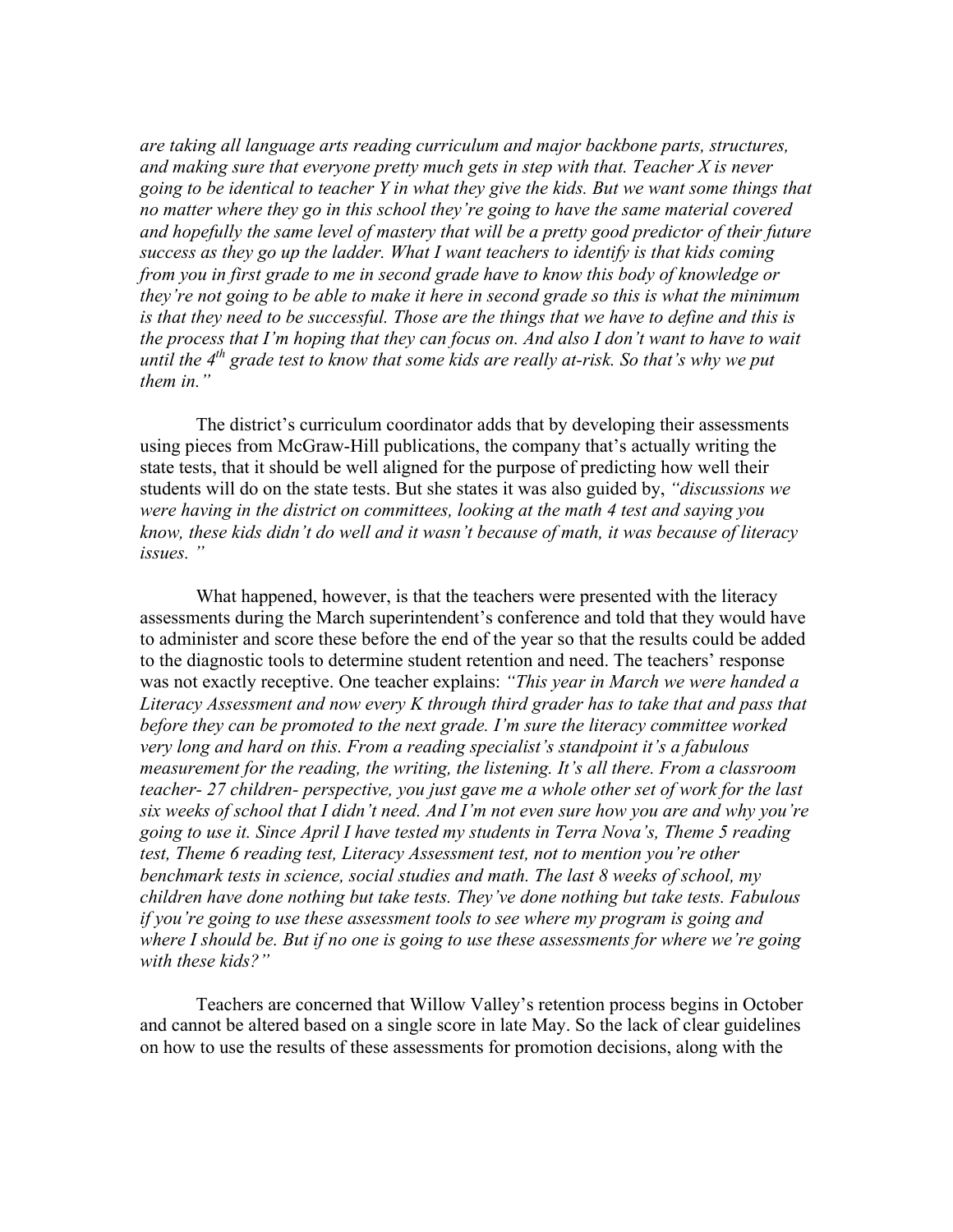lack of preparation for implementing and scoring them, is just one more last-minute decision that several teachers feel was not thought out properly.

What is frustrating for some teachers is not the additional assessment piece, but the lack of an overall plan for how these assessments will contribute to the curriculum and pedagogy offered students at Willow Valley. And there is no reason for them to believe that any comprehensive plan is in place since other assessment tools that are given to students have not been followed up with any analysis either. So the teachers ask, Why add a redundant assessment? Why not look closely at what students are doing on the benchmark tests in each subject matter and build programs based on that analysis? A couple of teachers comment:

*"The literacy assessments were driven by the idea of assessment driving the curriculum. I don't think it's that much different from other stuff that we are doing. So it is really one more redundant assessment. The advantage is that we are all using it. It's unclear to me and it's unclear to others, what are these for? Assessment is only valuable if you are going to use it somehow."*

*"I don't see where administration is helping us take the results of our tests, clearly identify what our needs are, and facilitating moving on, meeting those needs. The Willow Valley community will always have a chunk of people where education is not their top priority. There's programming that can address that. I don't see us really brainstorming to do that."*

The principal is cognizant of the need for more data analysis initiatives across the district. What makes this difficult he explains is that in a small district, most staff members are already part of several committees and they simply don't have the people power it takes to do what needs to be done. The work the district is doing with aligning the science curriculum and the literacy assessments are just beginnings, he states. Other efforts will follow as the time and resources are made available.

#### **Going the pendulum**

The reasons for creating alternative programs and services for students is to improve the academic performance of all students and especially those considered at-risk. School boards, state departments, teachers and administrators share these goals. Holding measures such as test scores and improvement benchmarks such as the Adequate Yearly Progress (AYP) set by the state creates responses that can have conflicting effects even when the actual goal, such as improved test scores, occurs.

The previous sections have described numerous decisions made at the district and classroom levels that have impacted the education students receive at Willow Valley Elementary. Textbooks have been adopted, professional development choices decided, and new instructional practices delivered. Teachers comment that like other districts they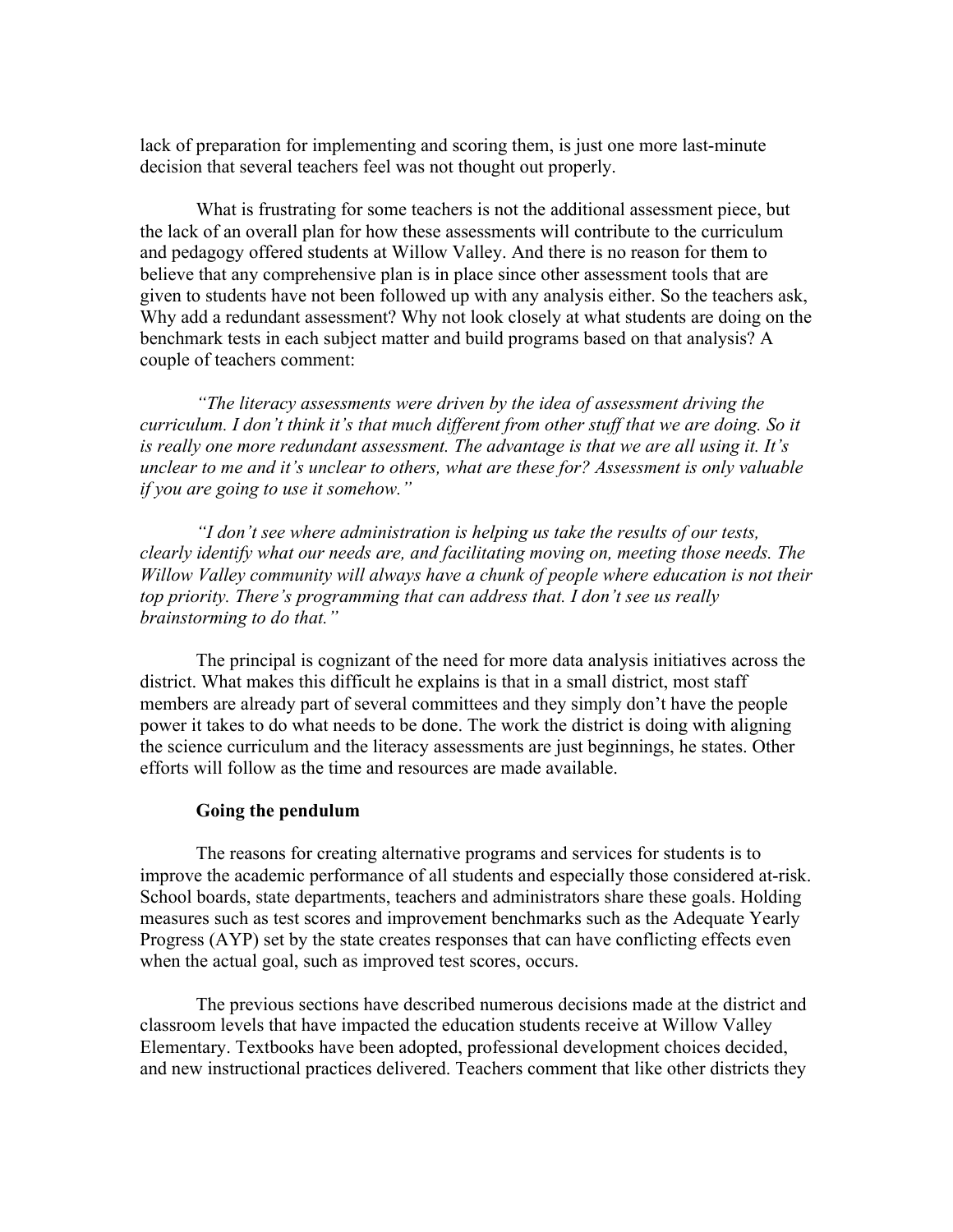too have gone the pendulum from whole language to basals and from manipulative math to textbooks. The efforts made at the district and school level are similar to other districts facing the same state requirements. And like other districts, personal and professional tensions that existed before the advent of state testing continue regardless of other changes occurring. But Willow Valley also presents its own unique features, which may play a role in how teachers and administrators have responded to these changes.

Willow Valley has a history of encouraging a student-centered, integrated, and individualized instructional approach for students. Students who may not succeed as well as others or in the same way are provided a variety of classroom situations to choose from. Success was determined not by some outside measure but through the teachers or the Child Study Team's determination of the strengths and weaknesses of each individual case. State testing has affected this practice in more ways than one.

The first evidence with how this practice has been affected is with the language teachers and administrators use to talk about their students. While teachers and parents want to maintain an individualized approach, the testing pushes the entire system into tracking students along one criteria: their potential test score. No longer are students discussed as boisterous, creative, needy, arrogant, quiet, analytic, or literal; instead they are either 1s, potential 2s, 2s, potential 3s, 3s, potential 4s, or 4s.

The effect this kind of labeling has on how teachers measure-up to administrative evaluations is clear. Teachers, especially third and fourth grade teachers, have commented that they are assailed with messages about where to direct their energies. Many of them state feeling pressured to identify potential fours in their classrooms and work directly with them as well as identify failing students to get assistance or services that might potentially raise the outcome for that student.

*"It hurt our relationship when the administration made it clear, you know we want to get those twos to be threes. We want those threes to be fours. We don't want any ones, ok? We have those same goals but at the same time I have several remedial reading students in my class and there's only one remedial reading teacher and she can only take them three days a week. And two days next. That has not changed since the standards have increased. Nothing has been done to meet the needs of those children. And all I hear from administration is you meet the scores, the scores, the scores. But I don't see anything done for the needs of my children. We have a heavy special education population in our district, and while we appreciate administration's hands are tied, the pot's just so big, we still have those stresses on us, and we don't see the standards addressing programming needs and staffing needs and things like that. We haven't seen it driving that."*

*"We've seen it driving us personally."*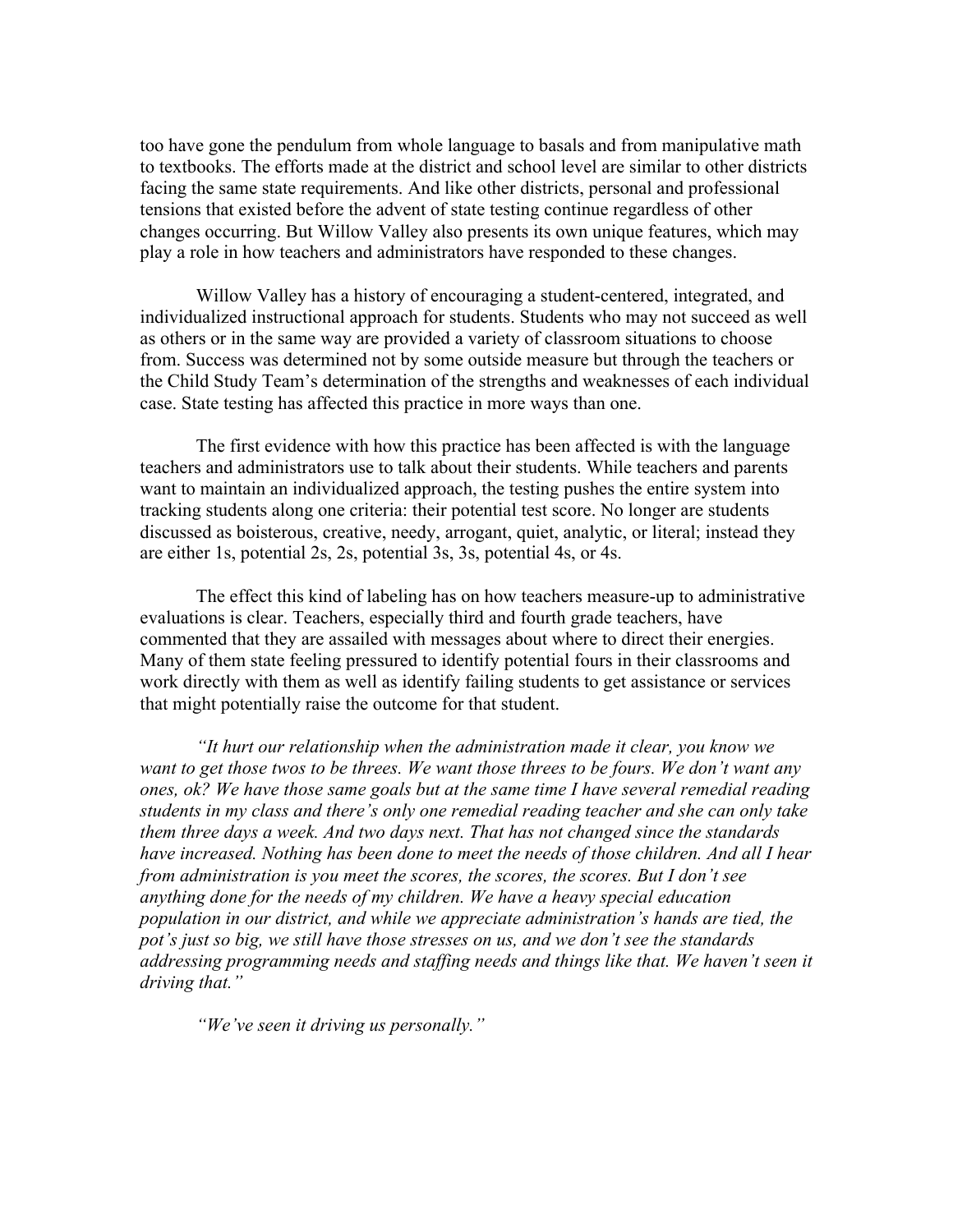*"But we haven't seen it involve what's offered to our kids here. It's still us who are providing everything."*

The unintended consequence of this kind of talk is that it seems to limit the way teachers and administrators talk about the needs of their students and therefore takes away from other important and essential conversations about the teaching resources in meeting the educational needs of students.

Another effect testing has had is that it has made the process of an integrated, differentiated instruction not only more difficult to accomplish but somewhat counterintuitive. What is the point of using alternative materials or approaches with children who are not succeeding with the regular curriculum, if their successes get reduced to performances on state developed tests, tests that may or may not be valid forms of measurement for those particular successes? So while instructional differentiation is encouraged in theory, the state assessment system works against developing a variety of approaches in practice. And teachers get frustrated when attempts by administration to help only complicate the requirements they are trying to negotiate, rather than clarify them. As this teacher explains:

*"I think there's an attempt by administration to provide us with resources but, it's not what we need. You get a teacher aide to help you with your needy students for a half an hour. By the time you touch base with the teacher aide, get your kids settled into a group and get going, they have to leave. So even if you give your aide your better students and you work with your weaker students, it's still the same situation, they're not the teachers and it's really not their job to teach them the content areas. You know books will come through our mailboxes, 'How's this resource?' 'Do you think this looks good?' But everything is an effort and nothing is a consistent start to finish; let's try this, let's stick with it for a couple of years and see what happens. It's ok this teacher's using Blast Off, this teacher's using Measuring Up, this teacher wants to do this, and that's fine, you have to find what works for you. But it just seems as if there's an awful lot of, let's try it this year, well alright, we're done, let's try something else."*

# **Unraveling the Logic of Testing**

Assessment-based reform efforts present their own logic. Among other things, teachers, parents, and administrators expect them to: (1) guide and improve the content and instruction of the curriculum; (2) provide feedback on student strengths and weaknesses; (3) motivate teachers, parents, and administrators to work harder to educate children to a higher standard; and (4) provide accurate measurements of schools and districts for accountability purposes. The work done and decisions made by teachers, administrators and to a certain extent parents at Willow Valley Elementary to meet expectations and requirements both support this logic and put into question its integrity and validity.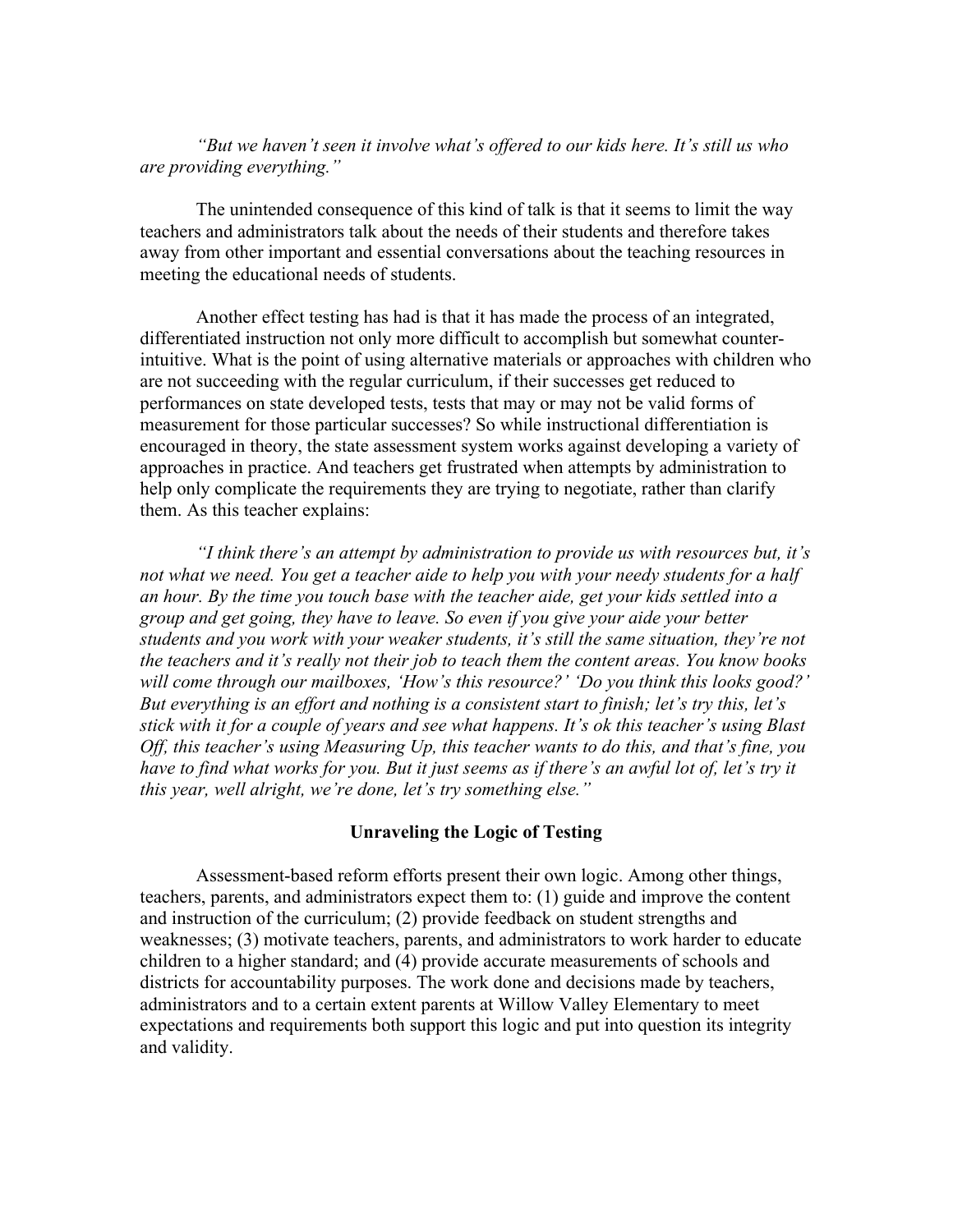# **(1) To guide and improve the content and instruction of the curriculum**

Teachers and parents endorse the idea of using tests if they adequately measure the curriculum children are required to learn and know. One concern already related is that there is little evidence that test scores give teachers a useful indication of what a student knows. Another concern is the effect the testing over time could have on the curriculum, where the curriculum and the tests become one and the same thing. Parents try to determine which comes first:

*"The kids are learning things that are going to prepare them for the test."*

*"Are they based on the curriculum though?"*

*"The curriculum is based on the testing."*

*"I think the main point is though that they should be educated well enough so that no matter what kind of tests they take they should do all right on it. I think within the last couple of years because of all the new standards I think this district puts a lot of pressure on the kids because they would like their ratings to go up. They would like to improve the outlook of the school and make it more attractive for people, because few will stay."*

*"But that is the standard though and I can't help but think that if we didn't do that here in Willow Valley and let's not even attach our funding to it, if we didn't do that here in Willow Valley, then our kids would not stack up, the ones that are able to learn and able to make the grade so to speak, our kids are not going to stack up to the ones that are at (wealthier schools)."*

The teachers at Willow Valley generally agree. They want to raise standards and scores but are not sure that teaching to the test and teaching for learning are one and the same thing, as this teacher remarks: *"I think we end up just pushing kids. Sometimes I think what are we teaching them? Are we really teaching them or are we just pushing them? And that's frustrating."*

# **(2) To provide feedback on student strengths and weaknesses**

Another contradiction within the logic of testing is that if the tests are benchmarks for determining where an individual student ranks at particular points in time then why are they used to penalize students and teachers? This contradiction highlights the way concepts such as benchmarks are used in the rhetoric of the state but in actuality are not intended to mean what the teachers think they mean. For the teachers benchmarks measure a set of skills which provide feedback on the strengths and weaknesses of their students. They use these to assist them in a variety of ways, for example for planning remediation or placement of individual students or for making changes on lesson plans that would affect the whole class. Benchmarks are considered points on a developmental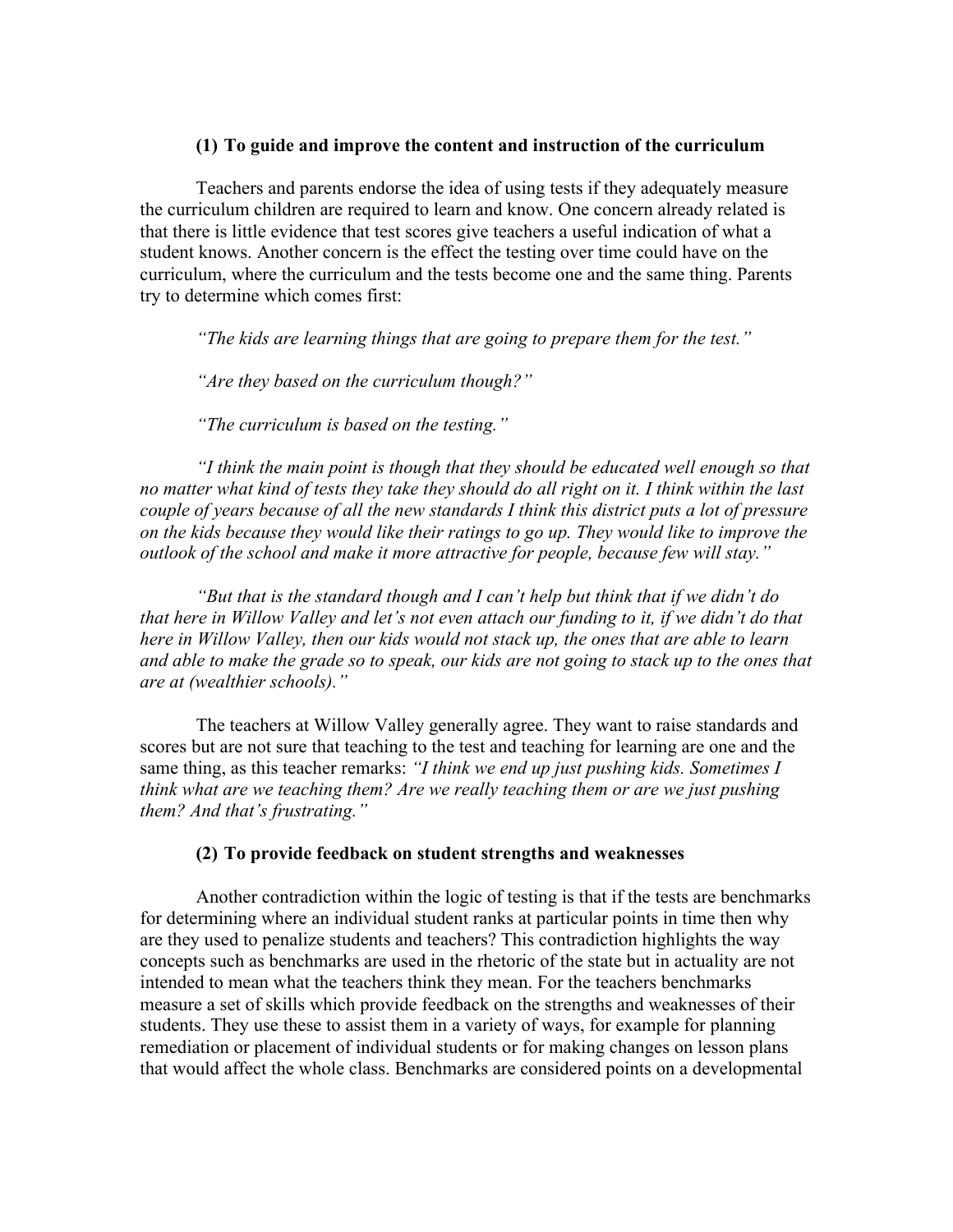path not the end in itself. In other words, benchmarks help guide the overall instruction of students but do not automatically determine it. A teacher comments: *"It's a benchmark. If a child can't do it in fourth grade and they get it in fifth grade, well, why should we penalize them? The goal is to get them to be able to perform at this level and if it takes them an extra year to master something, that's okay."*

From the state department's perspective the intention of state tests is not to provide guidance to districts, rather it is to establish a pre-determined level of performance that districts are required to get their schools to reach. The goal of the state is for all students to pass the  $4<sup>th</sup>$  grade tests in fourth grade,  $5<sup>th</sup>$  grade test in fifth grade, and  $8<sup>th</sup>$  grade tests in eighth grade without flexibility or exception. Scores of 1 or 2 are unacceptable. In other words, benchmarks are the points where all students need to converge at particular points in time. State tests provide the expected heart rate. It is up to each district to determine what it needs to get everyone's heart beating at that rate.

Teachers assess their students all the time. They are used to looking at student work diagnostically with an eye to understanding how each student thinks and learns. These assessment practices are relational and take into account multiple contextual features. The goal is to assist the students with areas they are having difficulty with and motivate them to continue to improve. They do this by accepting that people learn at different rates and in different ways. The state tests, on the other hand, do not assess the contextual features affecting each student. Rather they are simply meant to determine whether students have met or have not met a particular standard as measured by the state test. And just as the tests seem to have replaced the curriculum, parents and teachers worry that the state tests will take precedence over other assessment practices.

# **(3) To motivate teachers, parents, and administrators to work harder to educate children to a higher standard**

As this story has shown, a concerted effort and attention placed on testing requirements can result in improving student achievement, at least the kind of achievement that is measured by state tests. The issue of teacher motivation, however, is a complex one. On the one hand, as the teachers at Willow Elementary have already stated the state standards and tests have motivated the district and school to update their instructional practices and has motivated them to replicate these approaches in their classrooms. On the other hand, having their success determined by how their students score on the state exams, means that it becomes more and more risky for teachers to try something new or find time for 'non test-prep' activities.

What seems to motivate teachers are the children themselves and the way they grow and develop in the course of a year. Teachers find joy in taking each child from wherever they are and moving them forward. It is not how that child compares to others that is motivating but where that child came from and where he or she is going. And as has been shown in previous sections, the state tests undermine these efforts.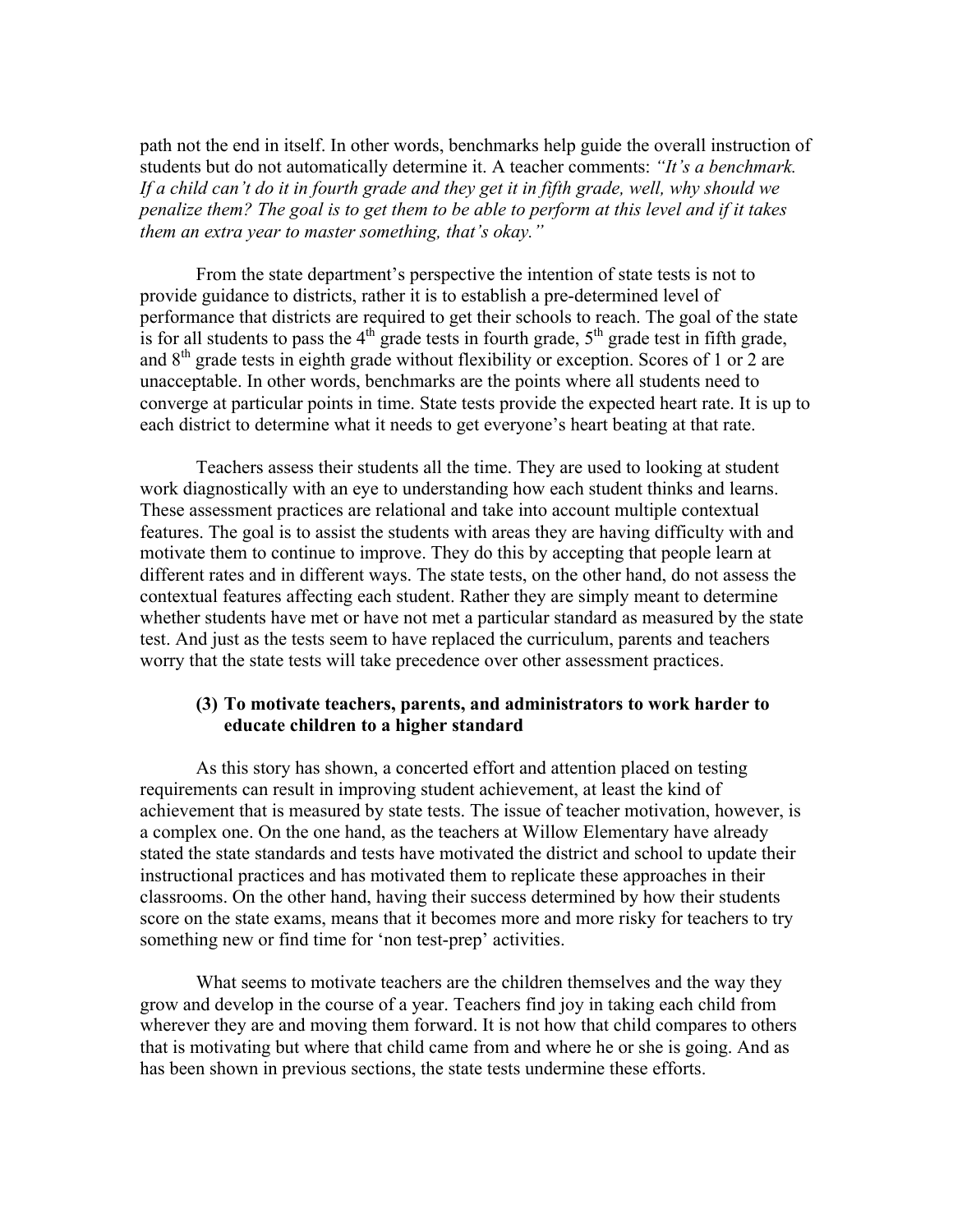# **(4) To provide accurate measurements of schools and districts for accountability purposes**

*I like doing pretty well with not having a lot of resources. If you go into the paper and look at the scores, our scores will be as high or higher than anyone in our comparison group and they'll probably have \$2000 more per kid behind each one of them and better pupil/teacher ratios too. Well if I was looking at somebody and say who's doing a better job? I would think our staff would be.*

(Willow principal)

If the logic works and the tests truly measure the quality of education in a particular setting then parents and community members should be able to judge the quality of schools based on the school's test scores and the quality of learning based on their student's scores. For example, even though the Terra Nova is not a state mandated test, the goal would be similar to what this parent reports: *"My daughter is only in first grade, but last year we just moved here. She started kindergarten in a different school district, but we had done a lot of research long before she even started. I found that the Terra Nova for her school was important to us because we had moved from another district. I know that she was getting the same amount of education here as she would in another school district and she was above average in everything. So I know she's getting what she needs here and I'm very happy with this school. What I'm saying is she is not farther behind because we moved here. She's right where she left off, because it's a nation-wide test as far as I know."*

For the most part, however, parents and teachers do not feel that the test scores present an accurate picture of what the school or student is capable of and that is a serious issue when all that gets reported to the state department and to the public are test scores. One problem for teachers is that the media leaves out a proportion of the Willow population when reporting test scores. A couple of teachers comment on this issue:

*"The state has these high expectations and I think that they don't take into account the home environment of the children. So many of these children come to school and they come from environments where education and learning are just not valued. And you know the day of the test comes around and I have little Johnny sitting in front of me, and little Johnny may have been beaten this morning, or he may not have had food since he ate lunch here at school yesterday, and is little Johnny really interested in getting a four on that test? Or is he really interested in coming to school to get some food and get a hug from me? So I sometimes feel like we have the people sitting at state ed in their little white offices, and not really thinking about the kinds of issues that are day-to-day issues that we deal with. And I feel that it's not really fair to them to expect these kinds of things when they're really struggling to have their basic needs met."*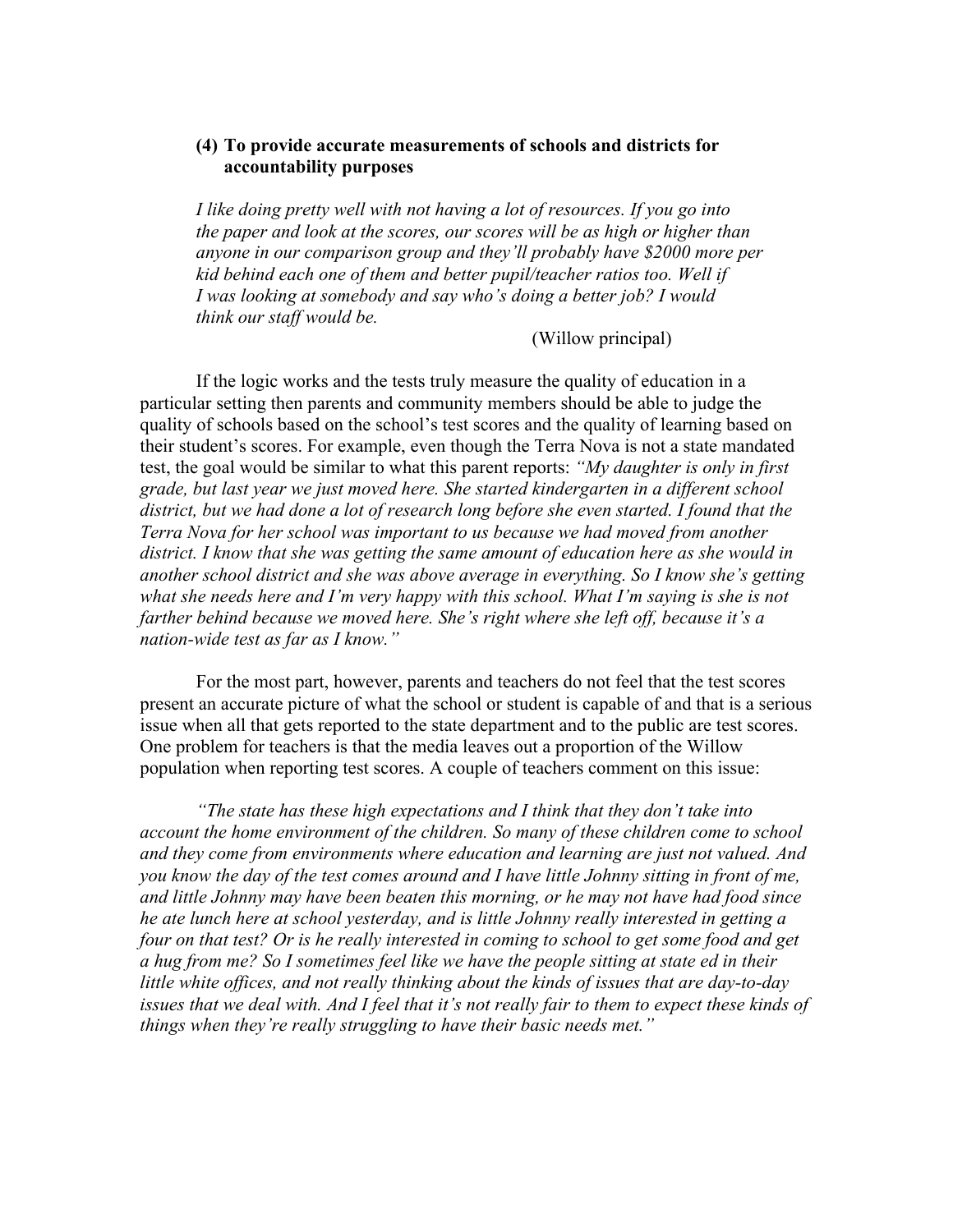*"And they [the media] don't know that out of a class of 20 kids, maybe there are 14 remedial students in that class. Or, out of this class maybe 4 kids have moved in and 7 kids have moved out. I mean that information isn't there and you don't have these kids from September until June. One or two kids come in, one or two kids come out, and that really changes the makeup of the class."*

Furthermore, teachers have a difficult time resolving how to understand whether or not test scores provide an adequate measure of what they do. When a measurement doesn't make sense to teachers and doesn't provide useful or additional information about students, it is difficult to see the value in it. Several teachers discuss this issue:

 *"This test determines whether or not Willow Valley has done a good job."*

*"Yes and no. Because if you get kids, if you get a class, you might do less work one year and the kids do better because the kids were more prepared."*

*"It depends on the deck of cards you were handed."*

*"And the next year you might do the same thing and not get the same results. Does that mean you didn't do a good job? It's a tough thing to assess."*

*"Is there any other way to evaluate if you don't use tests?"*

*"What if we have a kid who got a two on the ELA, but was an emotional disaster, disruptive, but during the course of the year in their behavior, in their courtesy and respect improved tremendously. Are you not a success then? Did that kid not improve? Are they measuring that?"*

*"And how do you measure that?"*

This story describes the experiences and perceptions of teachers, administrators, and parents in one elementary school over the course of the school year 2001-2002. As Willow district shifts its gaze from a system with multiple approaches to a common and unified concern with New York State's current assessment-driven system, the ripple effect is complex and multileveled. From the teachers, parents, and administrators' perspective, however, the stakes have changed. Their performance, as measured by the state tests, has consequences both district- and state- wide. Willow Valley seems to find itself at the crossroads between teacher innovation and standardization. For example, it is not uncommon for teachers to relate that before the advent of state testing each minischool had its own textbook or set of materials. However, the teachers also feel that under the current testing system, adopting the same textbook across all mini-schools in language arts and math is a step in the right direction. Teachers are still reluctant to give up decision-making over instruction and the unique differences inherent in their minischool philosophies and designs, and yet the state mandated testing makes it more risky